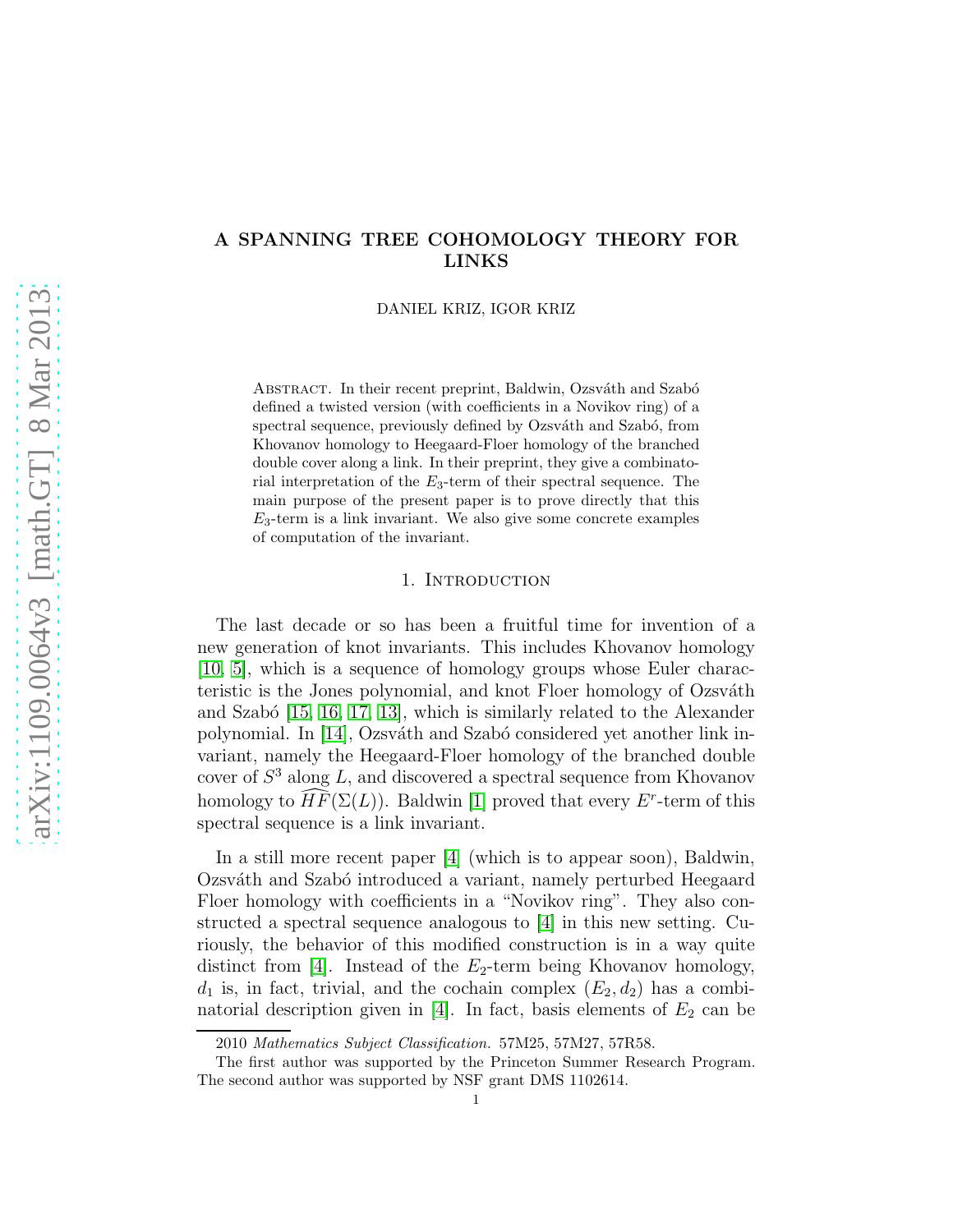#### 2 DANIEL KRIZ, IGOR KRIZ

identified with Kauffman states for the Alexander polynomial [\[9\]](#page-44-8), the set of which is considerably smaller than the basis of the chain complex calculating Khovanov homology.

The main purpose of this paper is to show that the  $E_3$ -term of the spectral sequence mentioned in the last paragraph, which we call BOS cohomology (BOS stands for Baldwin-Ozsváth-Szabó), is an invariant of oriented links. This was conjectured by John Baldwin. It is proved in [\[4\]](#page-44-7) that the next possible differential in this spectral sequence is  $d_6$ . It is therefore natural to ask if the spectral sequence collapses. This is not known at present. Even if the spectral sequence collapses, the  $E_3$ term is a new invariant, since it is graded, while the spectral sequence is, at least a priori, not.

We aim for the present paper to be entirely self-contained. In fact, we use no Floer homology techniques; our methods are entirely algebraic. We define all the concepts we are using in Section [2](#page-1-0) below, and state our main result precisely. We also prove from first principles that the Baldwin-Ozsváth-Szabó  $d_2$ -differential satisfies  $dd = 0$ , without referring to the spectral sequence. In Section [3,](#page-10-0) we prove a fundamental lemma which allows us to vary the field of coefficients. This is a key step in proving invariance under the Reidemeister moves, which is proved in Sections [4,](#page-13-0) [5.](#page-26-0) Ultimately, the main tool used in those proofs are algebraic identities involving Möbius transformations over fields of characteristic 2.

Acknowledgement: The authors are indebted to John Baldwin and Zoltán Szabó for sharing their preprint  $[4]$  with us, and for helpful discussions.

### <span id="page-1-0"></span>2. Preliminaries, and statement of the main result

Consider an oriented link  $L$  in  $S^3$  with generic projection  $\mathcal{D}$ . Throughout this paper, we will use the following assumption:

<span id="page-1-1"></span>(A) Every connected component of  $S^2 \setminus \mathcal{D}$  is simply connected.

Following [\[4\]](#page-44-7), we denote by  $(C(\mathcal{D}), \Psi)$  the cochain complex which is the  $E_2$ -term of the spectral sequence [\[4\]](#page-44-7) converging to the Heegaard-Floer twisted homology  $HF(\Sigma(L))$  where  $\Sigma(L)$  is the branched double cover of  $S<sup>3</sup>$  along the link L. In particular, with  $D$ , there is associated a planar black graph  $B(D)$ , and a dual planar white graph  $W(D)$ .  $C(D)$ is the Λ-module on the basis  $K(\mathcal{D})$ , which is the set of all Kauffman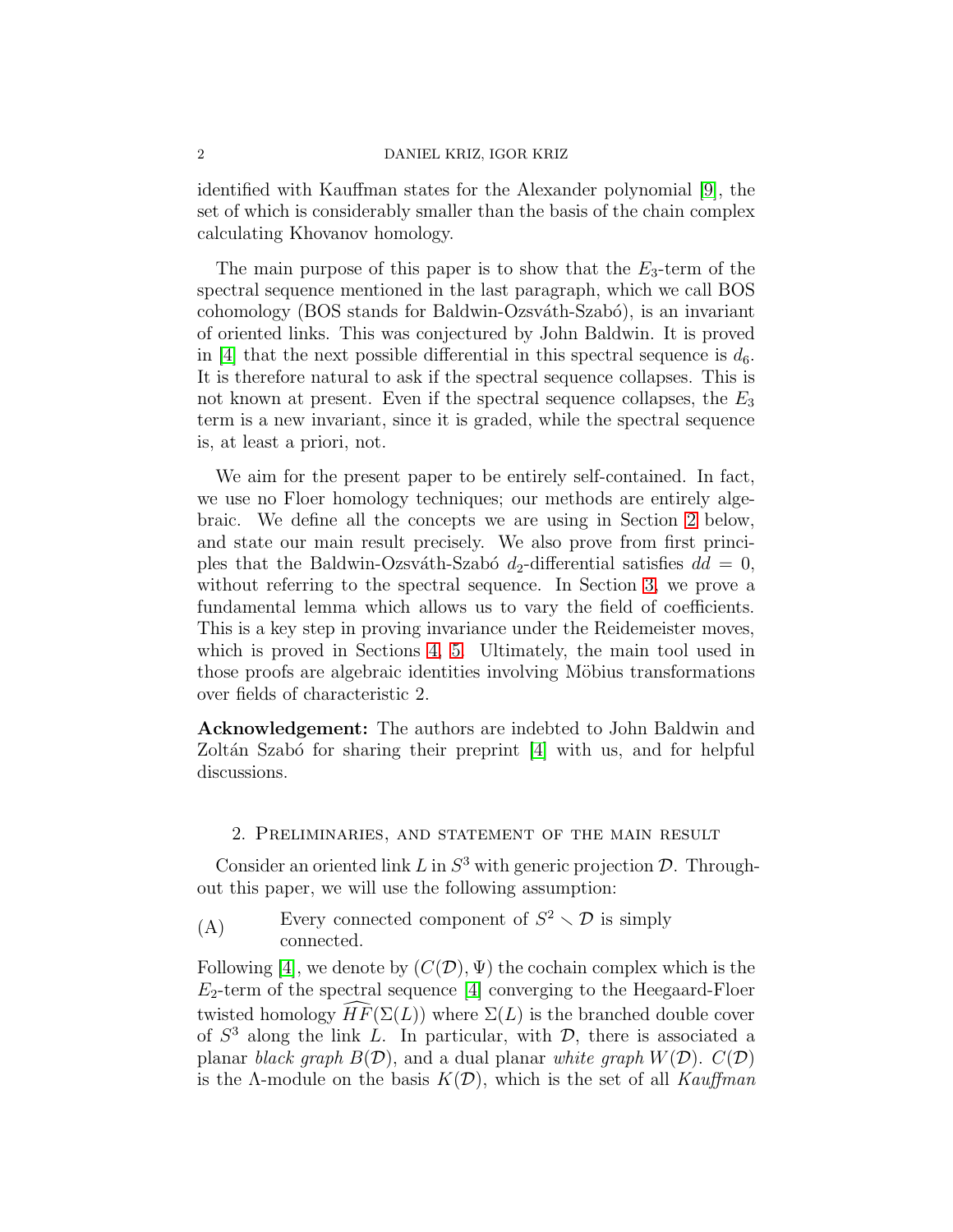states, which are the spanning trees of  $B(D)$ . We color the connected components of  $S^2 \setminus \mathcal{D}$  (called *faces*) black and white so that a black and white face never share an edge. The vertices of  $B(D)$  consist of faces colored black, and edges go through crossings of  $D$ . The white graph is defined dually where the vertices are the faces which are colored white. Note that two vertices of the graph  $B(D)$  may have connected by multiple edges and loops are also possible (similarly for the graph  $W(\mathcal{D})$ . Because of this, technically,  $G = B(\mathcal{D}), W(\mathcal{D})$  must be defined as 1-dimensional CW complexes, i.e. there are sets of *vertices*  $V(G)$  and edges  $E(G)$  and source and target maps  $S, T : E(G) \to V(G)$ . However, when it is clear which edge connecting two vertices  $x, y \in V(G)$  we have in mind, we will also abuse notation to write  $\{x, y\} \in E(G)$ . Note that there is a canonical bijection

(2.1) 
$$
\tau: E(B(\mathcal{D})) \to E(W(\mathcal{D}))
$$

sending a black edge to the white edge passing over the same crossing of D. We may additionally speak of *orientations related by*  $\tau$  when the white edge orientation is obtained by rotating the black edge orientation by 90◦ degrees counter-clockwise. Note also that for a black spanning tree T, there is a unique dual white spanning tree  $\tau(T)$  which contains precisely the edges  $\tau(e)$  where  $e \notin E(T)$ . We also note that  $B(\mathcal{D})$ and  $W(\mathcal{D})$  are planar graphs; by the Assumption  $(A)$ , together with their faces, these graphs specify "Poincaré-dual" CW-decompositions of  $S^2$ , which will be denoted by  $B(S^2)$ ,  $W(S^2)$ , respectively.

To each edge e of  $B(D)$  there is now assigned a *height*  $h(e) \in \{0, 1\}$ which depends on the direction  $e$  crosses the crossing of  $\mathcal{D}$ . The convention is arbitrary, but must be fixed. Actually, more precisely, there is another convention which must be fixed, namely positive and negative crossings, and both conventions must be related appropriately. Use an isotopic deformation, if necessary, to make the arcs cross at a 90◦ angle. Let us then say that a crossing is *positive* when the upper arc of the crossing is oriented in the direction 90◦ clockwise from the orientation of the bottom edge. In the other case, we speak of a negative crossing (see Figure 1). Let the number of positive resp. negative crossings of the projection  $\mathcal D$  be  $n_+$  resp.  $n_-$ . To define the height of the black edge, draw the black graph so that an edge passes the corresponding crossing at precisely a  $45°$  angle. Now the height of a black edge  $e$ passing through a crossing is 0 if the upper arc of the crossing is  $45^\circ$ counter-clockwise from the edge  $e$  and 1 otherwise (this is independent of orientation; see Figure 2).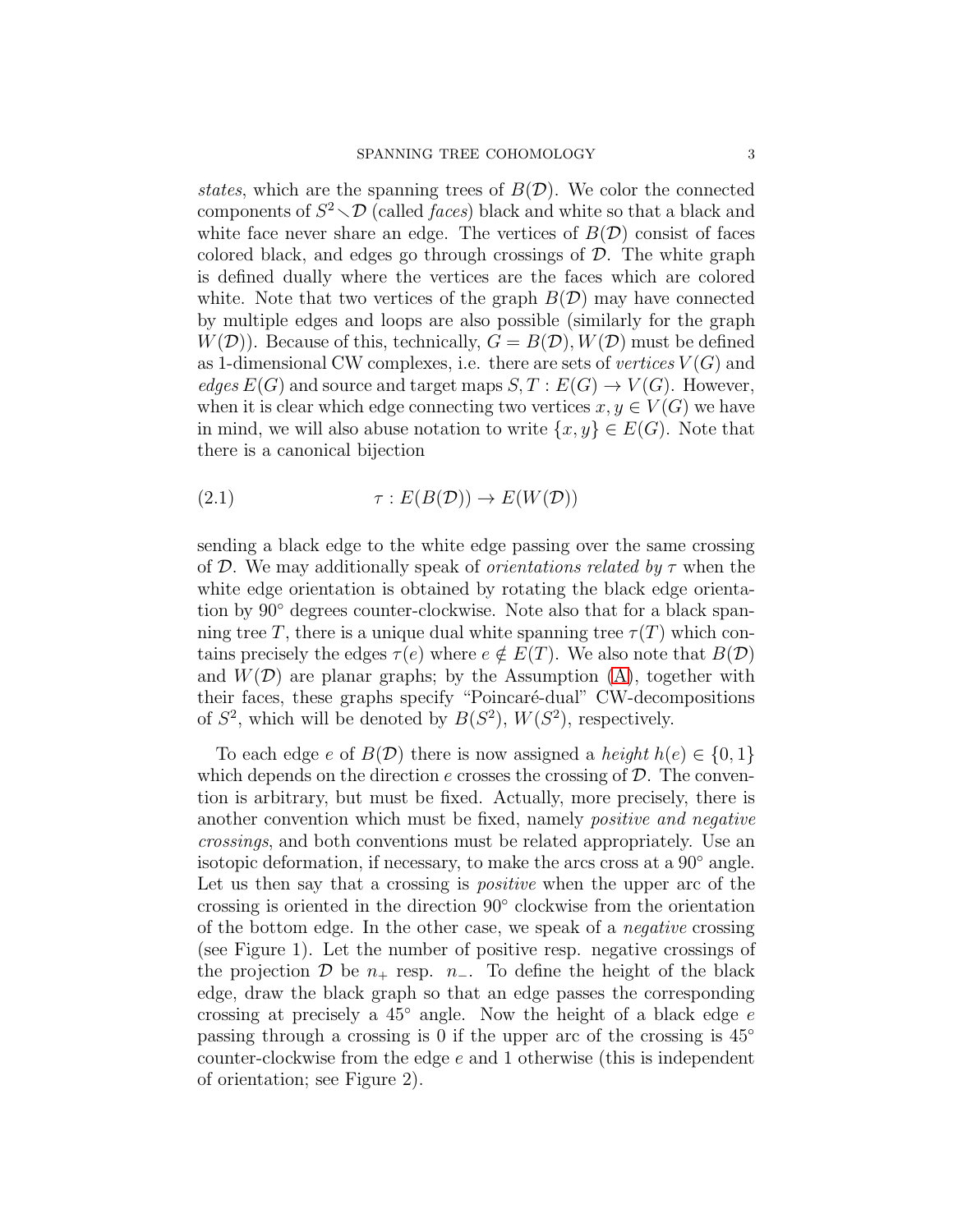

FIGURE 1. A positive crossing and a negative crossing



FIGURE 2. The height of an edge through a crossing

We may make different conventions regarding heights of white edges. It is perhaps most natural to set

(2.2) 
$$
h(\tau(e)) = 1 - h(e).
$$

(That way, in the definition of a chain complex below, if we swap faces colored white and black, we will obtain manifestly isomorphic cochain complexes.) For a spanning tree T of  $B(D)$ , we set

(2.3) 
$$
h(T) = \sum_{e \in E(T)} h(e) + \sum_{e \notin E(T)} (1 - h(e)).
$$

Now consider the *Novikov field*  $\Lambda$ , by which we mean the set of elements of the form

<span id="page-3-0"></span>
$$
\sum_{r \in \mathbb{R}} a_r T^r,
$$

where for each  $N \in \mathbb{R}$  there are only finitely many r with  $0 \neq a_r \in \mathbb{Z}/2$ .

We construct a cochain complex whose summand in degree  $d$  is the free  $\Lambda$ -module (where  $\Lambda$  is a field specified below) on all spanning trees of height  $h = 2d + n_-\$ . In other words,

(2.4) 
$$
d = \frac{1}{2}(h - n_{-}),
$$

and we notice that  $\in \frac{1}{2}$  $\frac{1}{2}\mathbb{Z}$ . It is not difficult to see, however, that for a given projection  $D$ , all degrees which can occur differ by integers, or, in other words, heights of any two spanning trees  $T, T'$  differ by even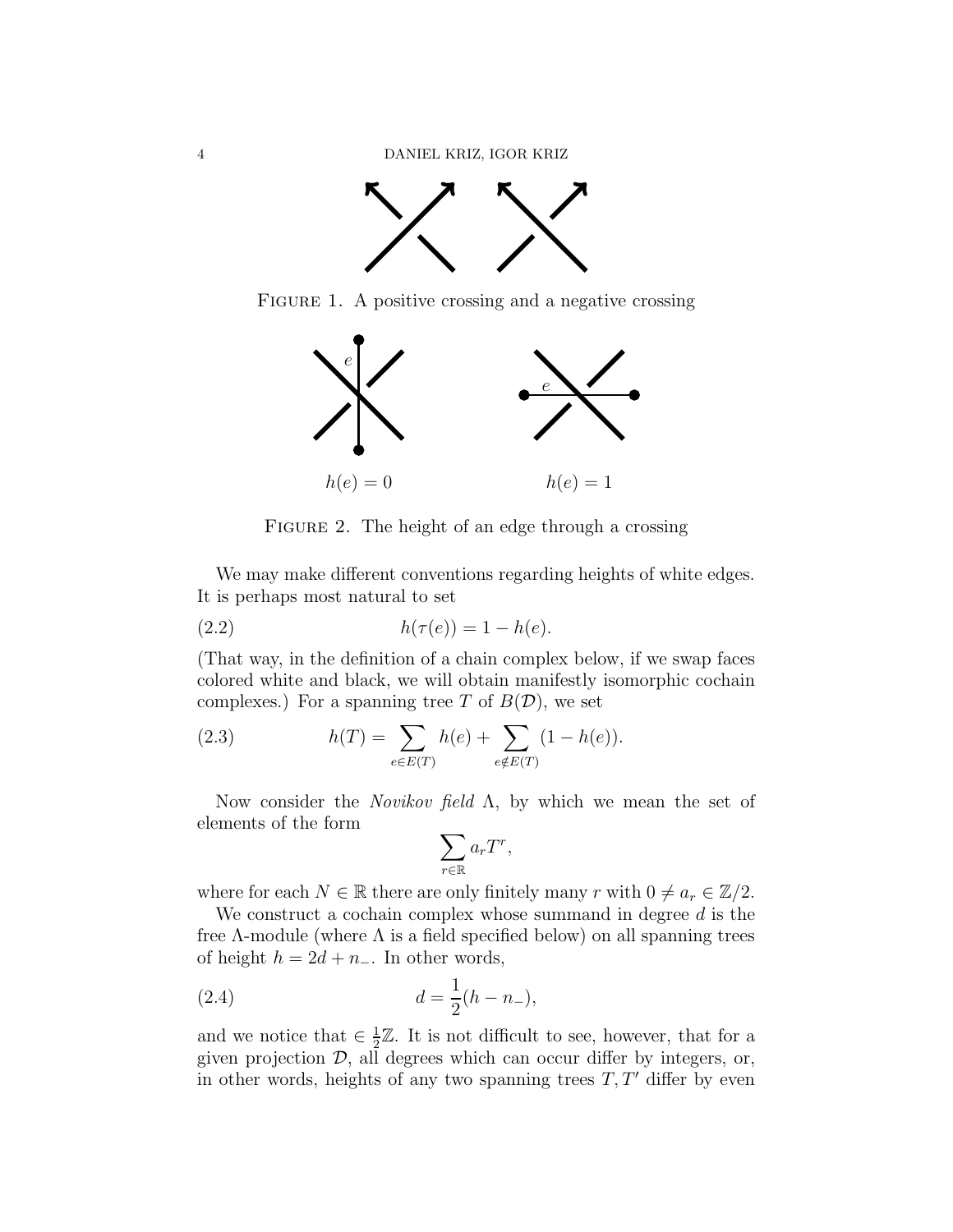numbers (this is shown by induction on the number of edges in  $E(T)$ )  $E(T')$ . The differential  $\Psi$  additionally depends on weights which are  $\mathbb{Z}$ linearly independent (except as explicitly specified below) real numbers  $w(e)$  assigned to each oriented black edge e. Reversing orientation of an edge has the effect of reversing the sign of  $w(e)$ . We set

$$
(2.5) \t\t\t w(\tau(e)) = w(e).
$$

To define  $\Psi$ , we also choose a *base point* which is an arc of  $D$ . Then there is precisely one adjacent black vertex and one adjacent white vertex which are called the black base point and white base point. Now let  $T \in K(\mathcal{D})$  and  $T' \in K(\mathcal{D})$  where there exist black edges  $e, f \in$  $E(B(\mathcal{D}))$  with  $h(e) = 0$ ,  $h(f) = 1$ ,

<span id="page-4-0"></span>
$$
E(T') = (E(T) \setminus \{e\}) \cup \{f\}.
$$

(Note that  $h(T') = h(T) + 2$ .) Consider then the unique black circuit c specified by the edges of  $E(T) \cup E(T')$ . We orient the circuit consistently (clockwise or counterclockwise) so that  $f$  is oriented from the connected component  $C$  of  $T \cap T'$  not containing the base point to the connected component  $C'$  containing the base point. Then let  $A(T, T')$ be the sum of the weights of the edges of the circuit  $c$ , oriented as specified above. We obtain another number  $B(T, T')$  as the sum of the weights of all black edges from a vertex of  $C$  to a vertex of  $C'$ . Then define

<span id="page-4-1"></span>(2.6) 
$$
\Psi(T) = \sum_{T'} \left( \frac{1}{1 + T^{A(T,T')}} + \frac{1}{1 + T^{B(T,T')}} \right) T'.
$$

Note again that  $\Psi$  raises h by 2.

Comment: It is worth mentioning that the system of weights is really a real-valued cellular 1-cochain on  $B(D)$ , which induces a cellular 1-cochain on  $W(D)$  via [\(2.5\)](#page-4-0). (Note that, of course, these are automatically 1-cocycles, since  $B(D)$ ,  $W(D)$  are 1-dimensional.) Now the linear independence condition assures that the map  $w : H_1(B(\mathcal{D}), \mathbb{Z}) \to$ R is injective. Note that this makes  $A(T, T')$  and  $B(T, T')$  evaluations of the cocycles w on non-zero homology classes, thus showing in particular that the denominators of [\(2.6\)](#page-4-1) are non-zero. It is worth noting that in the next section, we shall prove a "fundamental lemma" (Lemma [7](#page-11-0) below) which will show that the induced map  $H_1(B(\mathcal{D}), \mathbb{Z}) \oplus H_1(W(\mathcal{D}), \mathbb{Z}) \to \mathbb{R}$  is also injective.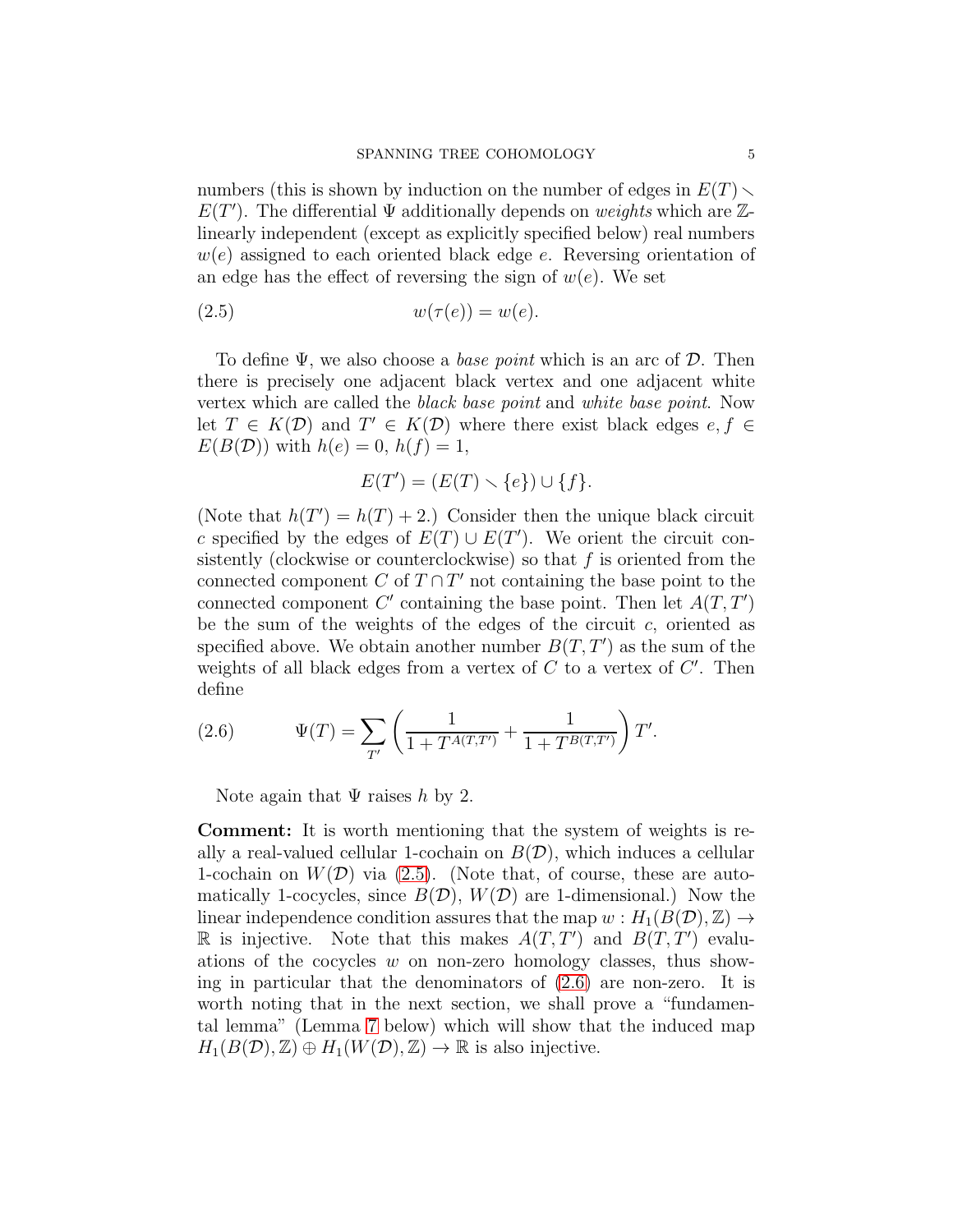<span id="page-5-2"></span>Lemma 1. We have

<span id="page-5-0"></span> $(2.7)$   $\Psi \circ \Psi = 0.$ 

We will prove this at the end of this section after some re-statements. Nevertheless, it may be difficult to guess the formula [\(2.6\)](#page-4-1) directly. Baldwin, Ozsváth and Szabó [\[4\]](#page-44-7) obtained the complex  $(C(\mathcal{D}), \Psi)$  as the  $E_2$ -term of a spectral sequence calculating twisted Heegaard-Floer homology of the branched double cover  $\Sigma(L)$  of  $S^3$  along the link L, which implies  $(2.7)$ .

It is worth noting that in the definition of the differential  $\Psi$ , black and white do not play a symmetrical role: if we interpret  $B(T, T')$  as the sum of weights of white edges on a consistently oriented white circuit  $w$ , then the orientation of  $w$  does not depend on the choice of edges  $e, f$ , as long as they cross two edges of w of the required heights. On the other hand, the orientation of the black circuit  $c$  discussed above clearly can depend on the choice of the edges  $e, f$  in it.

Nevertheless, it turns out that we have the following

**Proposition 2.** The value of  $\Psi$  is symmetrical in black and white, and is independent of the choice of base points.

Proof: Let us first discuss independence of the choice of base point. Clearly, the definition presented above only depends on the choice of black base point. Now when the black base point moves from the connected component  $C$  to the component  $C'$ , both of the numbers  $A(T, T')$ ,  $B(T, T')$  get multiplied by -1. Thus, the differential remains the same by the formula

<span id="page-5-1"></span>(2.8) 
$$
\frac{1}{1+k} + \frac{1}{1+\ell} = \frac{1}{1+k^{-1}} + \frac{1}{1+\ell^{-1}},
$$

which is valid in fields of characteristic 2. Let us now turn to the question of swapping black and white. By definition, the differential after the swap will be equal to the original differential when  $T, T'$  are such that the white base point is inside the black circuit  $c$  if and only if c is oriented clockwise (note that the roles of  $e, f$  are the opposite from the roles of the white edges crossing them). By [\(2.8\)](#page-5-1), then, again, the differential doesn't change when the white base point is in the other connected component of  $S^2 \setminus c$ , and hence is equal to the original differential.

It is worth noting that there is one variant  $\Psi'$  of the definition of  $\Psi$ which does produce possibly different cohomology, namely if we change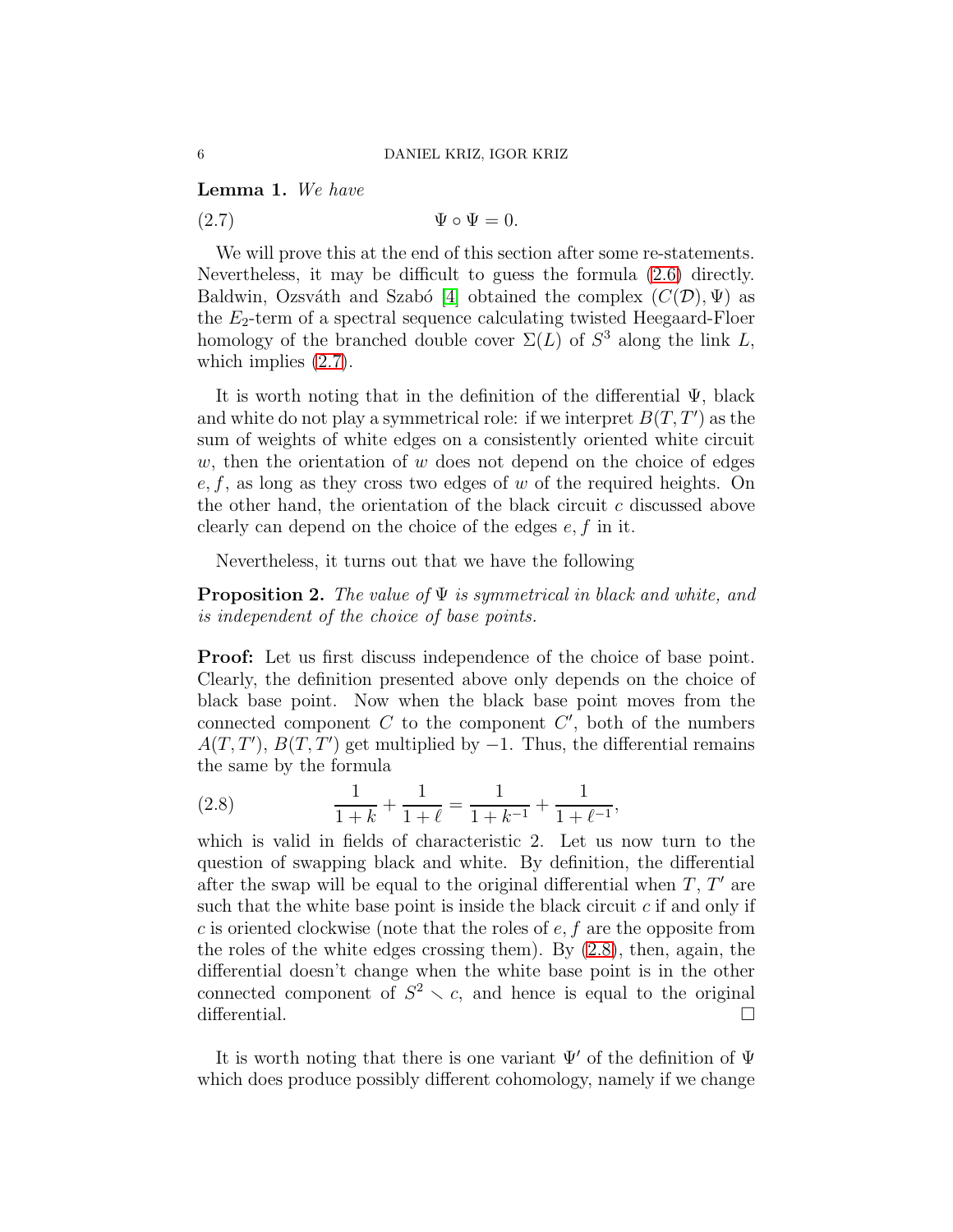the convention so that one of the numbers  $A(T, T')$ ,  $B(T, T')$  remains the same, and the other is multiplied by  $-1$ . We see that one way of achieving this is by swapping the roles of  $e$  and  $f$  in determining the orientation of  $c$ . Therefore, by the universal coefficient theorem, the cohomology of the complex modified in this way is isomorphic to the dual of the  $\Psi$ -cohomology of the mirror projection  $\mathcal{D}'$  to  $\mathcal D$  of the mirror link  $L'$  of  $L$ . More precisely, counting the number of positive and negative crossings, and keeping in mind that a positive crossing turns into negative and vice versa in the mirror projection, the sign of the cohomological degree gets reversed. Thus, we have proved

### Proposition 3. We have

$$
H^{i}(C(\mathcal{D}, \Psi')) = H^{-i}(C(\mathcal{D}', \Psi)).
$$

It may be tempting to call the cohomology of  $(C(\mathcal{D}), \Psi)$  twisted Khovanov homology, but this is, in fact, inaccurate, since it is the  $E_3$ term (and not  $E_2$ -term) of the twisted analogue of the spectral sequence [\[14\]](#page-44-6) from  $E_2 =$  Khovanov homology to Heegaard Floer homology of  $\Sigma(L)$ . Because of this, we use the term BOS cohomology. During the refereeing process of this paper, it also came to our attention that the term 'twisted Khovanov homology' was being used by Roberts [\[19\]](#page-44-9) and Jaeger [\[8\]](#page-44-10).

The field  $\Lambda$  and the selection of arbitrary weights with the requirement that they be linearly independent over  $\mathbb Q$  may seem unnatural. In fact, it can be restated. First recall that in computing the numbers  $A(T, T')$ , we always sum the weights of edges of a consistently oriented circuit c. The circuit determines a cellular 1-cycle, i.e. an element

<span id="page-6-0"></span>
$$
\overline{c} \in Z_1^{cell}(B(S^2), \mathbb{Z}).
$$

Now since  $H^1(S^2, \mathbb{Z}) = 0$ , we have  $\overline{c} = dx$  where  $x \in C_2^{\text{cell}}(B(S^2), \mathbb{Z})$ . The generators of  $C_2^{\text{cell}}(B(S^2))$  are faces f, which, by convention, we orient so that the circuit df is oriented counter-clockwise for the bounded faces and clockwise for the unbounded face. Then the sum  $\sum f$  of all the faces of  $B(S^2)$  is a 2-cycle representing the fundamental class of  $S^2$ , and x is determined uniquely up to adding integral multiples of  $\sum f$ . This means that if we choose a field  $F$  of characteristic 2, and for each face f we choose an element  $u_f \in F$ , with the relation

$$
\prod_f u_f = 1,
$$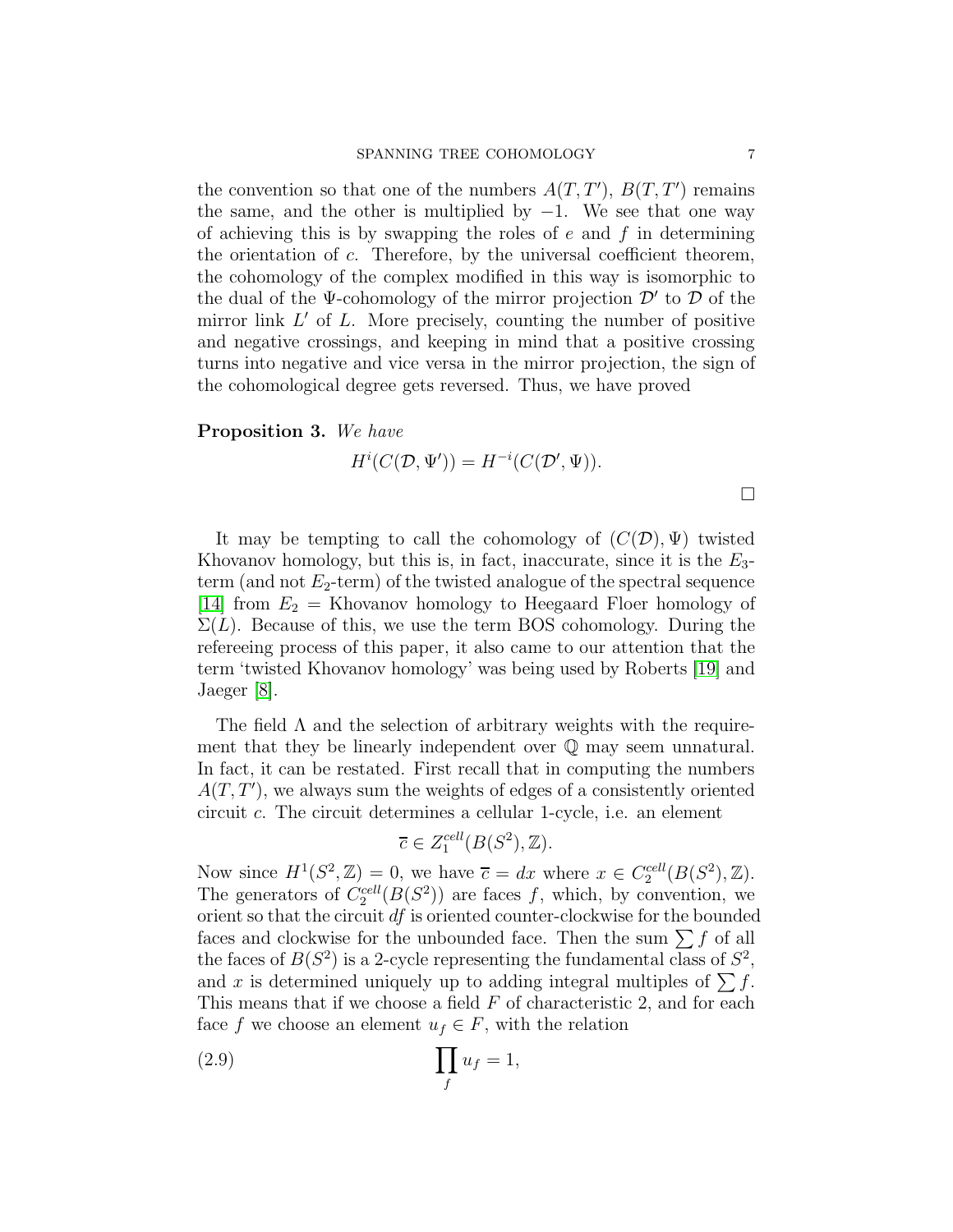we may assign to  $c$  a well defined element

$$
\alpha(T,T')=\prod_f (u_f)^{\epsilon_f}
$$

where

$$
x = \sum_{f} \epsilon_f f.
$$

Similarly,  $B(T, T')$  may be interpreted as the cellular 1-cochain in  $C_{cell}^1(B(S^2))$  which is of the form  $\delta(y)$  where the value of y is 1 on all the vertices of C, and 0 on all the vertices of C'. The sum  $\sum v$  of all vertices of  $B(S^2)$  satisfies  $\delta(\sum v) = 0$  (it represents the unit element in  $H^0(S^2, \mathbb{Z})$ , so if we choose, again, an element  $z_v \in F$  for every vertex  $v$ , subject to the relation

$$
\prod_{v} z_v = 1,
$$

then we may assign to  $T, T'$  a well defined element

<span id="page-7-2"></span>
$$
\beta(T,T') = \prod_{v} (z_v)^{y(v)}.
$$

Then if the variables  $u_f$ ,  $z_v$  belong to any field F of characteristic 2, we may define  $C(\mathcal{D}, F,(u_f),(z_v))$  as the free F-module on all spanning trees of  $B(D)$ , and define  $\Psi$  by

<span id="page-7-0"></span>(2.11) 
$$
\Psi(T) = \sum_{T'} \left( \frac{1}{1 + \alpha(T, T')} + \frac{1}{1 + \beta(T, T')} \right) T'.
$$

Similarly as in our Comment earlier, the elements  $\alpha(T, T')$  and  $\beta(T, T')$ are not equal to 1 (and hence [\(2.11\)](#page-7-0) makes sense) provided that

<span id="page-7-1"></span>(C) The elements  $u_f$  where f ranges over all faces of  $B(S^2)$  with one face omitted, and the elements  $z_v$ where v ranges over all vertices of  $B(S^2)$  with one vertex omitted are jointly algebraically independent in F.

(It would, in fact, suffice for the face and vertex variables in [\(C\)](#page-7-1) to be separately algebraically independent, but the condition [\(C\)](#page-7-1) as stated will be more convenient for other purposes below.)

Let us now take this discussion one step further. Let  $E$  be any field of characteristic 2 containing an element  $q_e$  for each edge e of  $B(S^2)$ . We can then set in  $E$ 

(2.12) 
$$
u_f = \prod_e (q_e)^{\alpha(e)}
$$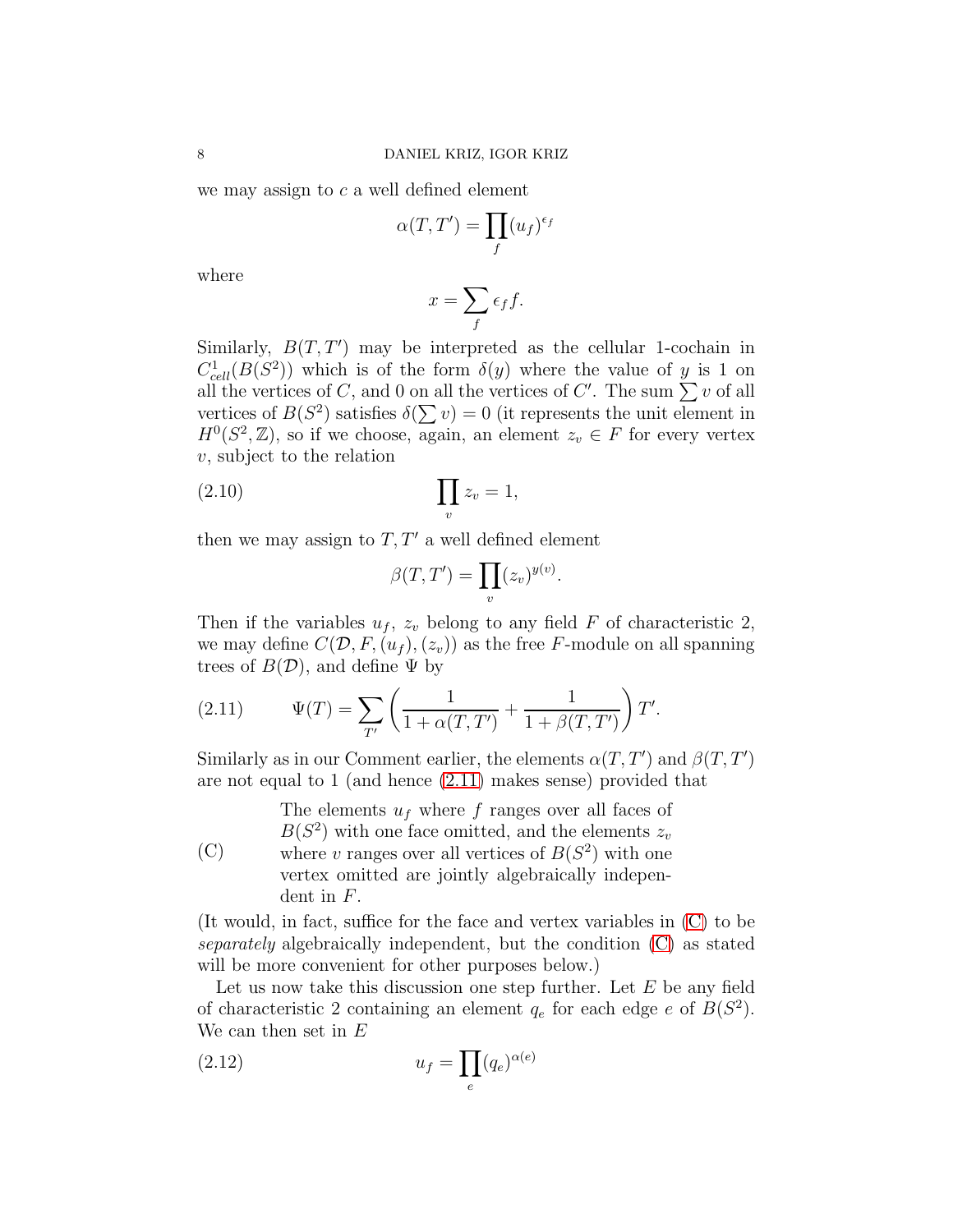where

$$
d(f) = \sum_{e} \alpha(e)e,
$$

and

(2.13) 
$$
z_v = \prod_e (q_e)^{\delta(v)(e)}.
$$

Let F be the subfield of E generated by  $u_f$ ,  $z_v$ . In the next Section, we shall prove the following

<span id="page-8-0"></span>**Proposition 4.** The elements  $q_e$  are algebraically independent in E if and only if the Condition  $(C)$  is satisfied in F (and hence in E).

Remark: In the Novikov field  $\Lambda$ , the variables

$$
q_e = T^{w(e)} \\
$$

are algebraically independent, so Proposition [4](#page-8-0) shows how

$$
C(\mathcal{D}, E, (u_f), (z_v))
$$

generalizes the cochain complex defined above by [2.6.](#page-4-1) In this context, it is also worth noting that if  $F$  is a subfield of  $E$  and  $C$  is a cochain complex of F-modules, then

$$
\operatorname{rank}_E(H^i(C \otimes_F E)) = \operatorname{rank}_F(H^i(C))
$$

(by flatness of field extensions). For this reason, from now on, we shall work in general with complexes of the form  $C(\mathcal{D}, F,(u_f),(z_v))$  for a field  $F$  satisfying the Condition  $(C)$ . To simplify notation, we shall generally denote this complex simply by  $C(\mathcal{D})$  where the field F and the elements  $u_f$ ,  $z_v$  are understood.

Let us now state our main result:

<span id="page-8-2"></span>**Theorem 5.** Let F be a field of characteristic 2 with elements  $u_f$ ,  $z_v$ satisfying the relations  $(2.9)$ ,  $(2.10)$  and the condition  $(C)$ . Then for each i,

<span id="page-8-1"></span>(2.14) 
$$
rank_F(H^i(C(\mathcal{D}, F, (u_f), (z_v)), \Psi)))
$$

defined by  $(2.11)$  is independent of the choice of such a F, and of the projection  $\mathcal D$  of an oriented link L, subject to the condition [\(A\)](#page-1-1). If, further, L is a knot, then  $(2.14)$  is independent of orientation. If L is a link which has a projection with more than 1 connected component (*i.e.* a split link), then  $(2.14)$  is equal to 0.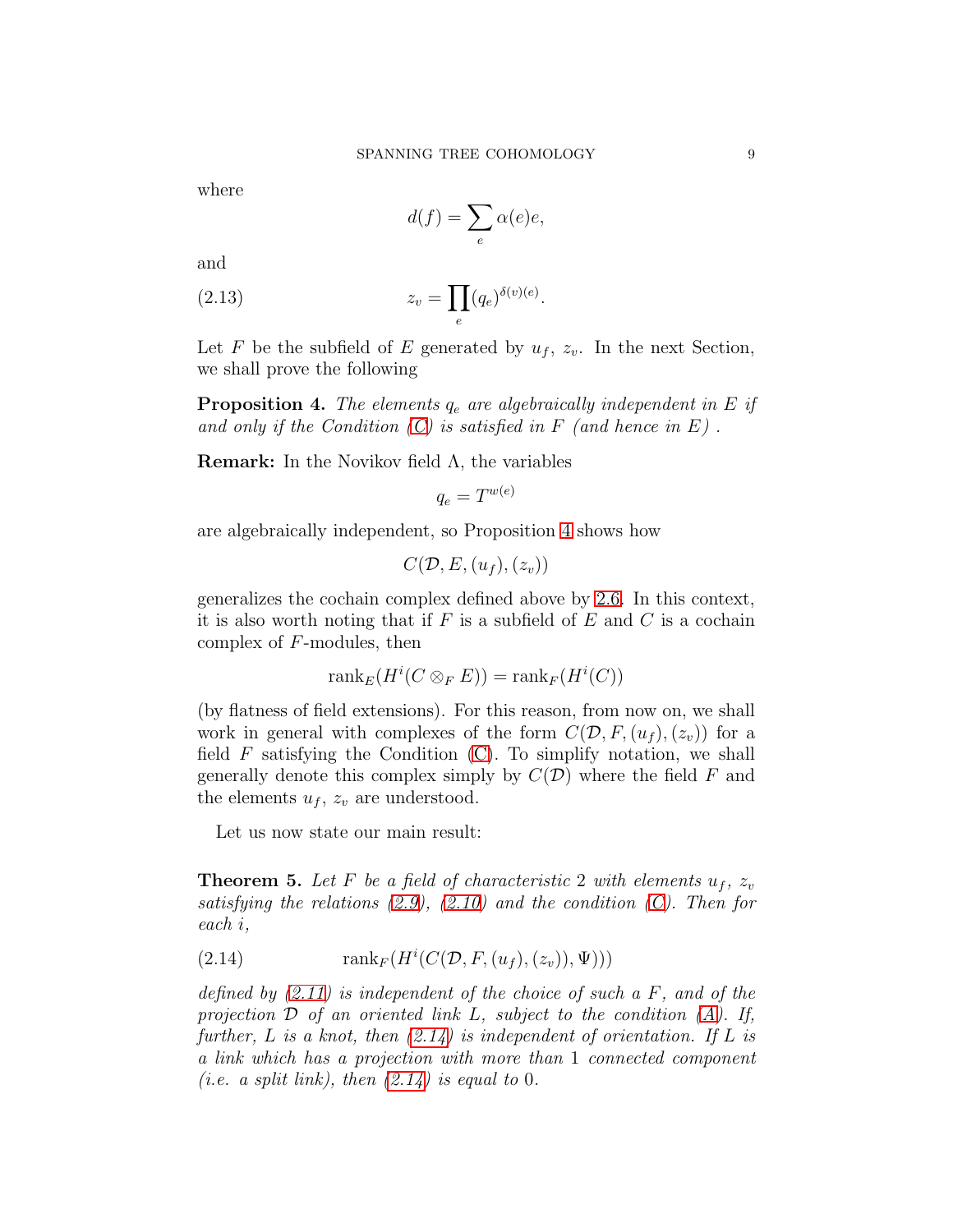

Figure 3

Note that in view of the above Remark, one statement of the Theorem is already clear, namely the independence of the quantity [2.14](#page-8-1) of the field  $F$  subject to the condition  $(C)$ : For, we may as well work in the field of rational functions  $\mathbb{F}_2(u_f, z_v)$  where f run through all but one face and  $v$  run through all but one vertex of the black graph; the rank won't change upon extension of fields. The following three sections consist of work toward the proof of Theorem [5.](#page-8-2) We conclude this section with a proof of Lemma [1.](#page-5-2) In fact, in view of the observations we made, it is more natural to prove the following generalization:

**Lemma 6.** Let F be any field of characteristic 2 with variables  $u_f$  and  $z<sub>v</sub>$  for which the expression [\(2.11\)](#page-7-0) makes sense (i.e. the denominators are non-zero). Then we have [\(2.7\)](#page-5-0).

Proof: Our aim is to compute

<span id="page-9-0"></span>
$$
(2.15) \t\t \Psi\Psi(T)
$$

for a spanning tree  $T$ , and prove that its coefficient on any tree  $T''$  is equal to 0. The key observation is that it actually suffices to consider the case when  $T$  has only two edges of height  $0$ , since otherwise we may contract each component of the complement of the two open edges in T to a point and obtain the same coefficient.

Now up to isomorphism, there is only one tree with two edges. It has vertices x, y, z and edges  $\{x, z\}$ ,  $\{y, z\}$  (of height 0). Then there are two non-isomorphic choices of the tree  $T''$  (consisting of two edges of height 1): the edges of T'' of height 1 may be either  $\{x, z\}$ ,  $\{y, z\}$ , or  $\{x, z\}$ ,  ${x, y}$ . (To clarify, in both cases we are dealing with a multigraph of 4 edges here; we continue using our convention of writing edges as "sets" because they are distinguished by height. See Figure 3 where height 0 edges are rendered as dashed and height 1 edges as solid.)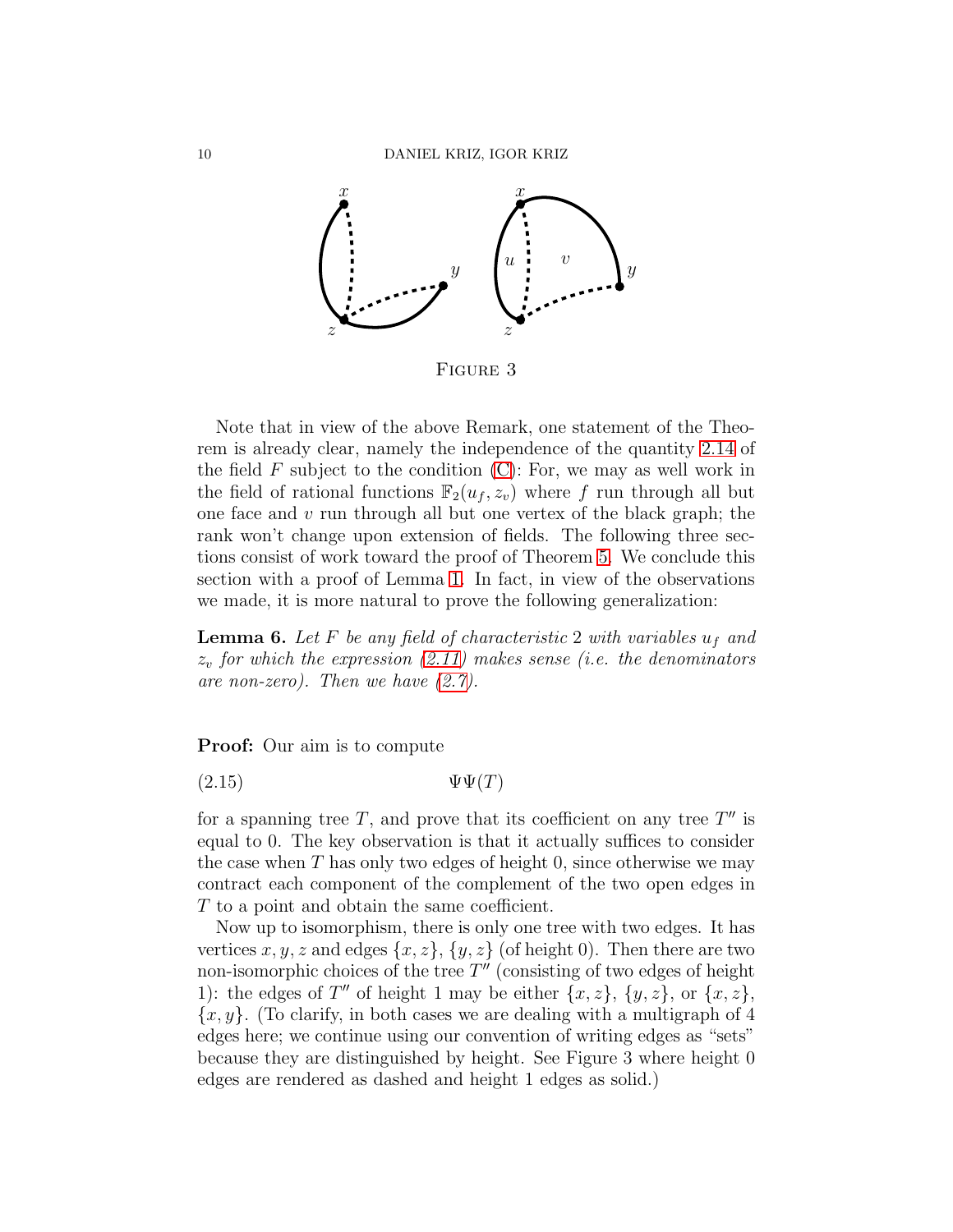In the first case, the coefficient of  $(2.15)$  at  $T''$  is a sum of two equal terms (each a product of two terms in opposite orders), so the sum is 0 since we are in characteristic 2.

The second case is non-trivial. Assuming, without loss of generality, that the edges  $\{x, y\}$ ,  $\{y, z\}$  and the edge  $\{x, z\}$  of height 0 form a face v, and if the other bounded face u is bounded by the two  $\{x, z\}$  edges, then (identifying vertices and faces with their corresponding variables), the formula we need to prove is

<span id="page-10-1"></span>
$$
\left(\frac{1}{1+u} + \frac{1}{1+x}\right)\left(\frac{1}{1+uv} + \frac{1}{1+y}\right) +
$$
\n
$$
(2.16) \qquad \left(\frac{1}{1+v^{-1}} + \frac{1}{1+x}\right)\left(\frac{1}{1+uv} + \frac{1}{1+xy}\right) +
$$
\n
$$
\left(\frac{1}{1+v} + \frac{1}{1+y}\right)\left(\frac{1}{1+u} + \frac{1}{1+xy}\right) = 0
$$

(the left hand side being the coefficient of  $(2.15)$  at  $T''$ ). To verify [\(2.16\)](#page-10-1), notice that

$$
\frac{1}{1+u}\frac{1}{1+uv} + \frac{v}{1+v}\frac{1}{1+uv} + \frac{1}{1+u}\frac{1}{1+v} = 0,
$$
  

$$
\frac{1}{1+x}\frac{1}{1+y} + \frac{1}{1+x}\frac{1}{1+xy} + \frac{1}{1+xy}\frac{1}{1+y} = \frac{1}{1+xy},
$$
  

$$
\frac{1}{1+u}\frac{1}{1+y} + \frac{1}{1+x}\frac{1}{1+uv} + \frac{1}{1+v^{-1}}\frac{1}{1+xy} + \frac{1}{1+xy}.
$$

# 3. The fundamental lemma

<span id="page-10-0"></span>Recall that we assume  $(A)$ . For a finite CW-complex X, note that we have a canonical isomorphism between cellular chains and cellular cochains:

(3.1) 
$$
C_k^{cell}(X,\mathbb{R}) \xrightarrow{\cong} C_{cell}^k(X,\mathbb{R})
$$

which sends

$$
\sum_i \lambda_i e_i
$$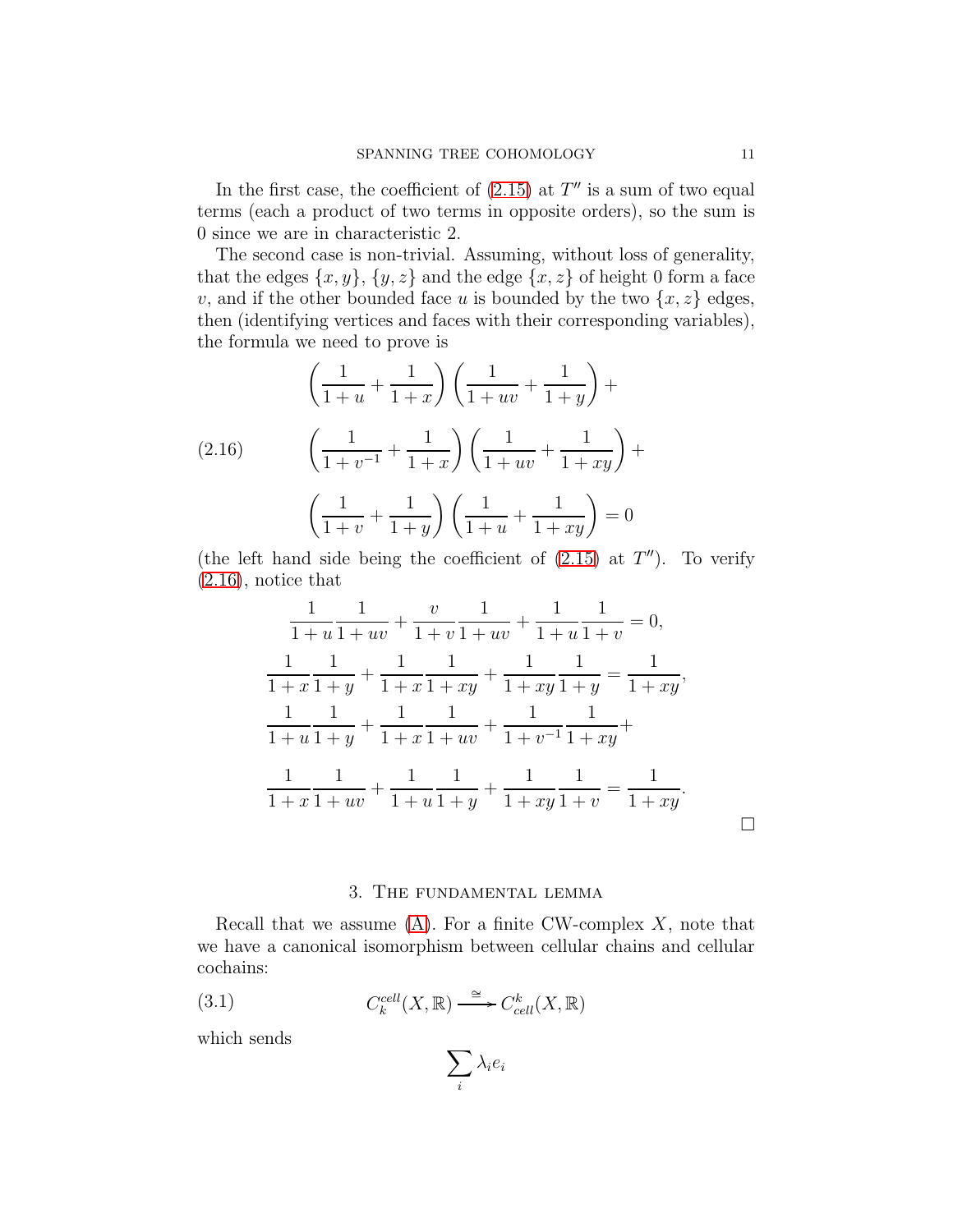for cells  $e_i$  to the cochain whose value, on a k-cell  $e_i$ , is

$$
\sum_{i:e_i=e}\lambda_i.
$$

We will treat this isomorphism as an identification. Note that such an identification works over any subfield of  $\mathbb{R}$ , in particular over  $\mathbb{Q}$ . It does not, of course, in general send cycles to cocycles, but it is important to note that it is independent of choice of orientation of cells (provided that we choose the same orientation in homology and cohomology).

<span id="page-11-0"></span>Lemma 7. (The Fundamental Lemma.) Suppose

<span id="page-11-1"></span>(3.2) 
$$
c := \sum_{e_i \in E(\mathcal{D})} \lambda_i e_i \in Z_{cell}^1(B(S^2), \mathbb{R})
$$

and also

(3.3) 
$$
\tau c := \sum_{e_i \in E(\mathcal{D})} \lambda_i \tau(e_i) \in Z^1_{cell}(W(S^2), \mathbb{R}).
$$

Then

<span id="page-11-3"></span><span id="page-11-2"></span>
$$
c = 0 \in C_{cell}^1(B(\mathcal{D}), \mathbb{R}).
$$

**Proof:** We have  $H_{cell}^1(B(S^2), \mathbb{R}) = 0$ , so by [\(3.2\)](#page-11-1), there exists a function  $u: VB(\mathcal{D}) \to \mathbb{R}$  such that

$$
(3.4) \t\t\t \delta u = c.
$$

Now the condition [\(3.3\)](#page-11-2), using [\(3.4\)](#page-11-3), translates to the equations

<span id="page-11-4"></span>(3.5) 
$$
\sum_{y:\{y,x\}\in EB(\mathcal{D})} (u(y)-u(x))=0 \text{ for } x\in VB(\mathcal{D}),
$$

or

(3.6) 
$$
u(x) = \frac{1}{\#(S_x)} \sum_{e \in S_x} u(y_e)
$$

where

<span id="page-11-5"></span> $S_x = \{e \in EB(\mathcal{D}) \mid e \text{ has vertices } x, y\}$ 

and e has vertices x and  $y_e$ . (The key observation is that, as one checks from the definitions, the summands of [\(3.5\)](#page-11-4) do not change signs in dependence on orientation of edges. Note also that [\(3.6\)](#page-11-5) can be interpreted as a discrete analogue of u being "harmonic".)

Now  $(3.6)$  implies that u is constant on connected components C of  $B(\mathcal{D})$  (actually, by our assumption,  $B(\mathcal{D})$  is connected). To see this, consider

$$
m_C = \min_{x \in VC} u(x).
$$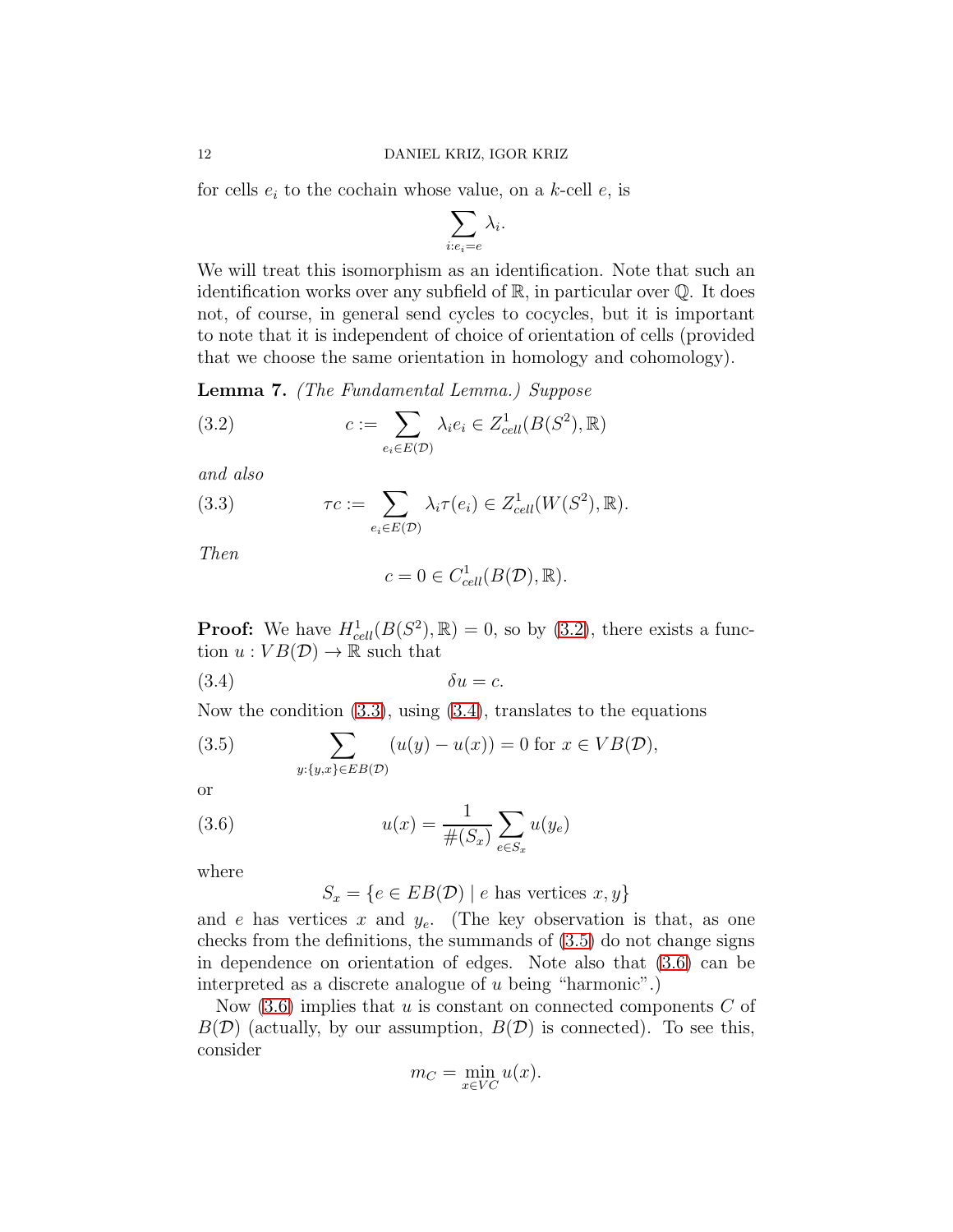By induction, we see that  $u(y) = m_C$  for all  $y \in VC$ . This implies that  $c = \delta u = 0.$ 

# <span id="page-12-1"></span>Corollary 8. The map

<span id="page-12-0"></span>
$$
(3.7) \t d \oplus \delta : C_{cell}^2(B(S^2), \mathbb{Q}) \oplus C_0^{cell}(B(S^2), \mathbb{Q}) \to \to C_1^{cell}(B(S^2), \mathbb{Q}) \cong C_{cell}^1(B(S^2), \mathbb{Q})
$$

is onto.

**Proof:** By Lemma [7,](#page-11-0) the kernel of the map  $(3.7)$  is

<span id="page-12-2"></span>
$$
Z_{cell}^2(B(S^2), \mathbb{Q}) \oplus Z_0^{cell}(B(S^2), \mathbb{Q}) \cong \mathbb{Q}^2.
$$

Thus, the dimension of its image is equal to the number of faces plus number of vertices minus 2, which is equal to the number of edges by the fact that the Euler characteristic of  $S^2$  is 2.

Proof of Proposition [4:](#page-8-0) By Corollary [8,](#page-12-1) there exist natural numbers  $n_e$  such that the field  $F$  contains

$$
(3.8)\t\t (q_e)^{n_e}
$$

for each edge  $e$  of  $B(S^2)$ . By assumption, the variables  $(3.8)$  are algebraically independent, so the transcendence degree of  $F$  over  $\mathbb{F}_2$  is at least equal to the number of edges of  $B(S^2)$ , which is equal to the number of the variables  $u_f$  and  $z_v$  with one face and one vertex omitted. Therefore, those variables must all be algebraically independent (and in fact, equality in the transcendence degree must arise).  $\Box$ 

Remark: It would be interesting to know if the assumptions of Theorem [5](#page-8-2) regarding algebraic independence of variables can be further weakened. For example, Baldwin and Levine in their paper [\[3\]](#page-44-11) are able to work over any variables which do not satisfy a certain specific relation, which allows them ultimately to work over the field of rational functions in a single variable. This would be very interesting to know also in our present setting, since it would make BOS cohomology much more computable. Unfortunately, the only result that is easily seen in the present setting is the following

<span id="page-12-3"></span>**Proposition 9.** Let K be any field of characteristic 2 with elements  $u'_{f}$ ,  $z'_{v}$  such that the expression [\(2.11\)](#page-7-0) makes sense with  $u_{f}$  replaced by  $u_f^{\prime}$  and  $z_v$  replaced by  $z_v^{\prime}$  (i.e. the denominators are non-zero). Denote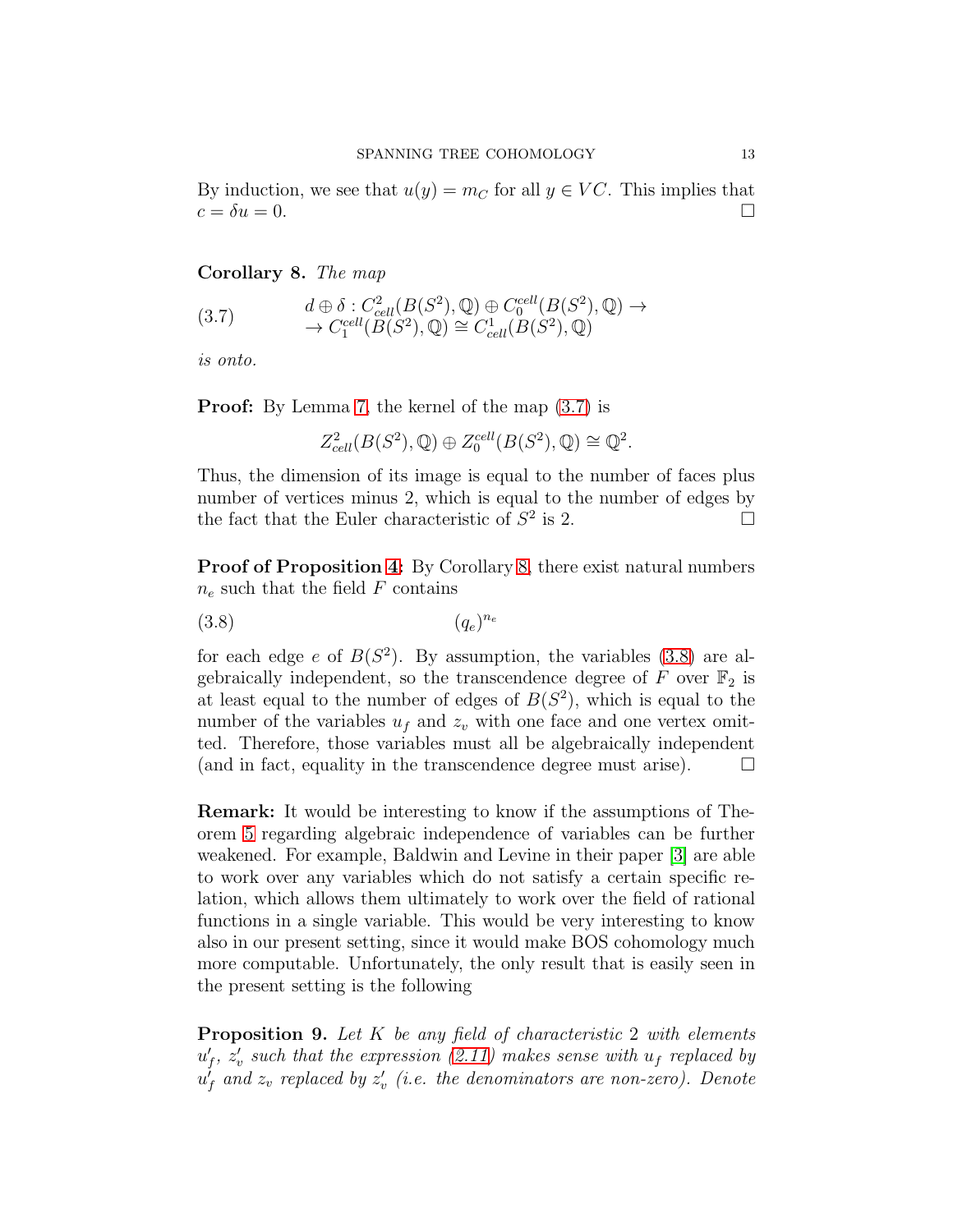this expression by  $\Psi'$ . Let, further, F with elements  $u_f$ ,  $z_v$  satisfy the Condition  $(C)$ . Then we have

(3.9) 
$$
\begin{aligned}\n\text{rank}_F(H^i(C(\mathcal{D}, F, (u_f), (z_v)), \Psi)) &\leq\\
\text{rank}_K(H^i(C(\mathcal{D}, K, (u'_f), (z'_v)), \Psi')).\n\end{aligned}
$$

**Proof:** We invoke the method of *cancellation* for computing cohomology of (co)chain complexes of vector spaces over a field  $F$ , which was communicated to the first author by John Baldwin: Let us suppose C is a cochain complex with (homogeneous) basis B. Draw an oriented graph  $\Gamma$  whose set of vertices is B and there is an edge from x to y if the coefficient of the differential from  $x$  to  $y$  is non-zero. We decorate the edge by the coefficient of the differential, which we denote by  $c_{(x,y)}$ . By definition,  $c_{(x,y)}$  is zero if and only if there is no edge from x to y.

Now a step of cancellation is performed by considering an oriented edge  $(x, y)$  in Γ. Then modify our data by erasing the vertices x, y (and all adjacent edges) and for pair of edges  $(z, y)$  and  $(x, t)$ , subtract the quantity  $c_{(z,y)}c_{(x)}^{-1}$  $\sum_{(x,y)}^{-1}c_{(y,t)}$  from  $c_{z,t}$  (note that this may involve erasing or creating an edge). Then the resulting complex has isomorphic cohomology by an easy short exact sequence argument. When no more edges are left, we have a basis of a vector space isomorphic to the cohomology of C.

Now in our situation, let us draw side by side the graphs  $\Gamma_F$ ,  $\Gamma_K$  of the cochain complexes  $C(\mathcal{D}, F, (u_f), (z_v), \Psi)$  and  $C(\mathcal{D}, K, (u'_f), (z'_v), \Psi')$ . Write the coefficients  $c_{(x,y)}$  of  $\Gamma_F$  and  $\Gamma_K$  in terms of the variables  $u_f, z_v$ and  $u'_{f}$ ,  $z'_{v}$ , respectively. Then it follows from our assumptions that whenever there is an edge  $(x, y)$  in  $\Gamma_K$ , there is a corresponding edge in  $\Gamma_F$ . This is because when a rational function in  $z_1, ..., z_n$  is defined and non-zero for some elements  $z_1, ..., z_n$  of a field of characteristic 2, then it is also (defined and) non-zero in the field  $\mathbb{F}_2(z_1, \ldots, z_n)$ . Therefore, we can perform cancellation on the edge  $(x, y)$  in both graphs. Eventually, we will be left with a situation where the graph obtained from  $\Gamma_K$  has no edges (while the graph obtained from  $\Gamma_F$  may or may not have edges. The statement of the Proposition follows.  $\Box$ 

### 4. Reidemeister 1 and 2

<span id="page-13-0"></span>Next, we shall prove that BOS cohomology is invariant under the three Reidemeister moves (see Figure 4). Note first that if a generic projection  $\mathcal{D}'$  is obtained from a generic projection  $\mathcal{D}$  by performing a Reidemeister 1 move creating a new crossing, then we either added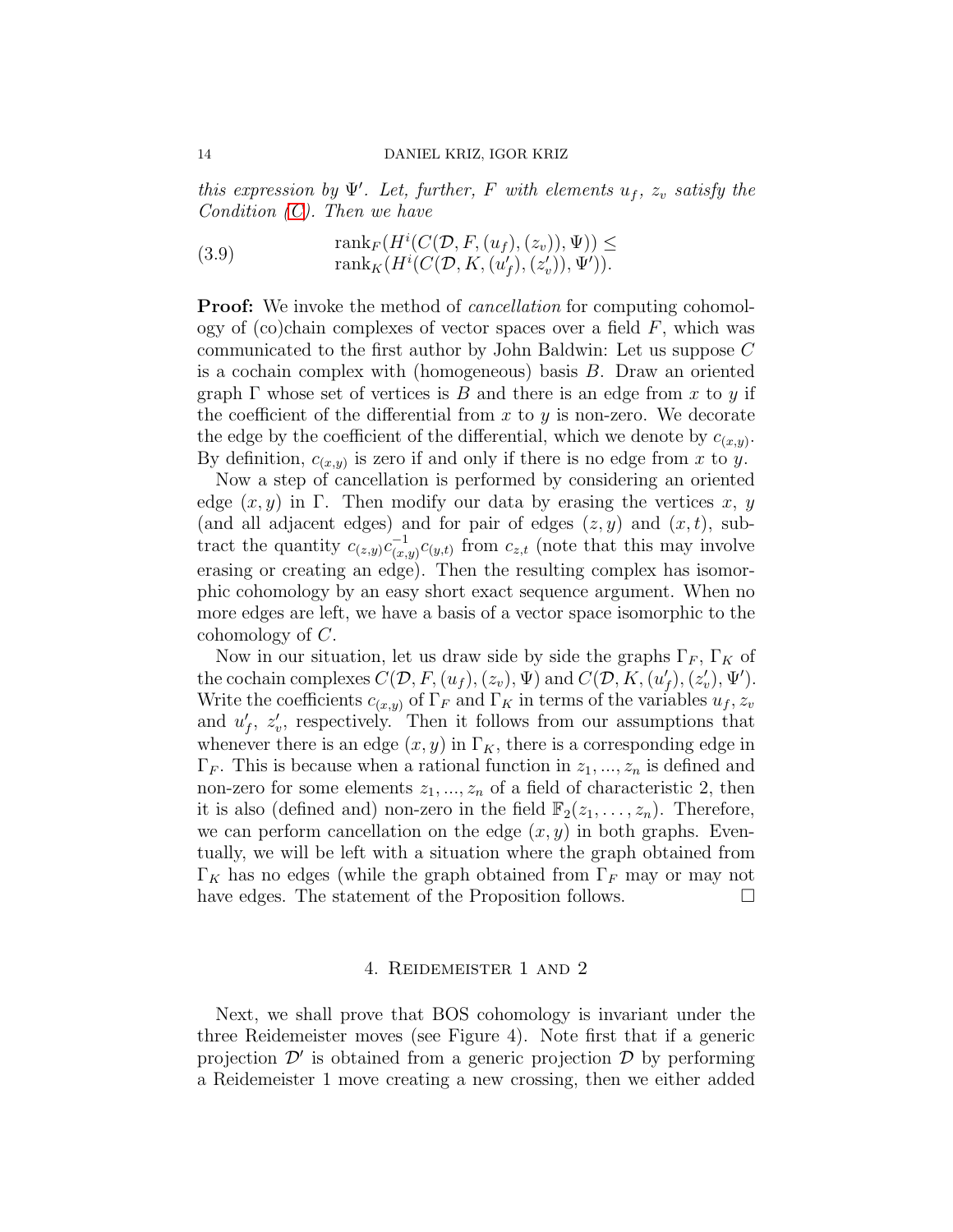$\bigcap \rightarrow \bigotimes$  ) (  $\rightarrow \times$  )  $\times \rightarrow \times$ 

FIGURE 4. The three Reidemeister moves 1,2, and 3, respectively

a new vertex v and an edge e originating in v to the black graph, or a loop f without adding a new vertex. The complex  $(C(\mathcal{D}'), \Psi)$  is therefore isomorphic to  $(C(\mathcal{D}), \Psi)$  up to shift of degrees. To compute the shift of degrees, note that height of corresponding states increases by 1 if and only if e has height 1 or f has height 0; otherwise, heights of corresponding states stay the same as in  $C(\mathcal{D})$ . However, by our conventions, the first case arises if and only if the new crossing was negative. Thus, by the formula [\(2.4\)](#page-3-0), the degree of corresponding states remains unchanged in either case.

Let us now turn to the Reidemeister 2 move. Let  $\mathcal{D}'$  be the projection after a Reidemeister 2 move. By the isomorphism of black and white complexes, we may assume that the number of black vertices increases by 2. More precisely, there exists a vertex

$$
u \in VB(\mathcal{D})
$$

such that

$$
VB(\mathcal{D}') = (VB(\mathcal{D}) \setminus \{u\}) \amalg \{u_1, u_2, v\}.
$$

Additionally, if S is the set of all edges in  $EB(\mathcal{D})$  adjacent to u, there exists a decomposition

$$
S = S_1 \amalg S_2
$$

such that for every edge in  $S_i$  with vertices  $u, w$ , there is an edge in  $EB(\mathcal{D}')$  with vertices  $u_i, w, i = 1, 2$ . Additionally, for every edge  $e \in EB(\mathcal{D})$  neither vertex of which is  $u, e \in EB(\mathcal{D}')$ , and we also have edges

$$
\{u_i, v\} \in EB(\mathcal{D}')
$$

where  $\{u_i, v\}$  has height  $i-1$ . Finally,  $EB(\mathcal{D}')$  contains no other edges other than specified above (see Figure 5 - thick solid means height 1, thick dashed means height 0, thin dashed means unspecified height). Note that we have a bijection

$$
\phi: EB(\mathcal{D}) \to EB(\mathcal{D}') \smallsetminus \{ \{u_1,v\}, \{u_2,v\} \}
$$

which sends  $\{z, t\}$  to itself for  $z, t \neq u$  and  $\{z, u\}$  to the appropriate  $\{z, u_i\}$ . Furthermore,  $\phi$  preserves height. The main purpose of this section is to prove the following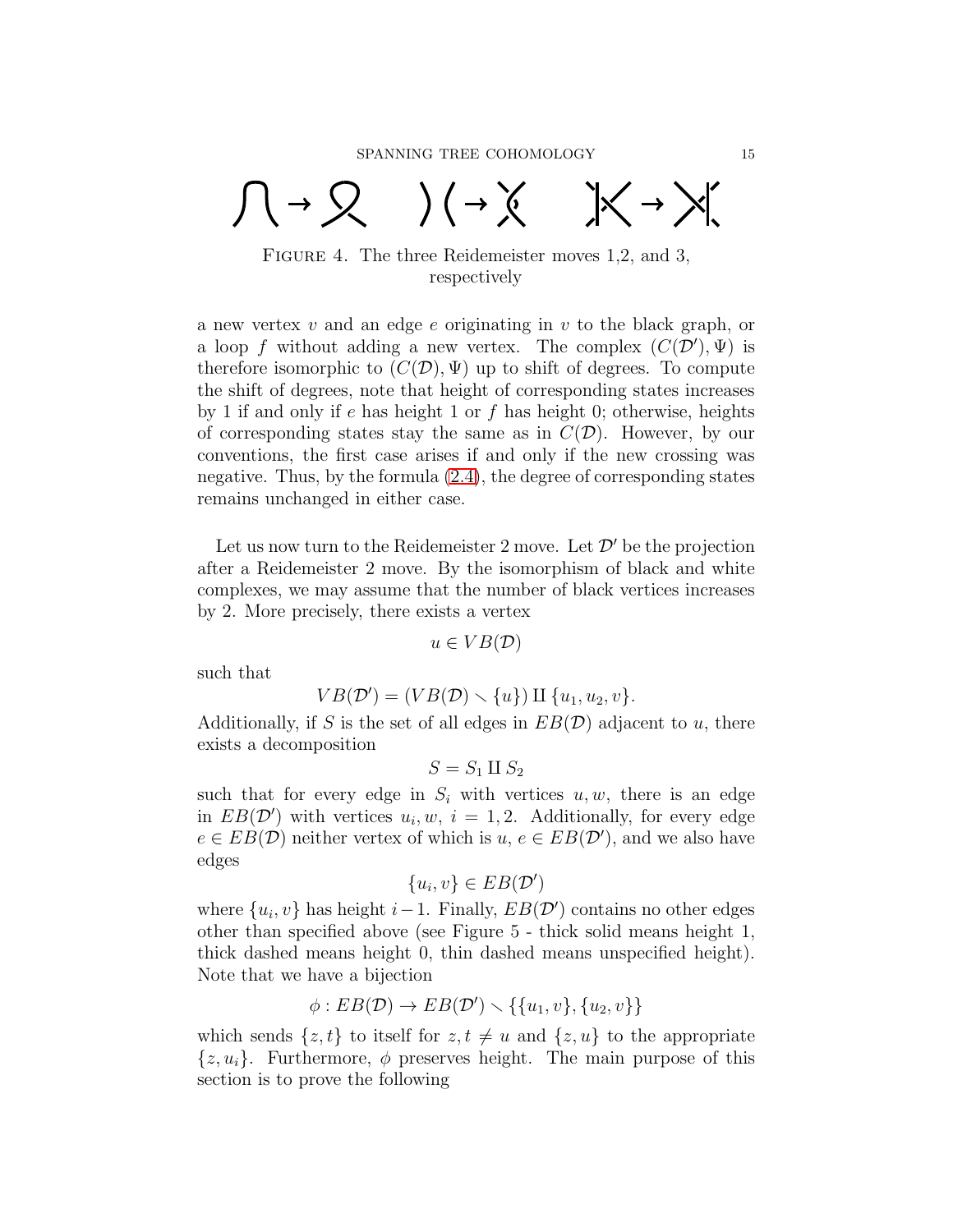

FIGURE 5

<span id="page-15-0"></span>**Proposition 10.** The chain complexes  $(C(\mathcal{D}), \Psi)$ ,  $(C(\mathcal{D}'), \Psi)$ , taken over fields satisfying the assumption  $(C)$  for the respective link projections, have cohomology groups of equal rank.

To begin, there are two spectral sequences we may use to study the complex  $C(\mathcal{D}')$  (corresponding to two different decreasing filtrations). We will discuss both, referring to them as the "First" and "Second" spectral sequence. The First spectral sequence applies uniformly to the Reidemeister 2 and Reidemeister 3 moves. In the case of the Reidemeister 2 move, the Second spectral sequence leads more clearly to the solution of the problem. In the case of the Reidemeister 3 move, however, the Second spectral sequence is not visible directly; we will use an analogue of the First spectral sequence to reduce the problem to a situation where an analogue of the Second spectral sequence applies.

At this point, we assume we are working over any field of characteristic 2 with elements  $u_f$  and  $z_v$  with respect to the projection  $\mathcal{D}'$  for which the differential  $(2.11)$  makes sense (meaning that the denominators are nonzero).

The First spectral sequence: Denote by  $F^pC(\mathcal{D}')$  the free A-module on all Kauffman states of  $\mathcal{D}'$  (=spanning trees T of  $B(\mathcal{D}')$ ) for which

(4.1) 
$$
\sum_{e \in EB(\mathcal{D}): \phi(e) \in ET} h(e) + \sum_{e \in EB(\mathcal{D}): \phi(e) \notin ET} (1 - h(e)) \ge p.
$$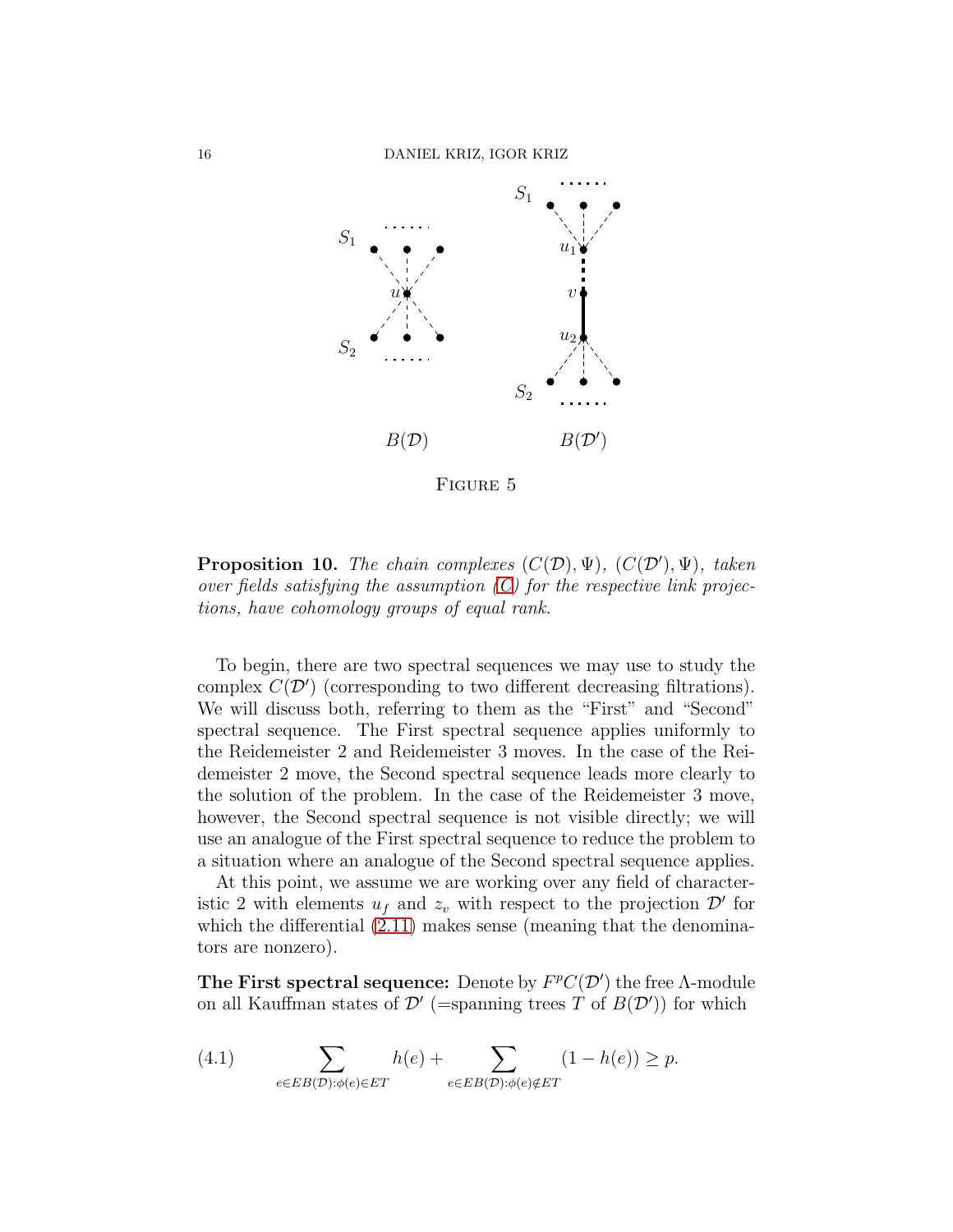(Note that the left hand side is the formula for  $h(T)$  modified by ex*cluding* the terms for the edges  $\{u_i, v\}$ .) Then

$$
\Psi F^p C(\mathcal{D}') \subseteq F^p C(\mathcal{D}')
$$

(as the differential never decreases the height contribution of any single edge of the black graph).

Let us consider the spectral sequence associated with the filtration  $F<sup>p</sup>$ . To identify it, we need some additional notation. Let

$$
K_i = \{ T \in K(\mathcal{D}') \mid \{u_i, v\} \in ET, \{u_{2-i}, v\} \notin ET \},
$$
  

$$
L = \{ T \in K(\mathcal{D}') \mid \{u_i, v\} \in ET, \ i = 1, 2 \}.
$$

We have a bijection

$$
\kappa: K_1 \xrightarrow{\cong} K_2
$$

with

$$
E(\kappa(T)) = (E(T) \setminus \{\{u_1, v\}\}) \cup \{\{u_2, v\}\}.
$$

Then clearly, for  $T \in K_1$ ,

$$
d_0(T) = c_T \kappa(T), \ c_T \neq 0 \in \Lambda,
$$

while for  $T \in L$ ,

$$
d_0(T)=0.
$$

Now note that we have a canonical bijection

<span id="page-16-0"></span>
$$
\iota: K(\mathcal{D}) \to L,
$$
  

$$
E\iota(T) = ET \cup \{\{u_1, v\}, \{u_2, v\}\}.
$$

Noting carefully that  $\iota$  raises height by 1, but the number of negative crossings of  $\mathcal{D}'$  is also greater by 1 than the number of negative crossings of  $D$ , we see that we have an isomorphism of graded modules

$$
(4.2) \t\t\t E_1 \cong C(\mathcal{D}).
$$

However, we need to understand the bigrading. To this end, simply note that the filtration degree of  $\iota(T)$  is twice its degree minus 1 plus the number of negative crossings of  $\mathcal{D}'$ , in other words,

(4.3) 
$$
E_1^{p,q} \neq 0
$$
 implies  $p = 2(p+q) + n_-(\mathcal{D}).$ 

Thus, the  $E_1$ -term lies on a line of slope  $-1/2$ , and it follows that the only possible differential is  $d_2$ , and the spectral sequence collapses to  $E_3$ .

Clearly, we can compute  $d_2$ , but it is important to note that despite the suggestive formula  $(4.2)$ ,  $d_2$  is not simply an obvious modification of  $\Psi_{\mathcal{D}}$  by changing the field F: this is because of the fact that a  $d_2$  in a spectral sequence associated to a decreasing filtration of a cochain complex is not computed simply by applying the differential d to a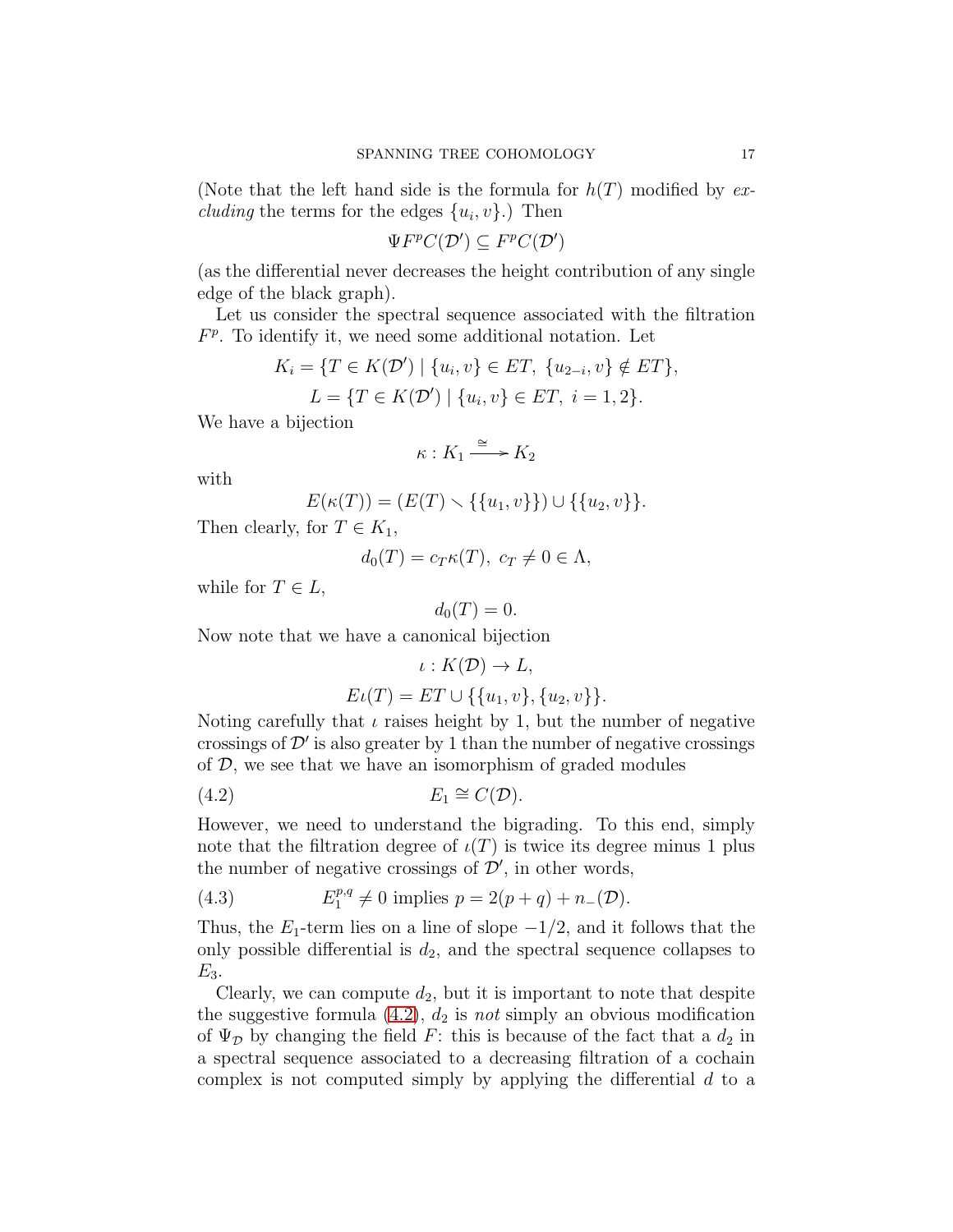cocycle c of the complex of filtration degree  $p$ , even when  $d_1$  is trivial: one must add a counter-term to eliminate the summand of  $d(x)$  in filtration degree  $p + 1$ . In the present case, the differential  $d_2$  is more cleanly computed by the Second spectral sequence, which, in fact, leads directly to a stronger result.

The Second spectral sequence: Introduce another decreasing filtration  $G^p$  on  $C(\mathcal{D}')$  defined by (4.4)

$$
\sum_{e \in (EB(\mathcal{D}') \setminus \phi(EB(\mathcal{D}))) \cap ET} h(e) + \sum_{e \in (EB(\mathcal{D}') \setminus \phi(EB(\mathcal{D}))) \setminus ET} (1 - h(e)) \ge p.
$$

Roughly speaking, then, in the G-filtration, we are counting height contributions of the edges  $\{u_i, v\}$ , i.e. exactly the edges not counted in the F-filtration. We see that

(4.5) 
$$
G^{0}(C(\mathcal{D}')) = C(\mathcal{D}'), G^{3}(C(\mathcal{D}')) = 0,
$$

Thus, the associated graded cochain complex is non-trivial only in filtration degrees 0, 1, 2.

Let us begin by studying this situation in complete generality, and gradually add information specific to  $C(\mathcal{D}')$ . Therefore, let us first consider a cochain complex  $\tilde{Q}$  with a decreasing filtration  $G<sup>i</sup>$  where  $G^0\tilde{Q} = \tilde{Q}$ ,  $G^3\tilde{Q} = 0$ . Let us denote the associated graded pieces in filtration degrees  $0, 1, 2$  by  $U_0, Q, U_2$ , respectively. We shall assume we are working in the category of  $F$ -modules where  $F$  is a field of characteristic 2. In particular, since  $F$  is a field, we may choose (arbitrarily) splittings of the maps  $G^{i}(\tilde{Q}) \to G^{i}(\tilde{Q})/G^{i+1}(\tilde{Q})$ . After this choice, we see that the most general form  $\tilde{Q}$  can take is expressed in the following diagram:



<span id="page-17-0"></span>Here  $U_0, Q, U_2$  are considered cochain complexes by the differential on the associated graded pieces of  $Q$ , and the total differential is the sum of that differential and all applicable arrows of [\(4.6\)](#page-17-0) (roughly, but note that not exactly, a totalization of a double complex). The necessary and sufficient condition for this to work is that  $i, j$  be chain maps, and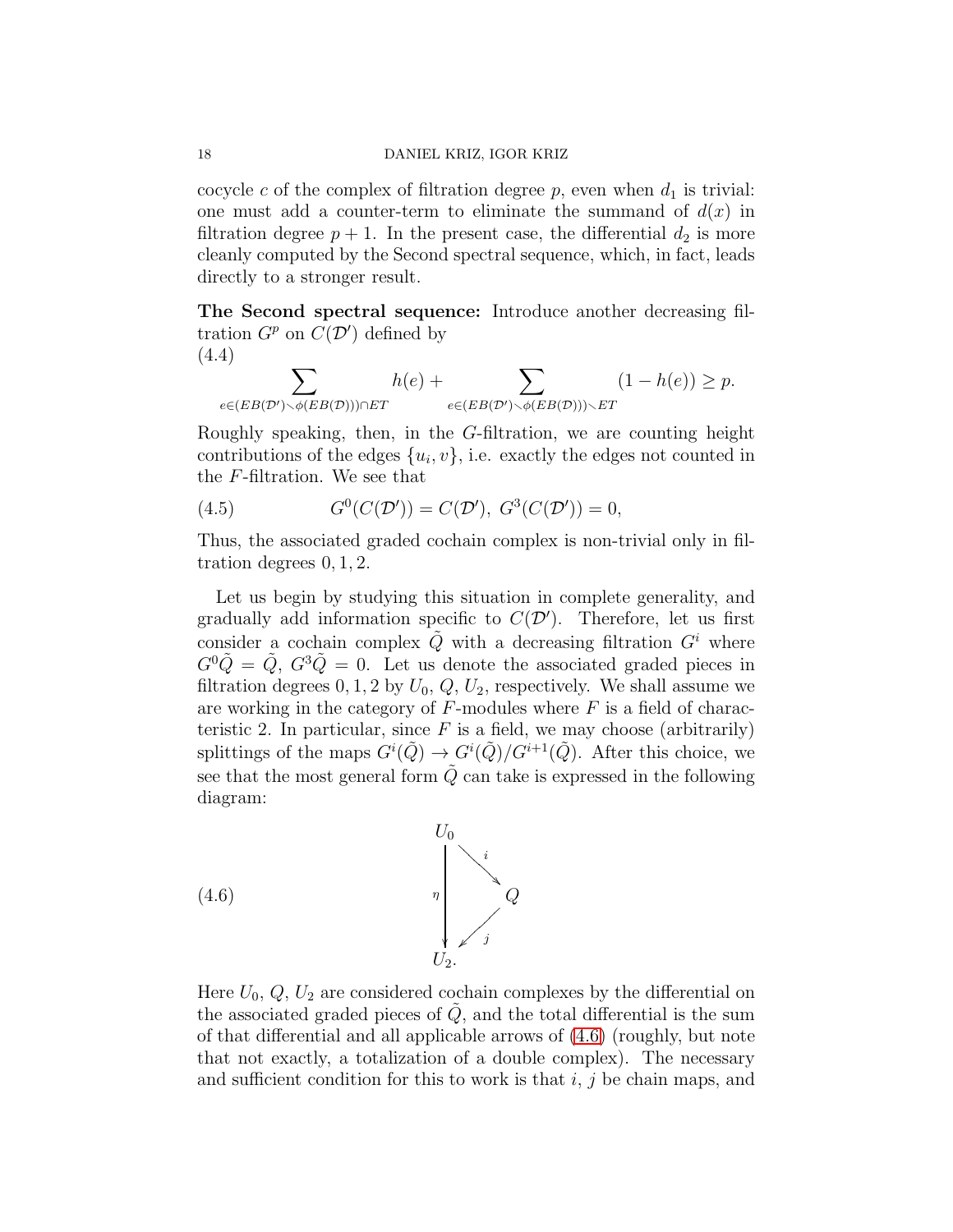$\eta$  be a chain homotopy between ji and 0. Our convention (which we hope to justify later) is to denote the differentials on  $U_0$  and  $Q$  by d, and the differential on  $U_2$  by  $d'$ , so the homotopy condition reads

<span id="page-18-0"></span>
$$
(4.7) \t d'\eta + \eta d = ji.
$$

In the most general situation thus described, little can be said beyond the spectral sequence associated with the filtration.

<span id="page-18-1"></span>However, assume now also that

(4.8) 
$$
\eta
$$
 is an isomorphism of  $\tilde{F}$ -modules.

With this special condition, we see immediately from [\(4.7\)](#page-18-0) that

<span id="page-18-4"></span>(4.9) 
$$
d' = \eta d\eta^{-1} + j i \eta^{-1}
$$

(keep in mind that we are in characteristic 2). However, we can say even more:

<span id="page-18-3"></span>**Lemma 11.** Under the assumption  $(4.8)$ ,

$$
(4.10) \t\t d + i\eta^{-1}j
$$

is a differential on Q, and  $\tilde{Q}$  is quasiisomorphic to  $(Q, d + i\eta^{-1}j)[1]$ (the square bracket denotes degree shift by the specified number).

### Proof: We have

$$
(d + i\eta^{-1}j)(d + i\eta^{-1}j) = dd + di\eta^{-1}j + i\eta^{-1}jd + i\eta^{-1}j i\eta^{-1}j = di\eta^{-1}j + i\eta^{-1}jd + i\eta^{-1}\eta d\eta^{-1}j + i\eta^{-1}d'j = 0.
$$

A chain map

<span id="page-18-2"></span>
$$
\tau:(Q,d+i\eta^{-1}j)[1]\to\tilde{Q}
$$

is defined by

$$
\tau(x) = x + \eta^{-1} j(x).
$$

To see that  $\tau$  is a chain map, compute

$$
\tau(dx + i\eta^{-1}jx) = dx + \eta^{-1}jdx + i\eta^{-1}jx + \eta^{-1}ji\eta^{-1}j(x) = dx + \eta^{-1}\eta d\eta^{-1}jx + \eta^{-1}ji\eta^{-1}jx = dx + d\eta^{-1}jx,
$$

while

$$
d_{\tilde{Q}}\tau(x) = dx + i\eta^{-1}jx + d\eta^{-1}j(x) + \eta\eta^{-1}jx + jx = dx + d\eta^{-1}jx.
$$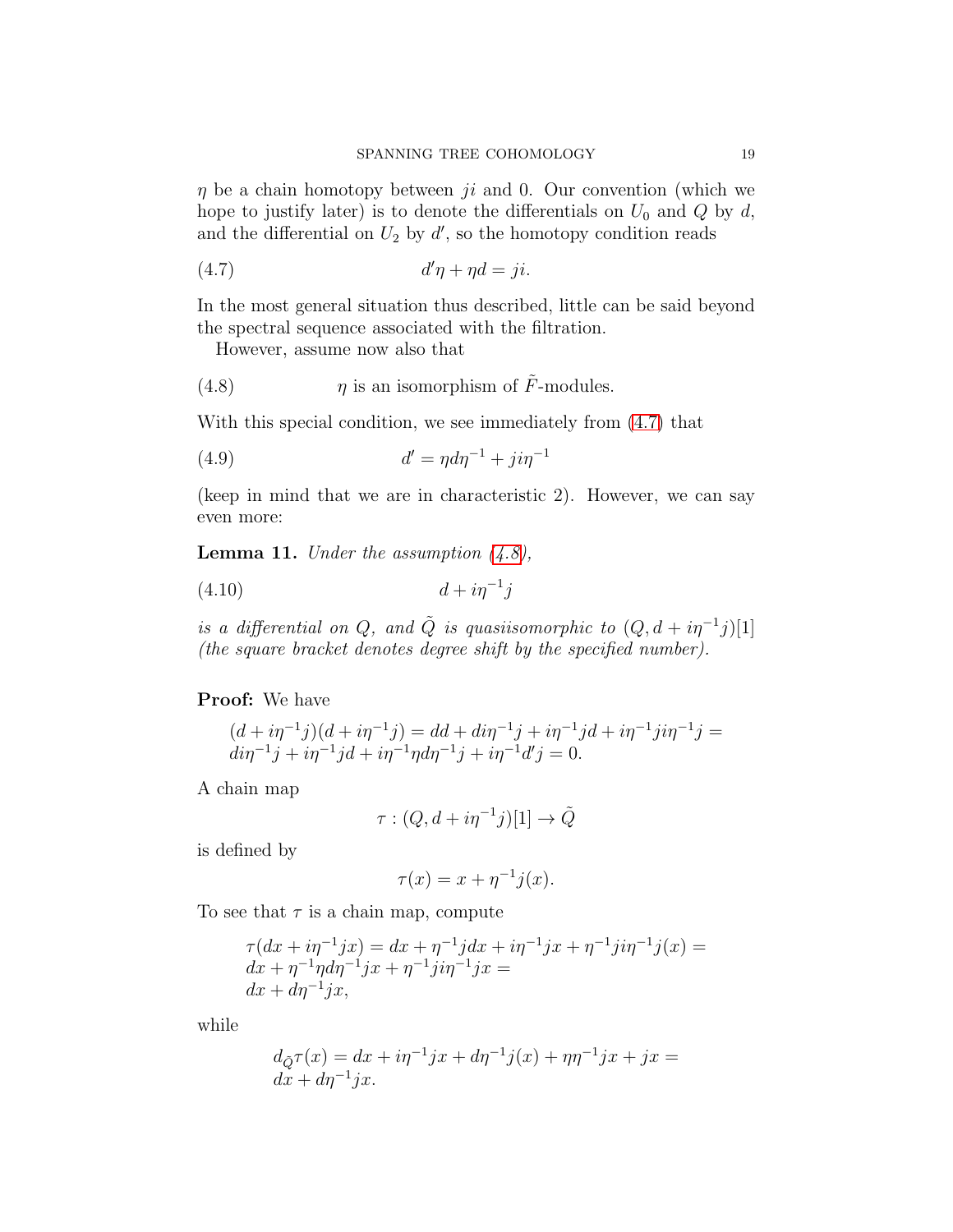Clearly, additionally, the map  $\tau$  is injective. We claim that its cokernel is isomorphic to  $\overline{U}$ , which is the totalization of the double complex

$$
U_2'
$$
  
\n
$$
\downarrow \lambda
$$
  
\n
$$
U_2
$$

where  $\lambda$  is an arbitrary chain isomorphism, which is clearly acyclic. To this end, we construct a chain map

$$
\mu: \tilde{Q} \to \overline{U},
$$

given as the identity on  $U_2$ , by

$$
\mu(x) = \lambda^{-1} \eta(x)
$$

for  $x \in U_0$ , and by

$$
\mu(x) = \lambda^{-1} jx
$$

for  $x \in Q$ . To verify that  $\mu$  commutes with the differential on  $x \in U_0$ , we have:

$$
d\mu(x) = d\lambda^{-1}\eta(x) = \eta(x) + \lambda^{-1}d'\eta(x) =
$$
  

$$
\eta(x) + \lambda^{-1}\eta dx + \lambda^{-1}jix = \mu(dx + ix + \eta x).
$$

To verify  $\mu$  commutes with the differential on  $x \in Q$ , we have

$$
d\mu(x) = \lambda^{-1}d'jx + jx = \lambda^{-1}jdx + jx = \mu(dx + jx).
$$

Now obviously the sequence of cochain complexes

$$
0 \longrightarrow (Q, d + i\eta^{-1}j)[1] \longrightarrow \tilde{Q} \longrightarrow \overline{U} \longrightarrow 0
$$

is exact, which implies our statement by the long exact sequence in cohomology.

In the case  $\tilde{Q} = C(\mathcal{D}')$ , we choose the splitting so that  $U_0, Q, U_2$  are generated by  $K_1$ ,  $L$ ,  $K_2$  respectively. At this point, let us introduce more specific assumptions about the field we are working in. Let  $F$ be a field satisfying the assumption  $(C)$  for the link projection  $D$ . We shall now produce a field  $\tilde{F}$  with variables  $u_f$ ,  $z_v$  corresponding to the link projection  $\mathcal{D}'$  satisfying  $(2.9)$  and  $(2.10)$ . We will not necessarily assume that condition  $(C)$  is satisfied with F replaced by F, but we will require that [\(2.11\)](#page-7-0) be defined (i.e. that the denominators be non-zero). The field  $\tilde{F}$  is constructed as follows: To F, we adjoin two variables x, y corresponding to the edges  $(u_1, v)$ ,  $(v, u_2)$  (and also the corresponding white edges). We will allow the possibility of an algebraic relation between x and y, as long as  $(2.11)$  will make sense, but we will assume that each of the variables  $x, y$  is algebraically independent from  $F$ . In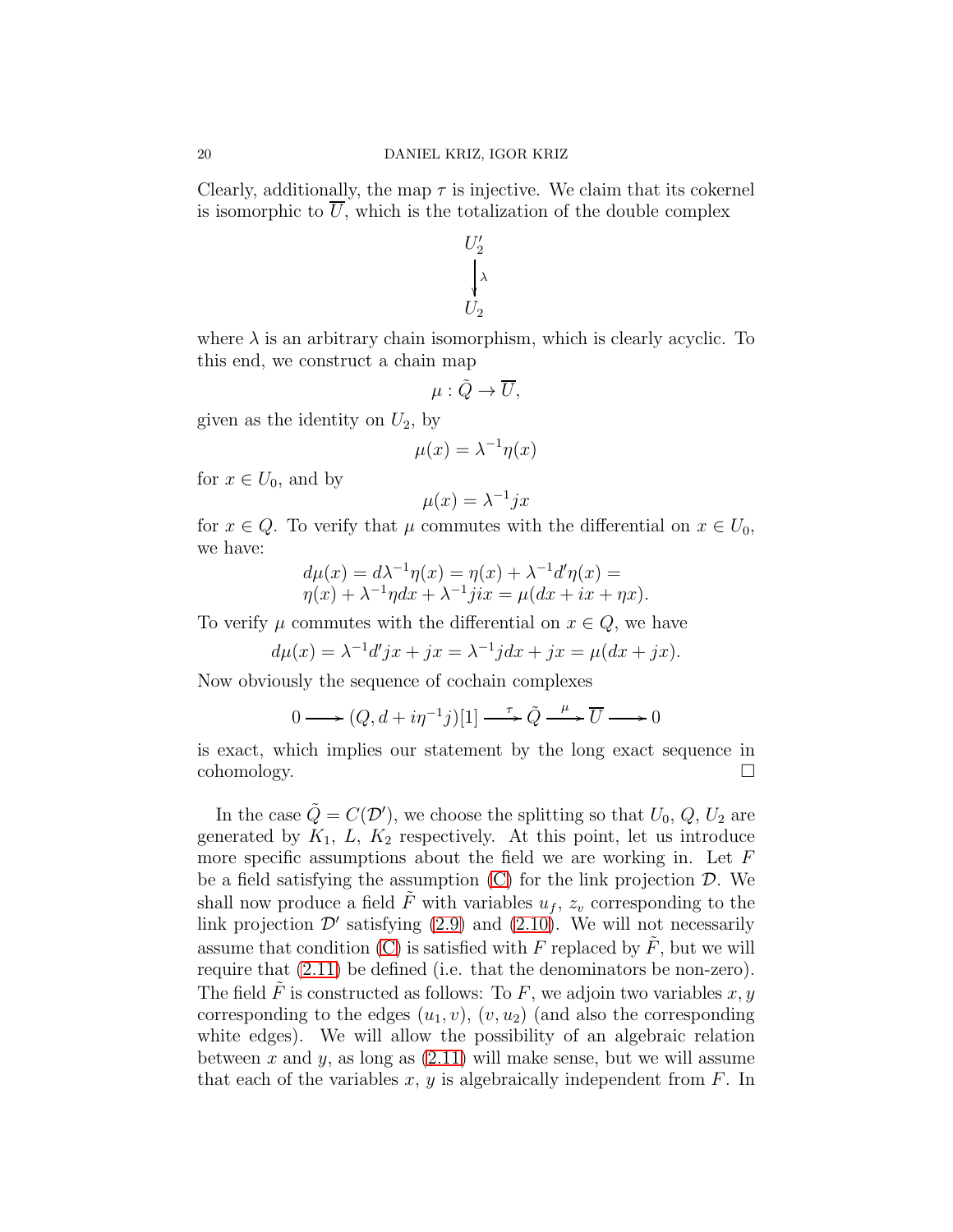specifying black vertex and face variables for  $C(\mathcal{D})$  in  $\tilde{F}$ , our convention is that the element of  $\tilde{F}$  associated to a face f in  $B(D')$  is equal to the element associated with the corresponding face in  $B(D)$  (obtained by contracting the new edges), times any of the variables  $x, y$  (or their inverses) corresponding to any of the new edges  $f$  may contain with the appropriate orientations. The element of  $\tilde{F}$  associated with a vertex v in  $B(D')$  is by our convention the corresponding vertex variable of  $B(D)$ , times the product of any of the variables x, y or their inverses corresponding to the edges adjacent to  $v$  in  $\mathcal{D}'$ . The element associated with the vertex v is  $xy^{-1}$ . Examples of an allowable choice for x, y are either two variables jointly algebraically independent over  $F$ , or powers  $t^m$ ,  $t^n$  of a variable t algebraically independent of F, as long as  $m, n \neq 0$ ,  $m \neq -n$ .

With these conventions, if T is a spanning tree in  $K_1$ , adding  $\{u_2, v\}$ to T specifies a black circuit. If we denote the element associated with the corresponding black circuit in  $B(\mathcal{D})$  by b, then

(4.11) 
$$
\eta(T) = \left(\frac{1}{1 + bxy} + \frac{1}{1 + xy^{-1}}\right) \kappa(T).
$$

The coefficient is non-zero, so [\(4.8\)](#page-18-1) holds.

<span id="page-20-0"></span>It is not difficult to see by definition that

(4.12) 
$$
Q \text{ with the differential } (4.10) \text{ is isomorphic to the}
$$

$$
E_2 \text{-term of the First spectral sequence.}
$$

Despite its aesthetic appeal, however, Lemma [11](#page-18-3) still does not solve our problem: even though we have a chain complex isomorphic to Q as  $F$ -modules, there is no a priori reason to suspect any connection between the differentials  $d$  and  $(4.10)$ : it is not even reasonable to call  $(4.10)$  a deformation of d, since in general the two summands of  $(4.10)$ do not commute.

Here is where we need to bring in even more concrete information from the situation at hand. As a warm-up, let us consider the differential  $d'$  on  $U_2$  (see [\(4.9\)](#page-18-4)) instead of the differential [\(4.10\)](#page-18-2) on  $Q$ . Notice that both differentials are of similar form, a sum of two terms, one of which is related to a differential we know  $(d \text{ on } U_0)$  in case of  $(4.9)$  and d on  $Q$  in case of  $(4.10)$ , and the other is expressed as a composition of the maps  $i, j$ .

In the case of  $(4.9)$ , however, we do have another way of understanding the differential  $d'$ : Recalling that  $U_2$  is isomorphic to  $U_0$  as a  $\tilde{F}$ -module by the bijection  $\kappa$ , and recalling our conventions regarding  $\tilde{F}$ , one can see that both the differentials d on  $U_0$  and d' on  $U_2$  are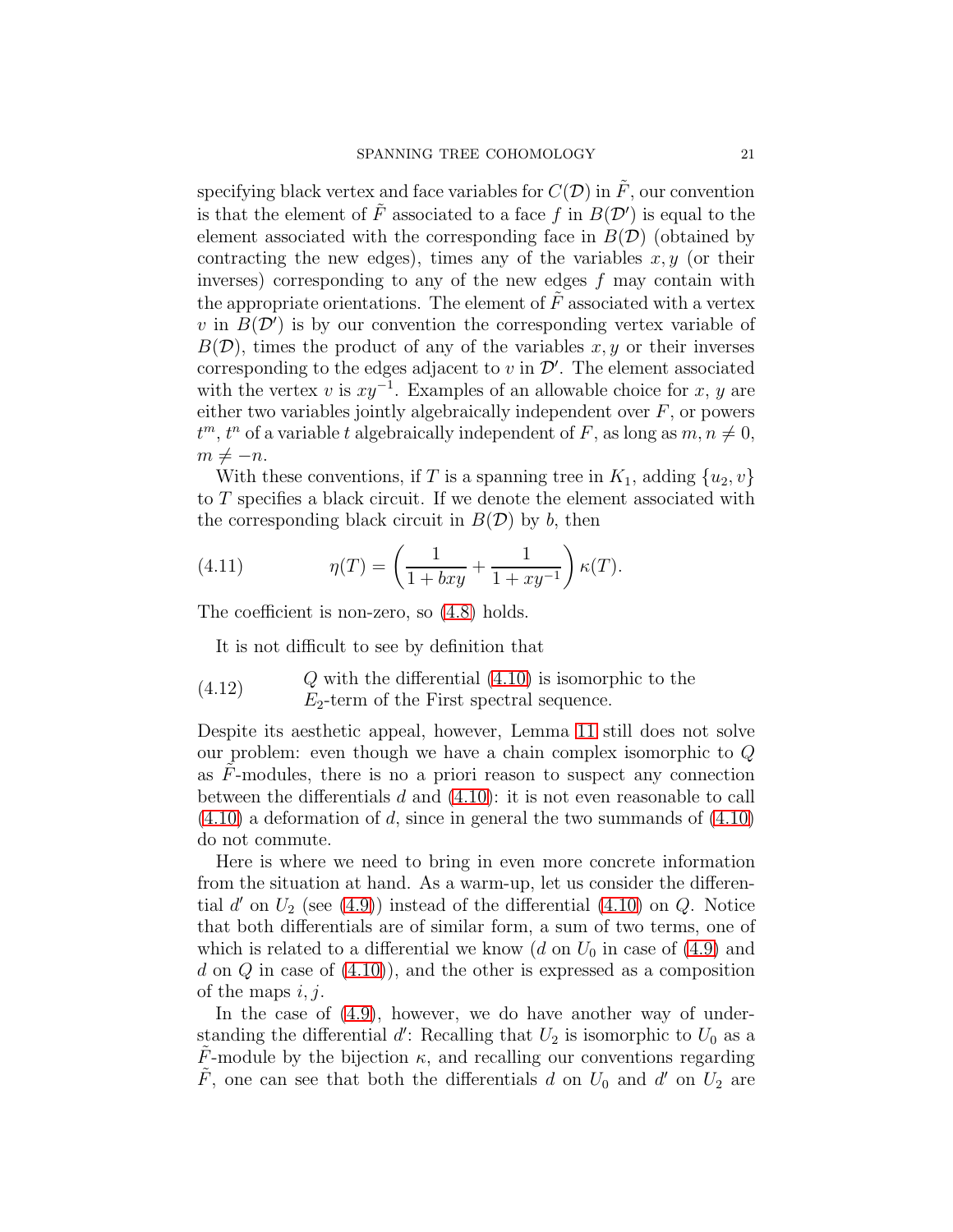in fact the Baldwin-Ozsváth-Szabó differential with different choice of variables for a suitable link projection. Consider first the summands of  $\Psi$  which relate only trees in  $K_i$  with a fixed i. The difference of coefficients is only in white cycles which cross the edges  $\{u_i, v\}$ ; for a white circuit w in  $K_1$  crossing the edge  $\{u_2, v\}$  and associated element  $\alpha$  in  $C(\mathcal{D}')$ , the element associated with the corresponding white circuit in  $K_2$  will be  $\alpha$  multiplied by  $xy^{-1}$  or  $yx^{-1}$ , depending on the orientation. Both of these are, in fact, forms of  $\Psi$  with different choices of variables in  $F$  for the projection  $\mathcal E$  obtained by performing a skein move instead on the two arcs on  $\mathcal D$  involved in the R2 move we are studying - see Figure 6. (More explicitly,  $B(\mathcal{E})$  is obained from  $B(\mathcal{D}')$  by deleting the vertex v and the edges  $\{u_i, v\}$ .)



Figure 6. The skein move

<span id="page-21-3"></span>Therefore, we know that

(4.13) If the variables  $x, y$  are algebraically independent over F, then the cohomology groups of  $(U_0, d)$ ,  $(U_2, d')$  have equal ranks.

In fact, writing this down explicitly in terms of variables yields the following identity, which will be useful later:

<span id="page-21-4"></span>**Lemma 12.** In a field of characteristic 2, we have the identity

<span id="page-21-0"></span>(4.14) 
$$
\left(\frac{1}{1+a} + \frac{1}{1+k}\right)^{-1} \left(\frac{1}{1+a} + \frac{1}{1+\ell}\right) = \left(\frac{1}{1+\ell^{-1}k} + \frac{1}{1+k}\right)^{-1} \left(\frac{1}{1+\ell^{-1}k} + \frac{1}{1+a^{-1}k}\right)
$$

whenever the denominators are non-zero.

**Proof:** Bringing the terms on the left hand side of  $(4.14)$  to common multiplier, we get

<span id="page-21-1"></span>(4.15) 
$$
\frac{(1+k)(a+\ell)}{(1+\ell)(a+k)}.
$$

Doing the same on the right hand side gives

<span id="page-21-2"></span>(4.16) 
$$
\frac{(1+k)(\ell^{-1}k + a^{-1}k)}{(1+a^{-1}k)(\ell^{-1}k + k)}.
$$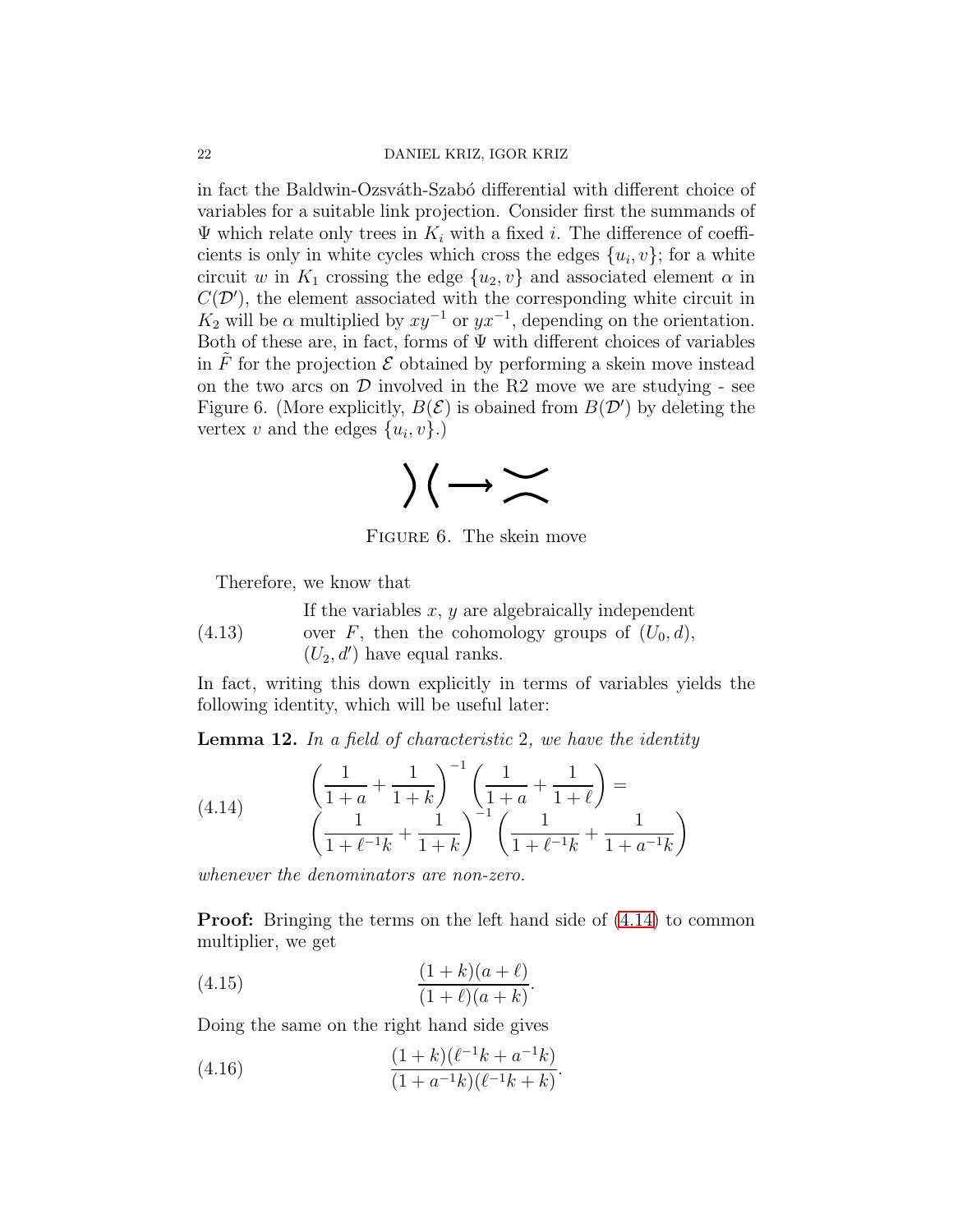Now [\(4.15\)](#page-21-1) is gotten from [\(4.16\)](#page-21-2) by dividing both numerator and denominator by  $a^{-1}\ell$  $-1k$ .

Based on this, one could hope to apply an analogous principle to the differential  $(4.10)$  if we can somehow swap the roles of Q and U. This, in fact, can be done by considering an R2 move on the projection  $\mathcal{E}$ , and relating all the new variables appropriately. Let  $\mathcal{E}'$  be the projection obtained from  $\mathcal E$  by an R2 move on the arcs related to the arcs of  $\mathcal D$  on which we performed the original R2 move by a skein move. Then  $B(\mathcal{E}')$ is obtained from  $B(\mathcal{E})$  by adding two new edges  $(u_1, u_2)$ . Denote these edges by  $e, f$  (see Figure 7, with the same conventions as in Figure 5). Let, additionally,  $h(e) = 0$ ,  $h(f) = 1$ , and extend the field  $\tilde{F}$  further into a field  $F'$  by attaching two new variables  $z, t$  associated with the edges e, f, respectively, each algebraically independent of F. Our conventions regarding calculating the elements  $\alpha(T, T')$ ,  $\beta(T, T')$  for  $C(\mathcal{E}')$  are the same as in the case of  $C(\mathcal{D}')$ : specifically, a black circuit c in  $B(\mathcal{E}')$  which does not contain any of the edges  $e, f$  is assigned the same element as in  $C(\mathcal{E})$ ; if c contains one or both of the edges e, f, and if the corresponding circuit in  $C(\mathcal{D})$  (obtained by contracting the edges  $e, f$ ) is assigned an element b, then c is assigned the element b multiplied by some of the elements  $z, z^{-1}, t, t^{-1}$ , depending on which of the edges  $e, f$  c contains, and orientation. Regarding white circuits w, again, take the product of all the vertex variables of  $B(D)$  inside (resp. outside) of  $w$  depending on whether  $w$  is oriented counter-clockwise or clockwise, times, possibly, some of the elements  $z, z^{-1}, t, t^{-1}$ , depending on which of the edges  $e$ ,  $f$  the circuit  $w$  crosses, and orientation. Our only assumption about the variables  $z, t$  at this point is that the differential  $(2.11)$  make sense for the link projection  $\mathcal{E}'$  (i.e. that the denominators be non-zero).

Denote by  $L'_1$ , resp.  $L'_2$  resp. K' the sets of spanning trees of  $B(\mathcal{E})$ which contain e resp. f resp. neither e nor f. Now, analogously as above, filtering  $C(\mathcal{E}')$  by the total height contribution of the edges  $e, f$ only, and performing the same analysis as we did for  $C(\mathcal{D}')$ , we see that  $C(\mathcal{E}')$  is isomorphic to a cochain complex of the form

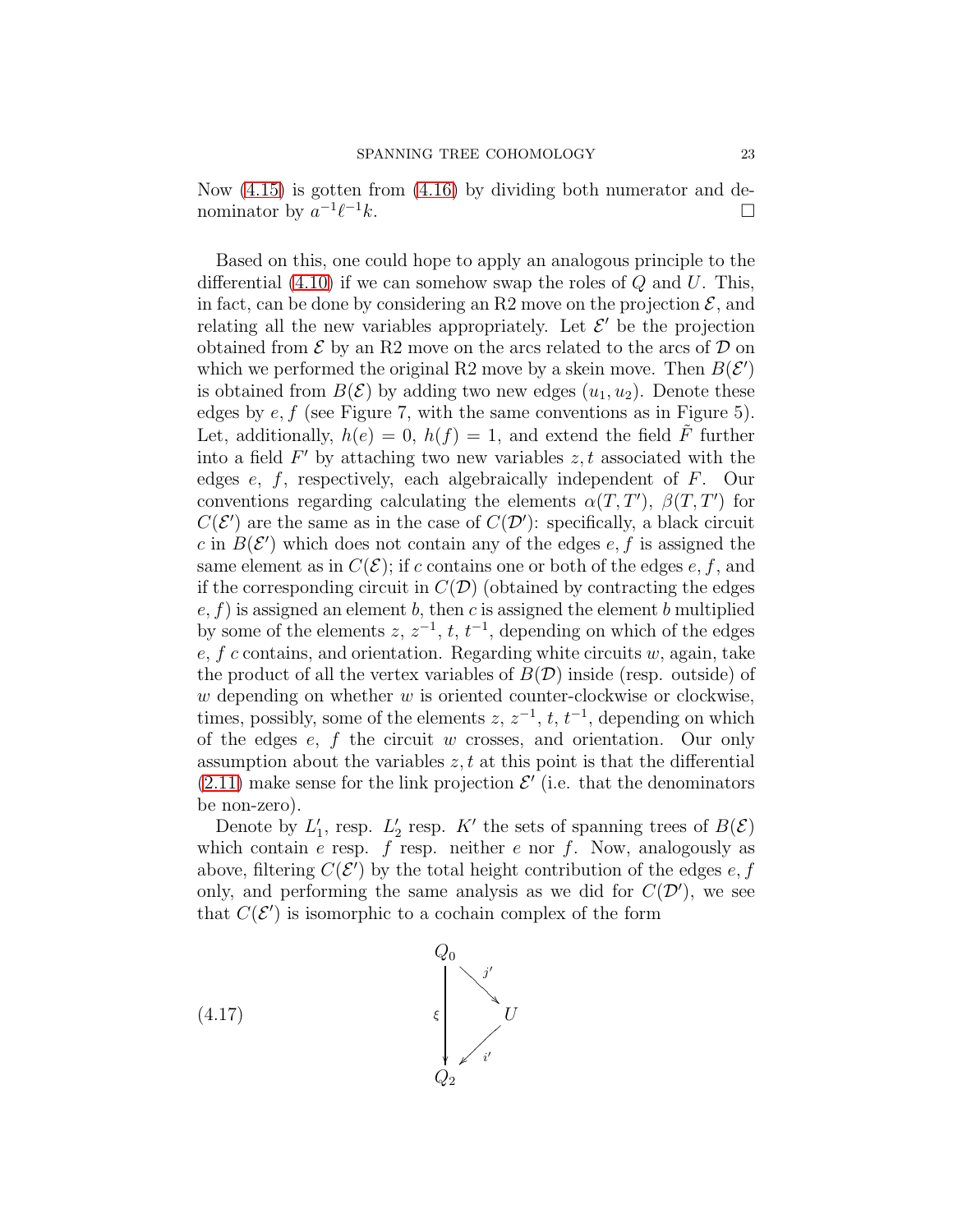

FIGURE 7

where  $Q_0$  resp.  $Q_2$  resp. U are generated by  $L'_1$  resp.  $L'_2$  resp. K'. Once again,  $\xi$  is an isomorphism of F'-modules. Specifically if T is a spanning tree in  $L'_1$  which, by deleting the edge  $e$ , creates a white circuit with associated element  $v$ , and if

$$
\kappa':L_1'\to L_2'
$$

is the canonical bijection (obtained by replacing the edge e with the edge  $f$ , then

(4.18) 
$$
\xi(T) = \left(\frac{1}{1+ztv} + \frac{1}{1+zt^{-1}}\right) \kappa'(T).
$$

If we denote the differentials on  $Q_0$ , U by d and the differential on  $Q_2$  by d'' (justified, again, by the idea that the last of the three differentials must be distinguished while the others can be understood from the context), [\(4.9\)](#page-18-4) translates to

<span id="page-23-0"></span>
$$
d'' = \xi d\xi^{-1} + i'j'\xi^{-1},
$$

or, equivalently,

(4.19) 
$$
\xi d\xi^{-1} = d'' + i'j'\xi^{-1}.
$$

Our strategy is to set up relations between the variables  $x, y, z, t$  so that the right hand side of  $(4.19)$  is equal to  $(4.10)$ , and

<span id="page-23-1"></span>(4.20) 
$$
d'' = d_Q
$$
 where  $d_Q$  denotes the original (unper-  
turbed) differential on Q.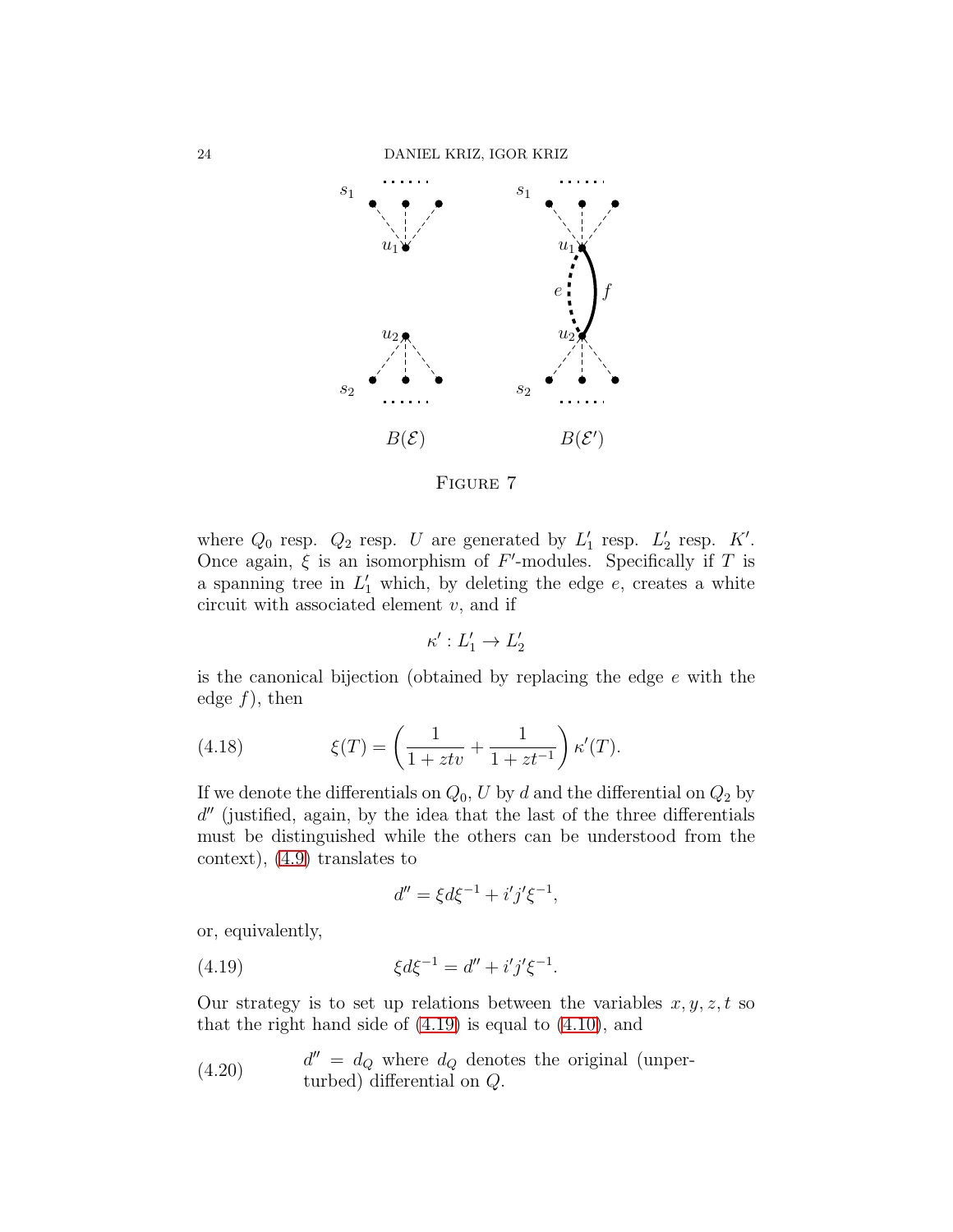Then we know (analogously to [\(4.13\)](#page-21-3)) that

<span id="page-24-5"></span>The differential [\(4.10\)](#page-18-2) is related to  $\xi^{-1}d_Q\xi$  by a change of variables (i.e. by an automorphism of

(4.21) the field  $F'$ ).

<span id="page-24-6"></span>**Lemma 13.** The right hand side of  $(4.19)$  is equal to  $(4.10)$  when

<span id="page-24-3"></span>(4.22) 
$$
x = t^2, y = t^{-1}, z = t^{-2}.
$$

**Proof:** The equality we need will hold when

$$
(4.23) \t\t i = i',
$$

(4.24) 
$$
\eta^{-1}j = j'\xi^{-1}.
$$

Let first interpret  $(4.20)$ . Consider two spanning trees T, T' in L where  $T'$  is obtained from  $T$  by omitting an edge of height 0 and adding an edge of height 1. Then the coefficient of  $T'$  in  $d_Q(T)$  is

<span id="page-24-2"></span><span id="page-24-0"></span>
$$
\frac{1}{1 + bxy} + \frac{1}{1 + w}
$$

where  $w$  is the appropriate white circuit, while the coefficient of  $d''$ between the corresponding trees in  $L_2$  is

<span id="page-24-1"></span>
$$
\frac{1}{1+bt} + \frac{1}{1+w},
$$

so we see that [\(4.20\)](#page-23-1) is satisfied provided that

$$
(4.25) \t\t xy = t.
$$

Next, we impose the equality  $(4.23)$ . When performing i on a spanning tree  $T$ , we delete an edge, thus creating a white circuit. Denote the corresponding element of  $F'$  by  $v$ . Then the corresponding coefficient in  $i$  is

$$
\frac{1}{1+yvw} + \frac{1}{1+bxy},
$$

and the corresponding coefficient in  $i'$  is

<span id="page-24-4"></span>
$$
\frac{1}{1+ztvw} + \frac{1}{1+bt}.
$$

Thus, [\(4.23\)](#page-24-0) will hold if we impose

$$
(4.26) \t zt = y, xy = t,
$$

which subsumes [\(4.25\)](#page-24-1).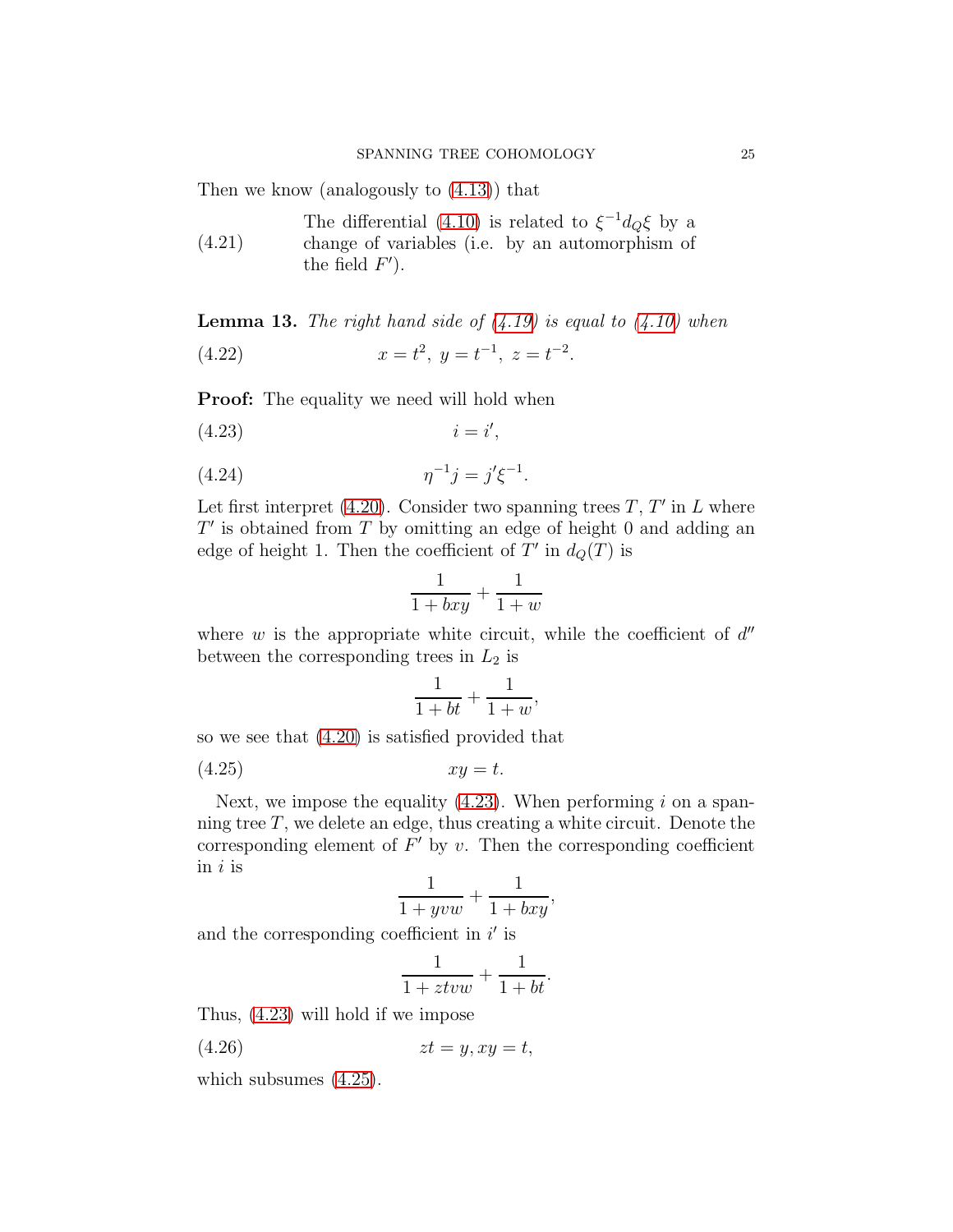Next, however, we must consider the equation [\(4.24\)](#page-24-2), which translates to

<span id="page-25-0"></span>(4.27) 
$$
\left(\frac{1}{1 + bxy} + \frac{1}{1 + xy^{-1}}\right)^{-1} \left(\frac{1}{1 + bxy} + \frac{1}{1 + vx}\right) = \left(\frac{1}{1 + ztv} + \frac{1}{1 + bz}\right) \left(\frac{1}{1 + ztv} + \frac{1}{1 + zt^{-1}}\right)^{-1}.
$$

By  $(4.14)$  of Lemma [12,](#page-21-4)  $(and by (2.8)), (4.27)$  $(and by (2.8)), (4.27)$  $(and by (2.8)), (4.27)$  $(and by (2.8)), (4.27)$  holds when

$$
k = x^{-1}y
$$
  
\n
$$
ztv = \ell^{-1}k
$$
  
\n
$$
a = b^{-1}x^{-1}y^{-1}
$$
  
\n
$$
k = zt^{-1}
$$
  
\n
$$
a^{-1}k = bz
$$

This in turn holds under the assumption [\(4.22\)](#page-24-3). Note that this also implies [\(4.26\)](#page-24-4).

To be completely precise, we have solved the "non-trivial" case of the equations  $(4.20)$ ,  $(4.23)$ ,  $(4.24)$ : There is another "trivial" case when the black cycle does not go through the vertex  $v$  (resp. any of the edges  $e, f$ ). In this case, the corresponding components of the differentials  $d_Q$ ,  $d, d'', (4.10)$  $d, d'', (4.10)$  coincide (in particular, the corresponding component of the  $i\eta^{-1}j$  summand is 0 and the corresponding component of d commutes with  $\xi$ , so the equations remain true in that case as well).

We have therefore proved [\(4.21\)](#page-24-5) under the assumption [\(4.22\)](#page-24-3). Note however that we are not quite done yet, since the field  $F$  does not satisfy the assumption [\(C\)](#page-7-1) (since we have introduced an algebraic relation between the elements  $x, y$ . To remedy this situation, we need to observe that the proof of Lemma [13](#page-24-6) in fact gives a stronger statement (which would have been awkward to state at first):

<span id="page-25-1"></span>**Lemma 14.** Consider two spanning trees  $T$ ,  $T'$  in  $L$  where  $T'$  is obtained from T by omitting an edge of height 0 and adding an edge of height 1, thus specifying a black circuit b and a white circuit w. Denote, additionally, by v the white circuit obtained by deleting the edge involved in the definition of  $i(T)$ . Then, using formula [\(4.22\)](#page-24-3) as the definition of x, y, z, the coefficients of the right hand side of  $(4.19)$  and  $(4.10)$ , calculated by rewriting the formula  $(2.11)$  for the BOS differential in terms of black and white circuits, are equal as elements of the field

$$
\mathbb{Z}/2(b, v, w, t).
$$

We now claim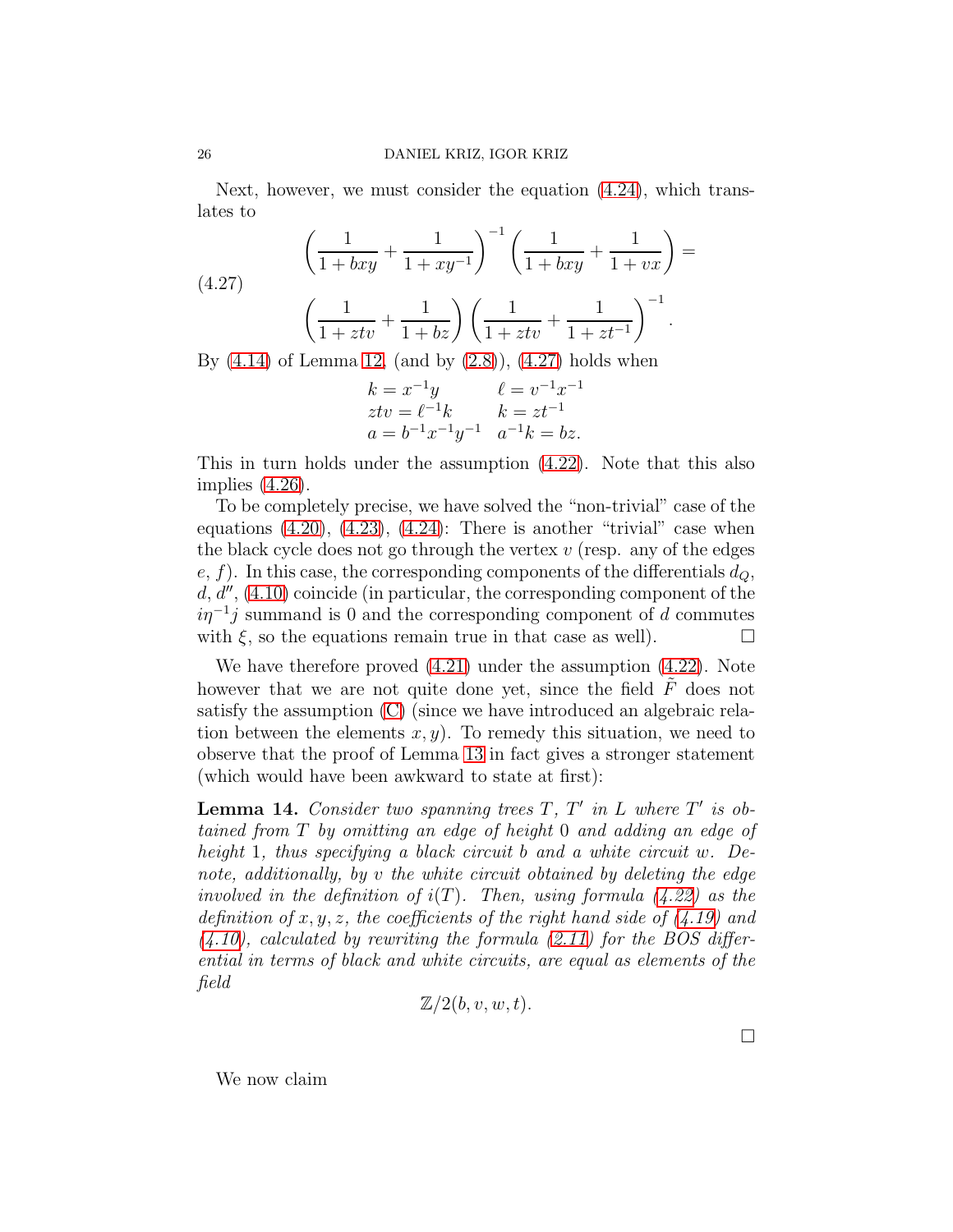**Proposition 15.** There exists a field  $F'' \supset F' = F(t)$  and embeddings of fields

(4.28) 
$$
\iota: F(x, y) \to F'',
$$

$$
\kappa: F \to F''
$$

such that the image of the differential  $(4.10)$  under  $\iota$  and the image of the differential  $\xi^{-1}d_Q\xi$  under  $\kappa$  coincide.

*Proof.* Consider first the field  $F' = F(t)$  (with x, y, z defined by [\(4.22\)](#page-24-3)). Now let s be a new variable algebraically independent of the rest. Now define  $F'' = F(s, t)$ . For a black circuit b labelled in F', let

<span id="page-26-1"></span> $b' = bs^{2\epsilon}$ 

where  $\epsilon = 0$  if the black circuit does not pass through v, and  $\epsilon = 1$ (resp.  $-1$ ) when the black circuit contains the oriented edge  $(u_1, v)$ , and hence also  $(v, u_2)$  (resp.  $(v, u_1)$ , and hence also  $(u_2, v)$ ). Note that this definition is multiplicative on black circuits (identifying, as before, a circuit with the product of its edge variables or their inverses, depending on orientation).

Now by Lemma [14,](#page-25-1) if we can find an embedding [\(4.28\)](#page-26-1) such that, in computing the BOS differential by formula  $(2.11)$ , *b* is replaced by *b'* by the embedding (while the variables  $v, w, t$  remain unchanged), and an embedding

$$
\lambda: F' \to F''
$$

which also sends b to b' while fixing  $v, w, t$ , then the image of  $(4.10)$ under  $\iota$  is equal to the image of the right hand side of [\(4.19\)](#page-23-0) under  $\lambda$ .

Regarding  $\iota$ , we may simply choose the identical embedding on  $F$ , while sending

$$
x \mapsto xs = t^2s, \ y \mapsto ys = t^{-1}s.
$$

Note that these elements are algebraically independent over F. Regarding  $\lambda$ , this embedding will be identical on t and on the vertex variables, while its definition on face generators of  $F$  is possible by the multiplicativity of  $(?)'$ .

<span id="page-26-0"></span>Thus, our statement follows from  $(4.19)$ .

## 5. Reidemeister 3

The methods of the last section do not apply to the Reidemeister 3 move directly because the projections before and after an R3 move play symmetrical roles: there is no obvious candidate inside the Baldwin-Ozsváth-Szabó complex of one projection for a part which would be isomorphic to some modification of the complex of the other. To get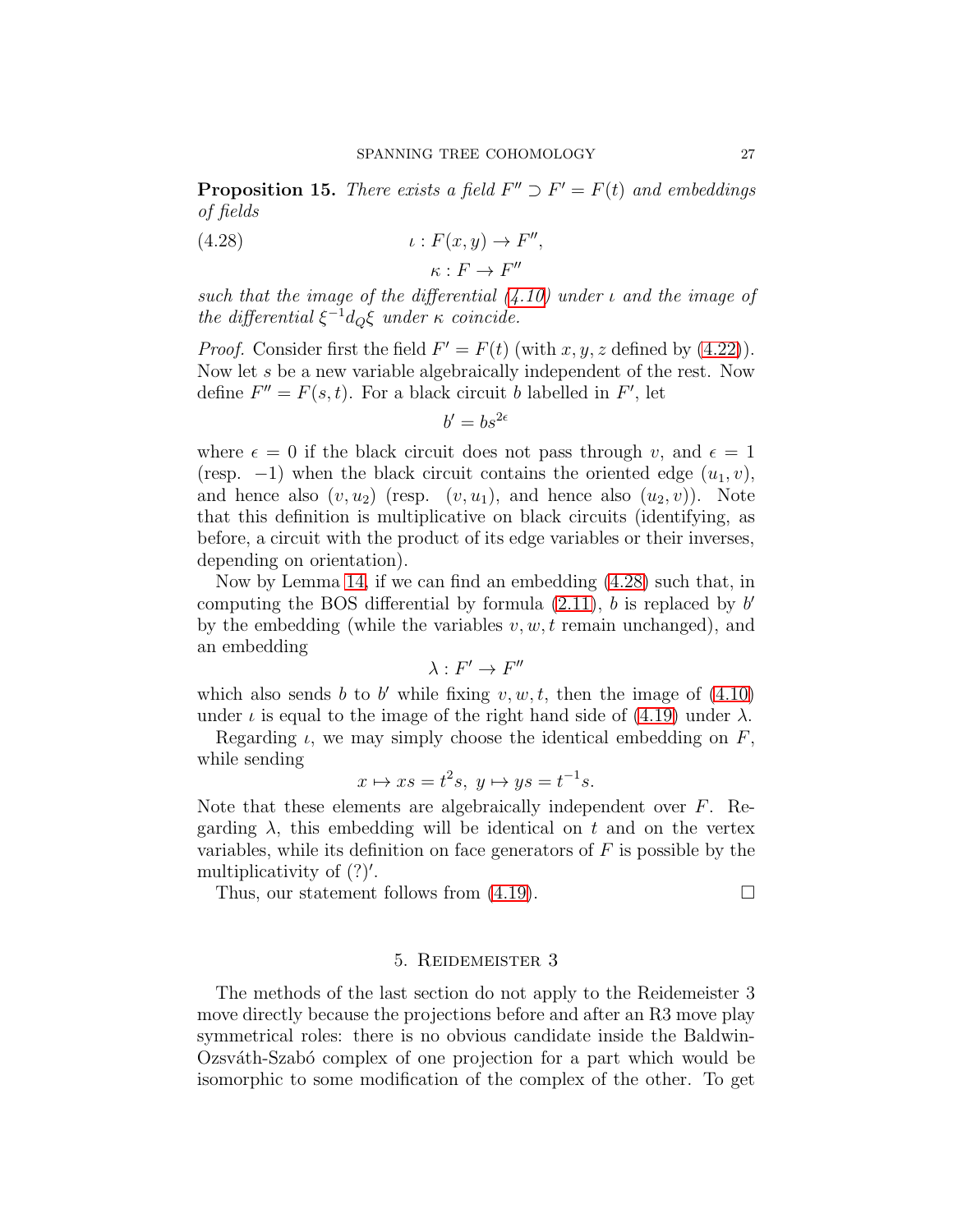

FIGURE 8. The  $b^{-1}a^{-1}baba^{-1}$  unbraid

around this, we use the following idea suggested to us by John Baldwin: let us study braids on three strands labelled, from left to right, 1, 2, 3. Let a resp. b be the braid crossing strand 1 over strand 2 (resp. strand 2 over strand 3). Then the famous braid relation can be written in the form

(5.1) 
$$
aba^{-1} = b^{-1}ab,
$$

which means that we have an unbraid

<span id="page-27-0"></span>
$$
(5.2) \t\t b^{-1}a^{-1}baba^{-1}
$$

(see Figure 8).

Now consider a generic projection  $D$  with three arcs 1, 2, 3 such that 1, 2 bound a component of  $S^2 \setminus \mathcal{D}$  labelled black, and 2, 3 bound a component of  $S^2 \setminus \mathcal{D}$  labelled white. Then by a BR move we shall mean an operation where we replace the arcs 1, 2, 3 by the unbraid [\(5.2\)](#page-27-0).

<span id="page-27-2"></span>**Proposition 16.** Suppose a generic projection  $\mathcal{D}'$  of an oriented link L (satisfying  $(A)$ ) is obtained from a generic projection  $D$  of L using the BR move. Then  $H^i(C(\mathcal{D}'))$  and  $H^i(C(\mathcal{D}))$  have equal ranks.

<span id="page-27-1"></span>**Corollary 17.** The rank of  $H^i(C(\mathcal{D}))$  is invariant under the Reidemeister 3 move.

Proof of Corollary [17](#page-27-1) using Proposition [16:](#page-27-2) Simply note that change from  $b^{-1}ab$  to  $aba^{-1}$  is an R3 move (see Figure 9). If we want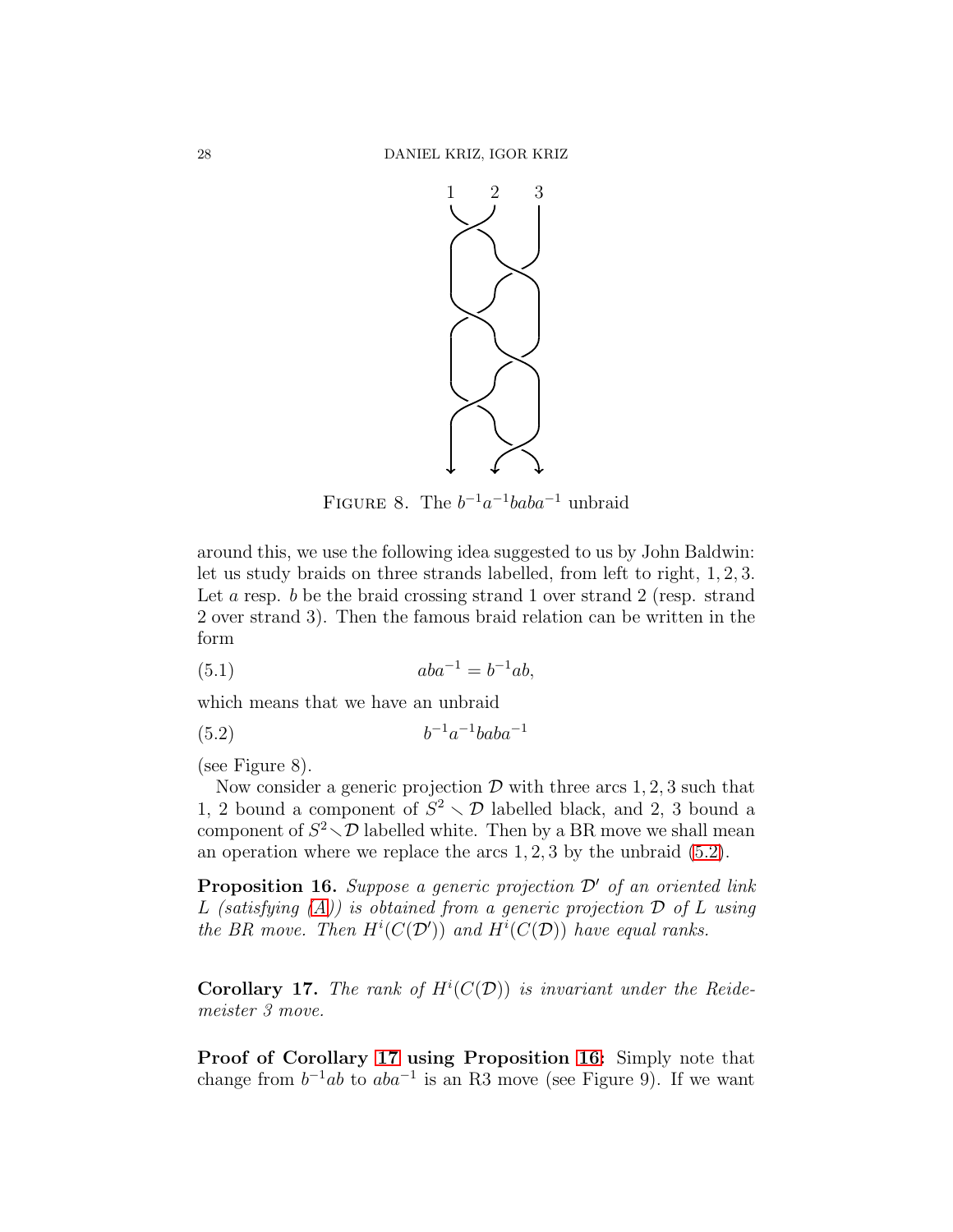

FIGURE 9. Reidemeister 3 is equivalent to replacing the  $aba^{-1}$  braid with the  $b^{-1}ab$  braid



<span id="page-28-0"></span>FIGURE 10. Reidemeister 2 is equivalent to replacing the unbraid with the  $a^{-1}a$  unbraid

to make this move inside a projection  $\mathcal{D}$ , first change  $b^{-1}ab$  to

$$
(5.3) \t\t b^{-1}abb^{-1}a^{-1}bab^{-1}
$$

using the BR move, and then change [\(5.3\)](#page-28-0) to  $aba^{-1}$  using a sequence of  $R2$  moves (which we can do by Proposition [10\)](#page-15-0) - see Figure10), thus implying invariance of BOS cohomology under the R3 move. (Note: We have included orientations in figures 8,9 and 10 in reference to composition of braids. However, this is not required to coincide with the orientation of the link. In BOS cohomology, change of orientation only affects the grading shift in R1 moves, not in R2 and R3 moves.)  $\Box$ 

The remainder of this section is dedicated to proving Proposition [16.](#page-27-2) The method of proof is, in fact, more or less analogous to the proof of Proposition [10,](#page-15-0) but unfortunately, the situation is more complicated. Let  $\mathcal{D}'$  be a projection obtained from a projection  $\mathcal{D}$  by the BR move. By our definition of the BR move, we know that  $B(\mathcal{D})$  has a vertex u in the component of  $S^2 \setminus \mathcal{D}$  shared by arcs 1 and 2. Thus, there is a white component shared by arcs 2 and 3, and there is another face colored black adjacent to 3, which corresponds to a vertex w of  $B(D)$ .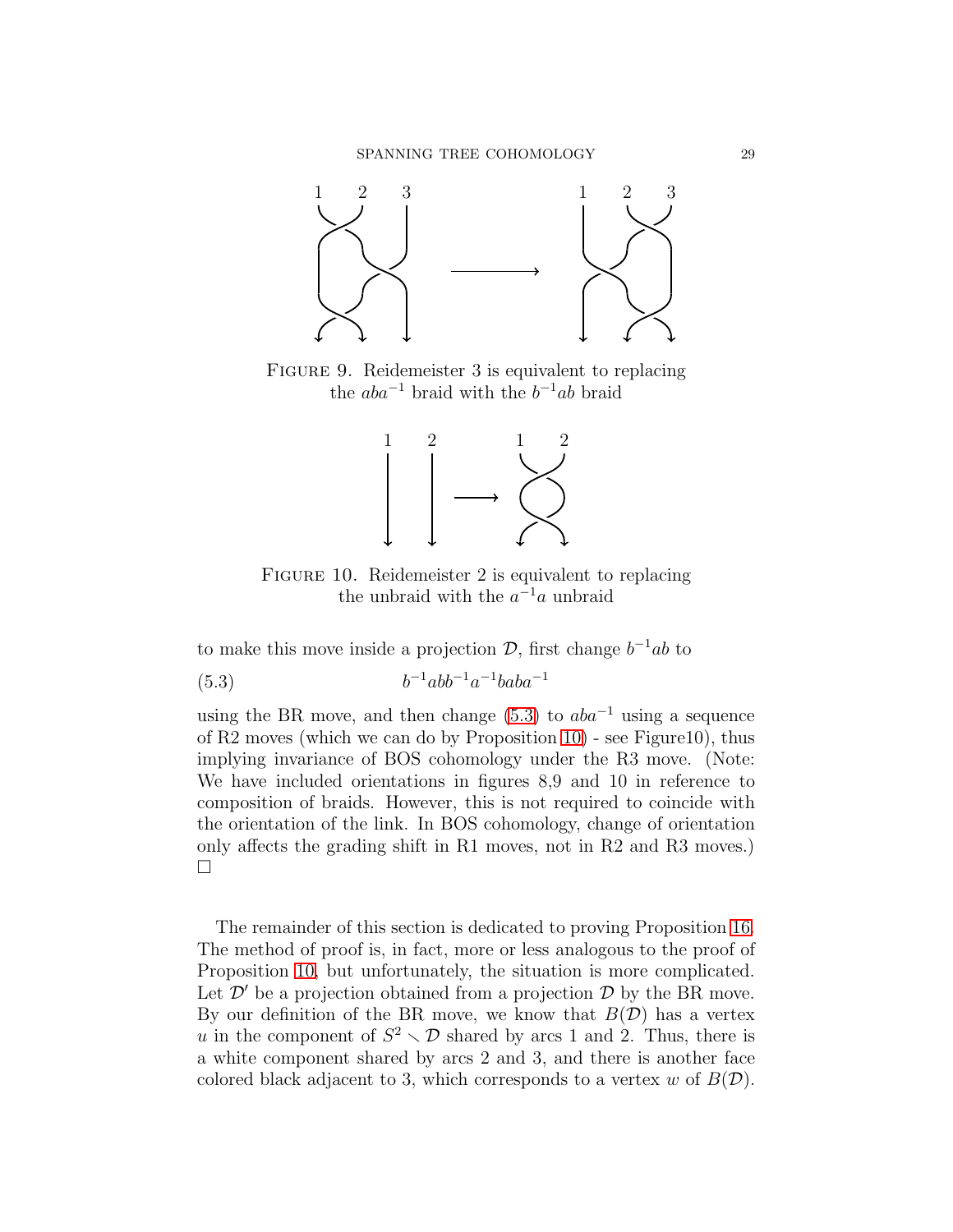

FIGURE 11. The neighborhood of the black graph associated to the  $b^{-1}a^{-1}baba^{-1}$  unbraid:  $h(e_1)$  =  $1, h(e_2) = 0, h(e_3) = 1, h(e_4) = 1, h(e_5) = 1, h(e_6) = 0$ 

Then we have

$$
V(B(\mathcal{D}')) = (V(B(\mathcal{D})) \setminus \{u\}) \amalg \{u_1, u_2, v_1, v_2\}.
$$

To describe  $E(B(D'))$ , we note that, once again, if we denote by S the set of edges adjacent to u in  $B(D)$ , then

$$
S = S_1 \amalg S_2
$$

such that to each edge  $\{u, q\} \in S_i$  there corresponds, in  $B(D')$ , and edge  $\phi({u, q}) := {u_i, q}$ . In addition, every edge  ${q, q'}$  of  $B(\mathcal{D})$  where  $q, q' \neq u$  is also present in  $B(D')$  (including the case when one or both of  $q, q'$  are equal to w), and the following additional special edges are also in  $B(D')$  (we choose orientations to make assignment of elements easier later):

$$
e_1 = (u_1, v_1), e_2 = (v_1, v_2), e_3 = (v_1, w),
$$
  

$$
e_4 = (w, v_2), e_5 = (v_2, u_2), e_6 = (w, u_2).
$$

There are no additional edges in  $B(D)$  except the ones just specified. The heights of  $e_1, \ldots, e_6$  are, in this order,  $1, 0, 1, 1, 1, 0$ . (All this is determined by the braid [\(5.2\)](#page-27-0) - see Figure 11.)

Let  $K$  be a field with elements satisfying the assumptions  $(C)$  for the link projection  $\mathcal{D}$ . We will now describe a field K which can be used to calculate BOS cohomology for the projection  $\mathcal{D}'$ . Concretely, consider the field  $K$  obtained from  $K$  by attaching new variables  $A, B, C, D, E, F$ , each individually algebraically independent of K, corresponding to the edges  $e_1, ..., e_6$  (in that order and orientation), and the same variables for the corresponding white edges. On forming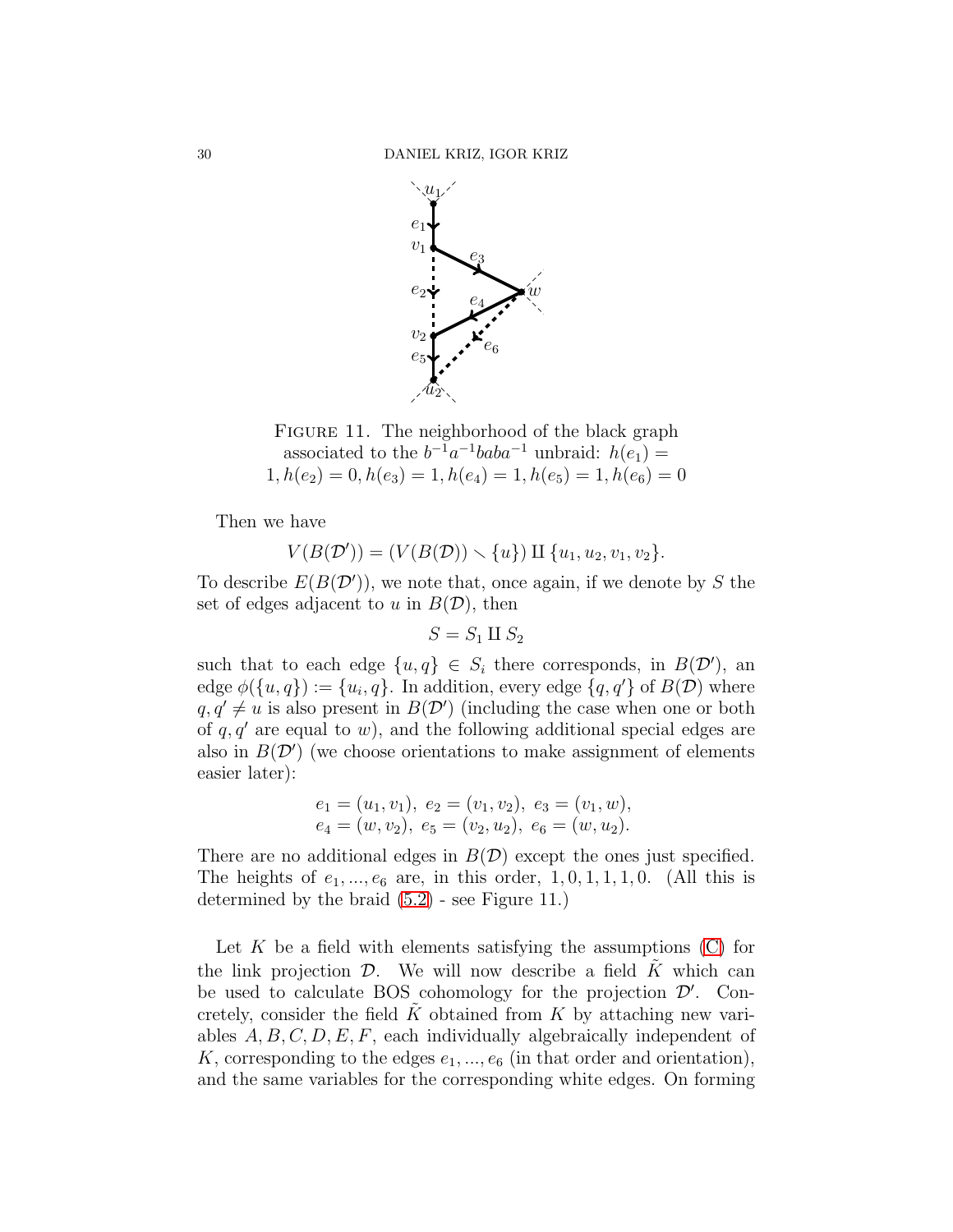$\alpha(T, T')$ ,  $\beta(T, T')$  in  $C(\mathcal{D}')$ , we adopt the same convention as in the case of the R2 move, i.e. for a black or white circuit  $c$  occuring in a graph (a tree plus or minus one edge) containing the edges  $e_i$ ,  $i \in I$ , and not the edges  $e_j$ ,  $j \in \{1, ..., 6\} \setminus I$ , denote by  $\approx_I$  the equivalence relation on  $\{u_1, u_2, v_1, v_2, w\}$  of being contained in the same connected component of the graph formed by the edges  $e_i, i \in I$ . Then take the appropriate element of  $K$  assigned to the circuit in the graph obtained by contracting each equivalence class of  $\approx_I$  to a point, and omitting the edges  $e_j, j \in \{1, ..., 6\} \setminus I$ , and then multiply by those of the variables  $A, B, C, D, E, F$  which occur in c or which c, or their inverses, according to orientation. Our only additional assumption on the field  $\tilde{K}$  at this point is that the differential [\(2.11\)](#page-7-0) make sense for  $\mathcal{D}'$  in the sense that the denominators be non-zero.

Now if we attempted to use an analogue of the Second spectral sequence directly, i.e. filter  $C(\mathcal{D}')$  by the height contributions from the edges  $e_i$ ,  $i = 1, ..., 6$ , the associated graded complex will be non-trivial in 5 different degrees (the associated graded piece in filtration degree 0 turns out to be trivial). This situation seems too complicated to analyze directly by a diagram analogous to [\(4.6\)](#page-17-0).

This is where the First spectral sequence becomes relevant: Let  $F^pC(\mathcal{D}')$  be the filtration by height contributions of all the edges except  $e_1, ..., e_6$ . More precisely, then, again,  $F^pC(\mathcal{D}')$  is spanned by all spanning trees T of  $B(D')$  such that

(5.4) 
$$
\sum_{e \in EB(\mathcal{D}): \phi(e) \in ET} h(e) + \sum_{e \in EB(\mathcal{D}): \phi(e) \notin ET} (1 - h(e)) \ge p.
$$

Call the sum of the height contributions of the edges  $e_i$  the  $e$ -degree:

$$
e(T) := \sum_{i:e_i \in ET} h(e_i) + \sum_{i:e_i \notin ET} (1 - h(e_i)).
$$

For a subset  $I \subset \{1, ..., 6\}$ , denote by  $K_I$  the set of all spanning trees T of  $B(\mathcal{D}')$  such that  $e_i \in ET$  if and only if  $i \in I$ .

Then the following table specifies the e-degrees of the sets  $K_I$ :

| $e$ -degree $I$             |                                                                                   |
|-----------------------------|-----------------------------------------------------------------------------------|
|                             | $\{126\}, \{236\}, \{246\}, \{256\}$                                              |
| $\mathcal{D}_{\mathcal{L}}$ | $\{12\}, \{23\}, \{24\}, \{25\}, \{1246\}, \{1256\}, \{1236\}$                    |
| 3                           | $\{125\}, \{123\}, \{124\}, \{235\}, \{245\}, \{156\}, \{356\}, \{146\}, \{346\}$ |
| $\overline{4}$              | $\{1235\}, \{1245\}, \{1346\}, \{1356\}, \{14\}, \{15\}, \{34\}, \{35\}$          |
| 5                           | $\{134\}, \{135\}, \{145\}, \{345\}$                                              |
| 6                           | ${1345}.$                                                                         |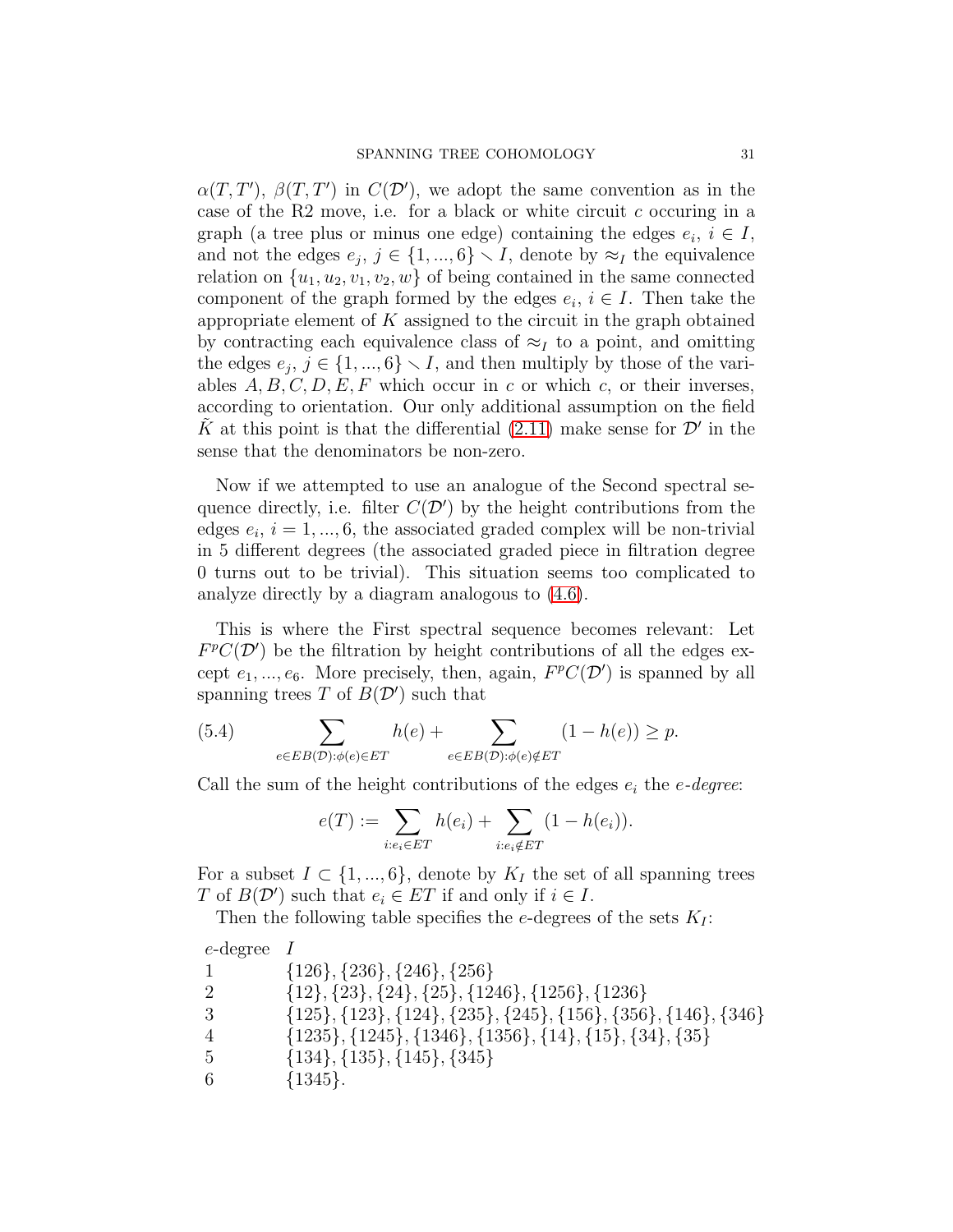Then  $d_0$  in the spectral sequence associated with the filtration F is given by all contributions of the differential which raise e-degree by 2. This can actually be determined by cancellation, since sets  $K_I$ ,  $K_J$  are bijective when the equivalence relations  $\sim_I$ ,  $\sim_J$  on  $\{u_1, u_2, w\}$  coincide where  $\sim_I$  is the equivalence relation of being in the same connected component of the forest with edges  $\{e_i \mid i \in I\}$ . To simplify notation, let us write I instead of  $K_I$ .

<span id="page-31-3"></span>**Lemma 18.** Assume the field  $\tilde{K}$  either satisfies the assumption [\(C\)](#page-7-1) for the link projection  $\mathcal{D}'$ , or is the fraction field of the quotient of the polynomial ring  $K[A, B, C, D, E, F]$  by the ideal

$$
(5.5) \t\t (AD - CE).
$$

<span id="page-31-0"></span>Then

(1)  $d_0$  maps isomorphically the free  $\tilde{K}$ -module on

<span id="page-31-2"></span>{12}, {23}, {24}, {25}

of e-degree 2 to the free  $\tilde{K}$ -module on

{14}, {15}, {34}, {35}

of e-degree 4.

(2) With respect to  $d_0$ , the free  $\tilde{K}$ -modules on

{1246}, {1256}, {1236},

in e-degree 2,

{1235}, {1245}, {1346}, {1356}

in e-degree 4, and

# {1345}

of e-degree 6 form a short exact sequence.

<span id="page-31-1"></span>(3)  $d_0$  maps the free K-module on

{126}, {236}, {246}, {256}

of e-degree 1 isomorphically to the free  $\tilde{K}$ -module on

{156}, {356}, {146}, {346}.

(4)  $d_0$  maps the free  $\tilde{K}$ -module on

{123}, {124}, {235}, {245}

in degree 3 isomorphically to the free  $\tilde{K}$ -module on

 $\{135\}, \{134\}, \{345\}, \{145\}.$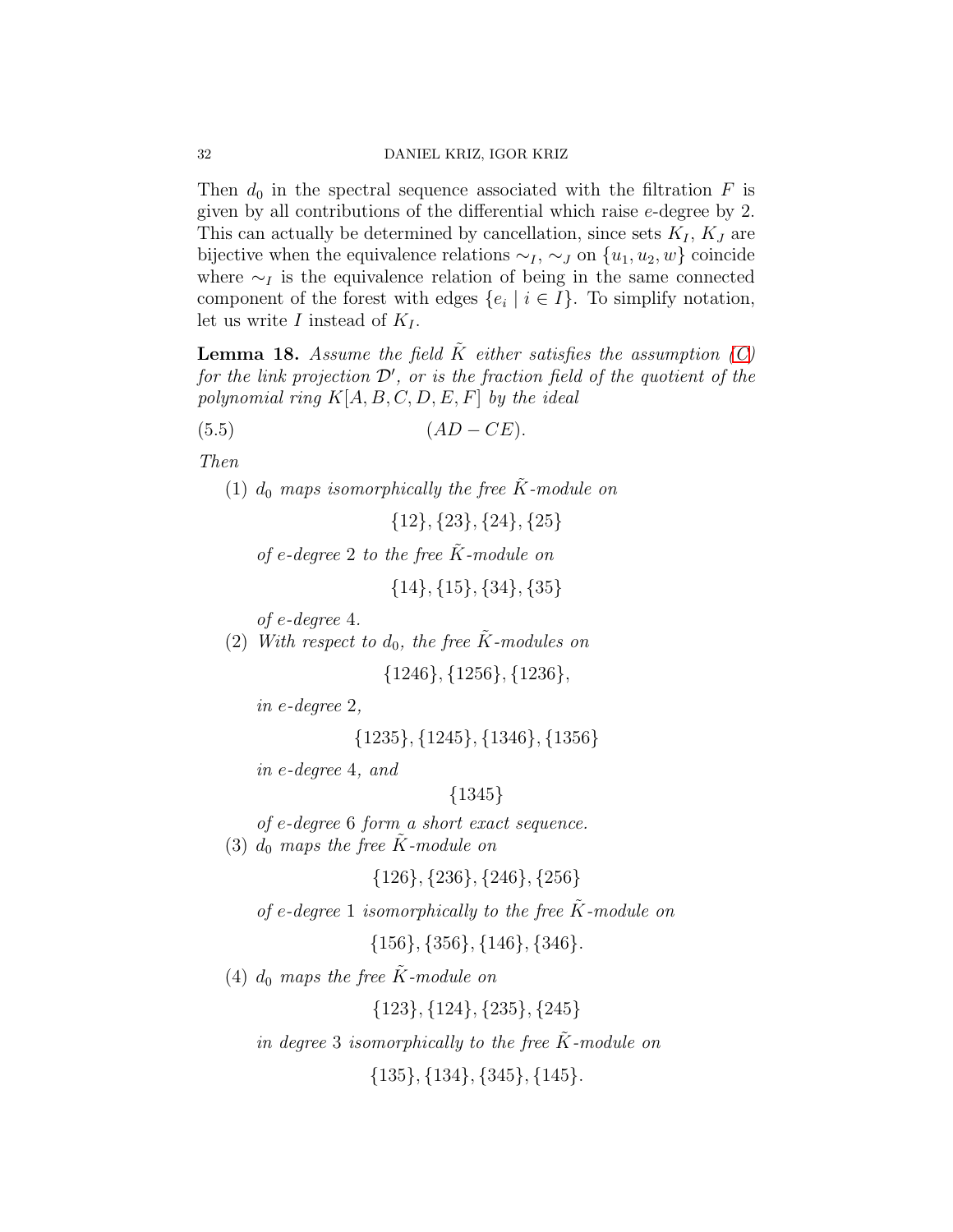

FIGURE 12. The graph  $\Gamma$ 

**Proof:** As it turns out, all of the claims with the exception of [\(1\)](#page-31-0) and [\(3\)](#page-31-1) follow from the shape of the graph whose vertices are the generators and edges are pairs for which  $d_0$  has a non-zero coefficient. In the case of [\(1\)](#page-31-0) and [\(3\)](#page-31-1), the coefficients themselves must be considered in order to prove that one gets an isomorphism. This can be done by direct computation, which turns out to be the same in the case of either [\(1\)](#page-31-0) or [\(3\)](#page-31-1). Consider the graph  $\Gamma$  depicted in Figure 12.

In the case of  $(1)$ , the thin dotted lines are paths in a tree T to which we are applying  $d_0$ . In the case of [\(3\)](#page-31-1), the thin dotted line between  $u_1$ and w is a path in  $T$ , the thin dotted line between  $u_2$  and w is the edge  $e_6$ .

Let us consider the case of [\(1\)](#page-31-0) (since the other case is the same). The differential  $d_0(T)$  with  $ET \setminus \{e_1, ..., e_6\}$  fixed can be expressed as BOS differential in Γ. Then submatrix of the differential we are interested in with a given  $ET \setminus \{e_1, ..., e_6\}$  has columns  $\{12\}, \{23\},$  $\{24\}, \{25\}$  and rows  $\{14\}, \{15\}, \{34\}, \{35\}.$  The non-zero coefficients are at the entries  $({14}, {12}), ({14}, {24}), ({15}, {12}), ({15}, {25}),$  $({34}, {23}), ({34}, {24}), ({35}, {23}), ({35}, {25}).$  (The entire matrix is a block sum of such matrices.) It follows that the differential has two terms, which, when expressed as BOS differential coefficients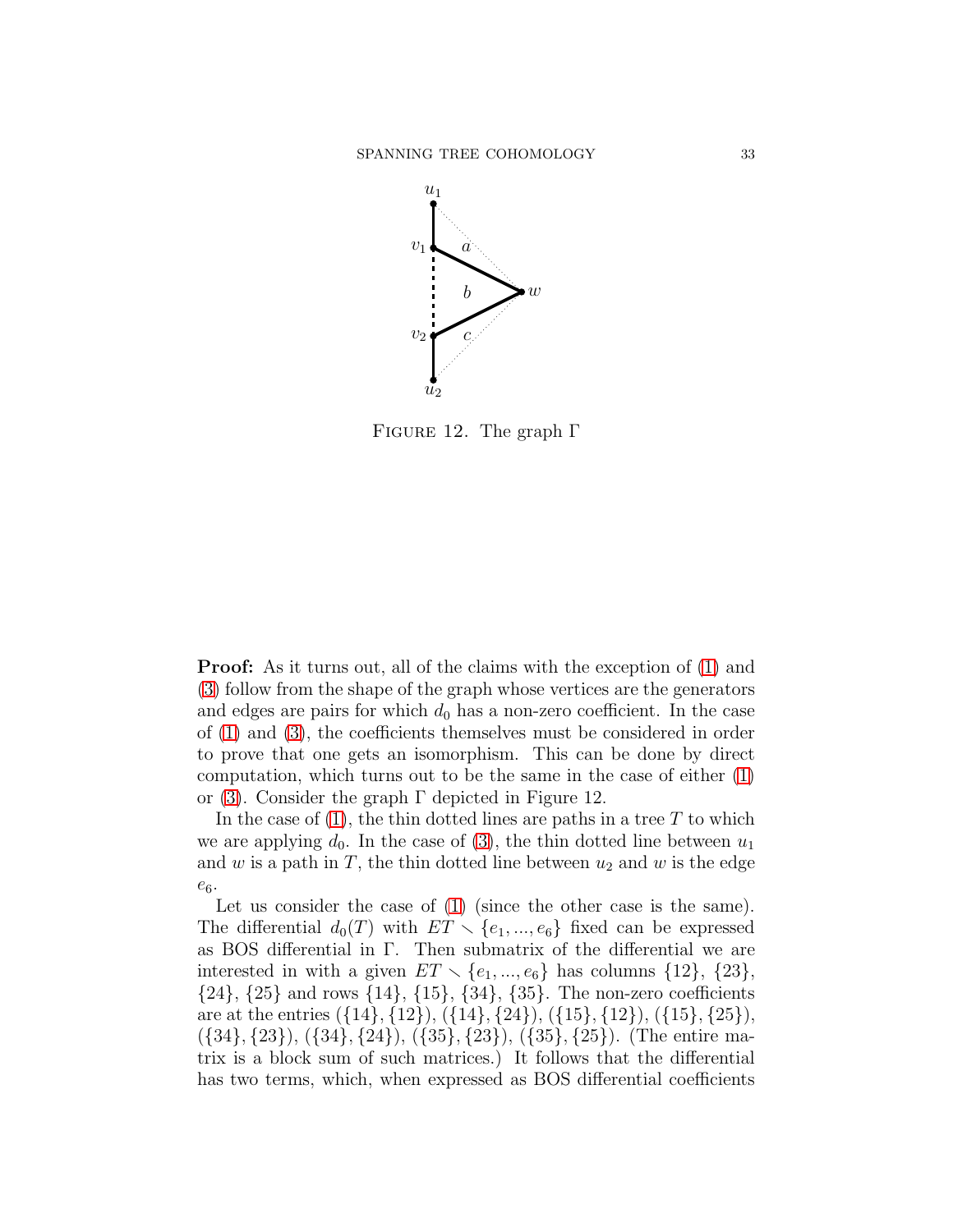for the graph  $\Gamma$  with vertex base point w and faces as labeled, is

$$
\left(\frac{1}{1+ab} + \frac{1}{1+v_2}\right)\left(\frac{1}{1+b^{-1}} + \frac{1}{1+v_1}\right) \cdot \left(\frac{1}{1+bc} + \frac{1}{1+v_2}\right)\left(\frac{1}{1+a^{-1}b^{-1}c^{-1}} + \frac{1}{1+v_1}\right) - \left(\frac{1}{1+abc} + \frac{1}{1+v_2}\right)\left(\frac{1}{1+a^{-1}b^{-1}} + \frac{1}{1+v_1}\right) \cdot \left(\frac{1}{1+b} + \frac{1}{1+v_2}\right)\left(\frac{1}{1+b^{-1}c^{-1}} + \frac{1}{1+y}\right).
$$

Using, for example, SAGE, which is capable of computing in fields of rational functions over  $\mathbb{F}_2$ , one easily checks that this is non-zero (note that the relation [\(5.5\)](#page-31-2) translates to  $v_1 = v_2$ ).

From Lemma [18,](#page-31-3) we see that after  $d_0$ , the only summand left is

(5.6) {125}

in e-degree 3, which is the result we wanted, since adding the edges  $e_1, e_2, e_5$  gives a bijection

$$
\kappa: K(\mathcal{D}) \to K_{\{125\}}.
$$

Additionally, since the  $E_1$ -term is entirely in e-degree 3, we have

$$
2(p+q) = p+3,
$$

which means that the  $E_1$ -term is on a line of slope  $-1/2$ , the only possible differential is  $d_2$ , and the spectral sequence collapses to  $E_3$ . Thus, we have reduced our statement to showing that "a modification of the differential on  $C(\mathcal{D})^n$  has isomorphic cohomology. Additionally, the modification can be computed using the method of [\(4.12\)](#page-20-0).

<span id="page-33-0"></span>**Lemma 19.** Let  $\tilde{K}$  be as in the assumptions of Lemma [18.](#page-31-3) Then, identifying a spanning tree of  $B(D')$  which contains the edges  $e_1, e_2, e_5$  with the spanning tree of  $B(D)$  obtained by contracting the edges  $e_1, e_2, e_5$ to a point, the differential  $d_2$  of our spectral sequence is related to the differential in  $C(\mathcal{D})$  by a conjugation followed by an automorphism of fields.

Note that this implies Proposition [16](#page-27-2) immediately.

**Proof of Lemma [19:](#page-33-0)** The general recipe for calculating  $d_2$  is to take a  $d_0$ -cocycle t, and add to the component of dt in the same e-degree the following term: apply to t the component  $\nu$  of the differential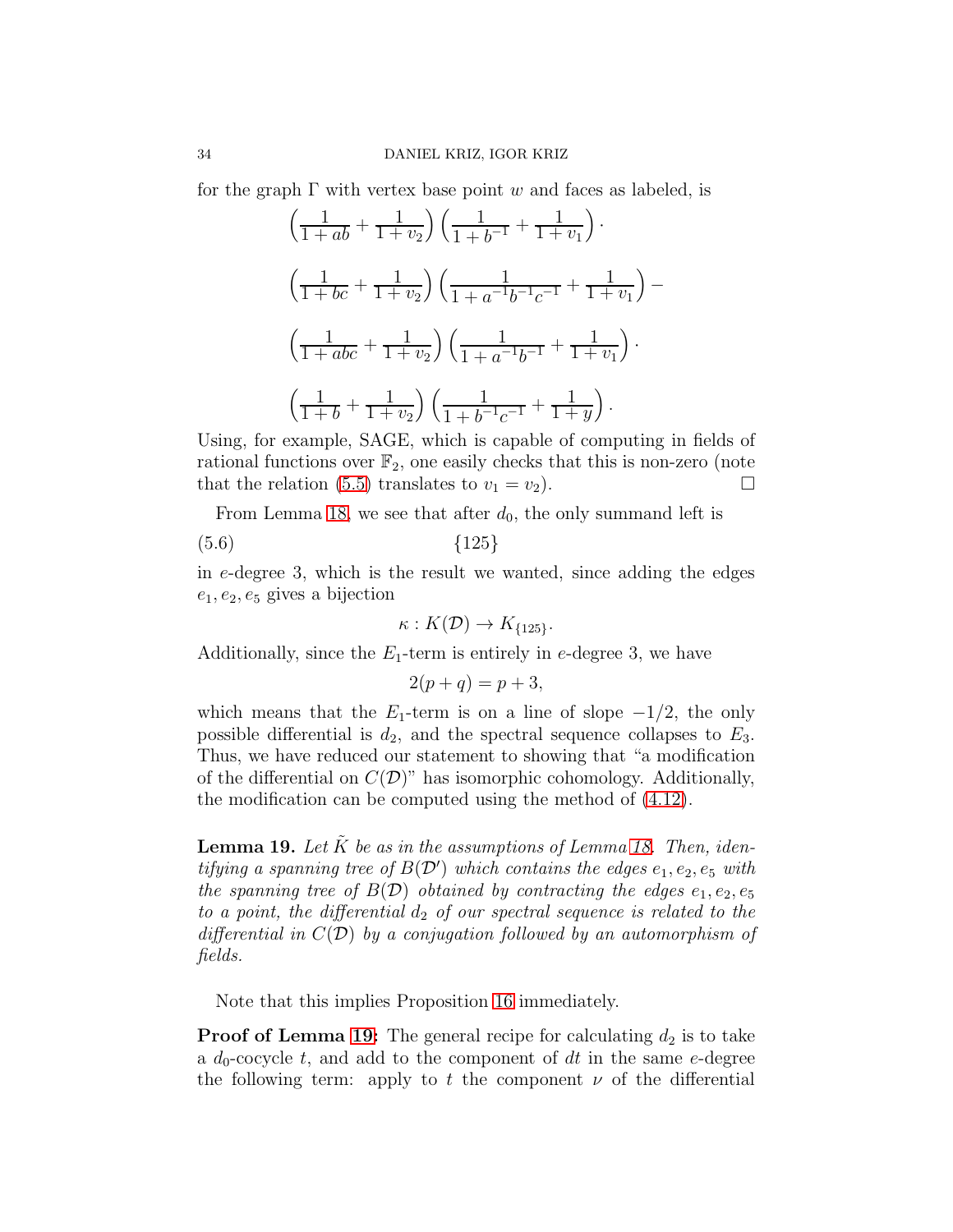which raises e-degree by 1. Then, by assumption,  $\nu(t) \in \text{Im } d_0$ , say,  $\nu(t) = d_0(s)$ . Then we have

$$
(5.7) \t\t d_2(t) = \nu(s).
$$

Now  $u_i$  and  $w$  are in the same component of  $T \setminus \{e_2\}$  for precisely one value  $i = 1, 2$ . Assume  $i = 1$  (the case  $i = 2$  is treated analogously). Then, a  $d_0$ -cocycle is represented by a tree  $T \in K_{\{125\}}$  plus a a multiple of a tree in  $K_{\{146\}}$ ; one sees that for an appropriate choice of the multiple, this is indeed a  $d_0$ -cocycle; on the other hand, by Lemma [18,](#page-31-3) any  $d_0$ -cohomology class may be represented as a linear combination of elements of this form.

Applying  $\nu$  gives three summands

(5.8) 
$$
\sum_{\alpha} \left( \frac{1}{1 + r_{\alpha} BDF} + \frac{1}{1 + b_{\alpha} ABE} \right) T_{15}^{\alpha},
$$

(5.9) 
$$
\sum_{\beta} \left( \frac{1}{1 + b_{\beta}AC} + \frac{1}{1 + q_{\beta}C^{-1}DF} \right) T_{1235}^{\beta},
$$

(5.10) 
$$
\sum_{\beta} \left( \frac{1}{1 + b_{\beta} A B D^{-1}} + \frac{1}{1 + q_{\beta} C^{-1} D F} \right) T_{1245}^{\beta}.
$$

Here  $T_I$  (with a superscript as needed) indicates a tree in  $K_I$ ,  $b_\beta \in K$ is the element associated to the black circuit arising from T in the graph obtained by identifying all the edges  $e_i$  to a single point and  $q_\beta \in K$  is an element assigned according to the above convention to a white circuit corresponding to the connected component containing the vertex w and  $r_{\alpha} \in K$  is the element assigned to a white cycle containing  $v_2$  (according to the right hand rule).

As remarked above, in general, we do not know that T is a  $d_0$ -cocycle. In fact, it may support a  $d_0$  which lands in  $K_{145}$ . This may in turn be canceled by adding an element of  $K_{146}$  with the appropriate coefficient (see Figure 13, where  $d_0$ 's are denoted by a single arrow and  $\nu$ 's by double arrows).

We are really only interested in the top row of Figure 13. Let  $T_{12}^{\beta}$ 1256 be obtained from  $T_{1235}^{\beta}$  by replacing  $e_3$  with  $e_6$  (or equivalently from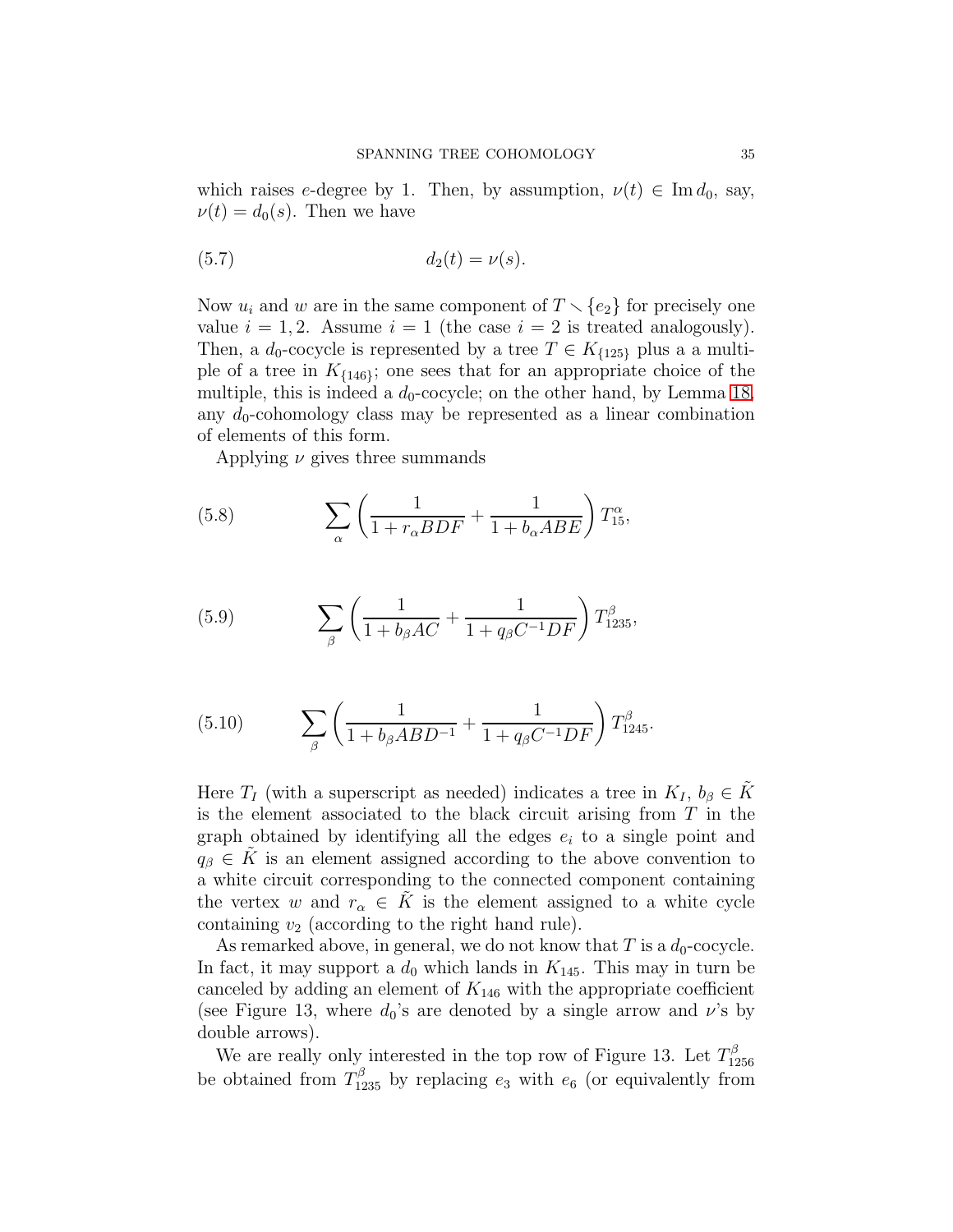

FIGURE 13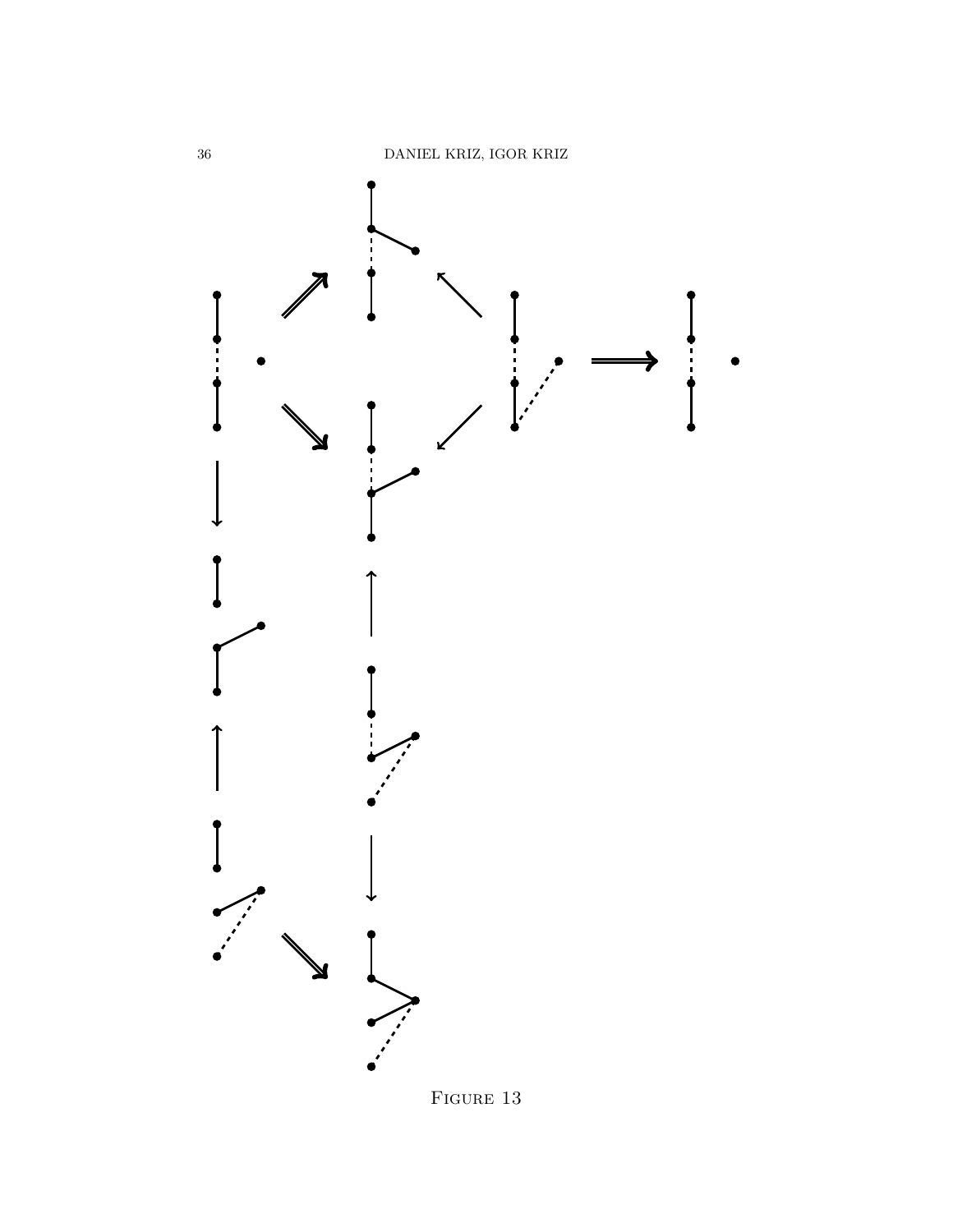$T_{1245}^{\beta}$  by replacing  $e_4$  with  $e_6$ ). Then

(5.11) 
$$
d_0 T_{1256}^{\beta} = \left(\frac{1}{1 + C^{-1} B E F^{-1}} + \frac{1}{1 + q_{\beta} C^{-1} D F}\right) T_{1235}^{\beta} + \left(\frac{1}{1 + D E F^{-1}} + \frac{1}{1 + q_{\beta} C^{-1} D F}\right) T_{1245}^{\beta}.
$$

(The coefficients on the right hand side may not match those of  $\nu(T)$ , but this can be remedied using the contribution of the parallelogram on the bottom left of Figure 13.) Now there exist trees  $T_{125}^{\gamma}$  and elements  $c_{\gamma} \in K$  associated to black circuits under the above convention such that (5.12)

$$
\nu(T_{1256}^{\beta}) = \sum_{\gamma} \left( \frac{1}{1 + b_{\beta} c_{\gamma} A B E F^{-1}} + \frac{1}{1 + q_{\gamma} C^{-1} D F} \right) T_{125}^{\gamma} + \text{other terms.}
$$

(Here and below, "other terms" means linear combinations of elements in other sets  $K_I$  which do not contribute to the differential.) Next, let  $T_{12}^{\alpha}$  resp.  $T_{25}^{\alpha}$  be obtained from  $T_{15}^{\alpha}$  by replacing  $e_5$  with  $e_2$ resp.  $e_1$  with  $e_2$ . Then

(5.13) 
$$
d_0(T_{12}^{\alpha}) = \left(\frac{1}{1 + b_{\alpha}ABE} + \frac{1}{1 + BDE^{-1}}\right)T_{15}^{\alpha} + \text{other terms},
$$

(5.14) 
$$
d_0(T_{25}^{\alpha}) = \left(\frac{1}{1 + b_{\alpha}ABE} + \frac{1}{1 + BCA^{-1}}\right)T_{15}^{\alpha} + \text{other terms.}
$$

The other terms do occur and will make it necessary to add counterterms of e-degree 2 in  $K_J$  for where the cardinality of J is 2. However, it is easy to see that  $\{12\}$ ,  $\{25\}$  are the only terms which, after applying  $\nu$ , can produce a non-zero multiple of a tree in  $K_{\{125\}}$ .

More specifically, there exist additional elements  $p_{\delta} \in \tilde{K}$  assigned to a white tree  $T_{125}^{\prime \delta}$  such that

(5.15) 
$$
\nu(T_{12}^{\alpha}) = \sum_{\delta} \left( \frac{1}{1 + b_{\alpha} ABE} + \frac{1}{1 + r_{\alpha} p_{\delta} EF} \right) T_{125}^{\prime \delta} + \text{other terms},
$$

(5.16)

$$
\nu(T_{25}^{\alpha}) = \sum_{\delta} \left( \frac{1}{1 + b_{\alpha} A B E} + \frac{1}{1 + r_{\alpha} p_{\delta} A C^{-1} D F} \right) T_{125}^{\prime \delta} + \text{other terms}.
$$

Again, the other terms are trees not in  $K_{\{125\}}$  which cancel by Lemma [18.](#page-31-3) Thus, if we impose the additional relation

<span id="page-36-0"></span>
$$
(5.17) \t AD = CE,
$$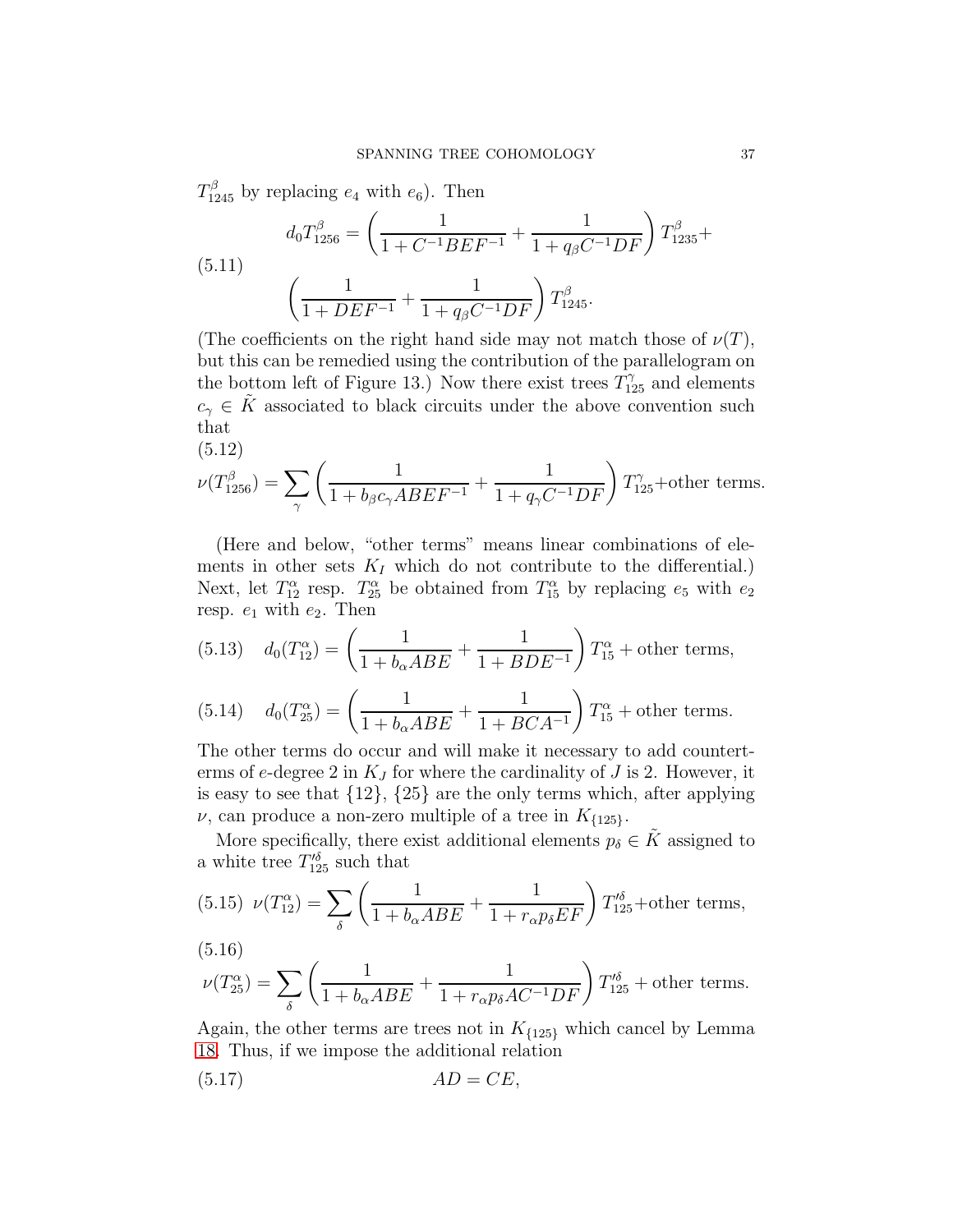

FIGURE 14

the contributions of the trees  $T_{12}$  and  $T_{25}$  to  $d_2$  will be equal, and it suffices to consider one of them. (See Figure 14.)

Thus, to summarize, assuming  $(5.17)$ ,  $d_2T$  is obtained by adding to the component of  $dT$  in  $K_{\{125\}}$  the term (5.18)

<span id="page-37-0"></span>
$$
\sum \left( \frac{1}{1 + b_{\alpha} A B E} + \frac{1}{1 + r_{\alpha} p_{\delta} E F} \right) \left( \frac{1}{1 + b_{\alpha} A B E} + \frac{1}{1 + B D E^{-1}} \right)^{-1}.
$$
  

$$
\left( \frac{1}{1 + r_{\alpha} B D F} + \frac{1}{1 + b_{\alpha} A B E} \right) T_{125}^{\prime \delta} +
$$
  

$$
\sum \left( \frac{1}{1 + b_{\beta} c_{\gamma} A B E F^{-1}} + \frac{1}{q_{\beta} C^{-1} D F} \right) \left( \frac{1}{1 + C^{-1} B E F^{-1}} + \frac{1}{q_{\beta} C^{-1} D F} \right)^{-1}
$$
  

$$
\left( \frac{1}{1 + b_{\beta} A C} + \frac{1}{1 + q_{\beta} C^{-1} D F} \right) T_{125}^{\gamma}.
$$

·

Therefore, each of the summands of [\(5.18\)](#page-37-0) is of the same form as the summand  $i\eta^{-1}j$  in [\(4.10\)](#page-18-2) for appropriate graphs, making R2 moves on the edges  $e_2$ ,  $e_5$  and  $e_4$ ,  $e_6$ . The graphs concerned consist of the edges depicted in Figure 14 resp. in the top two rows of Figure 13, and the edges of  $B(D') \setminus \{e_1, \ldots, e_6\}$ . Note that the argument used in Section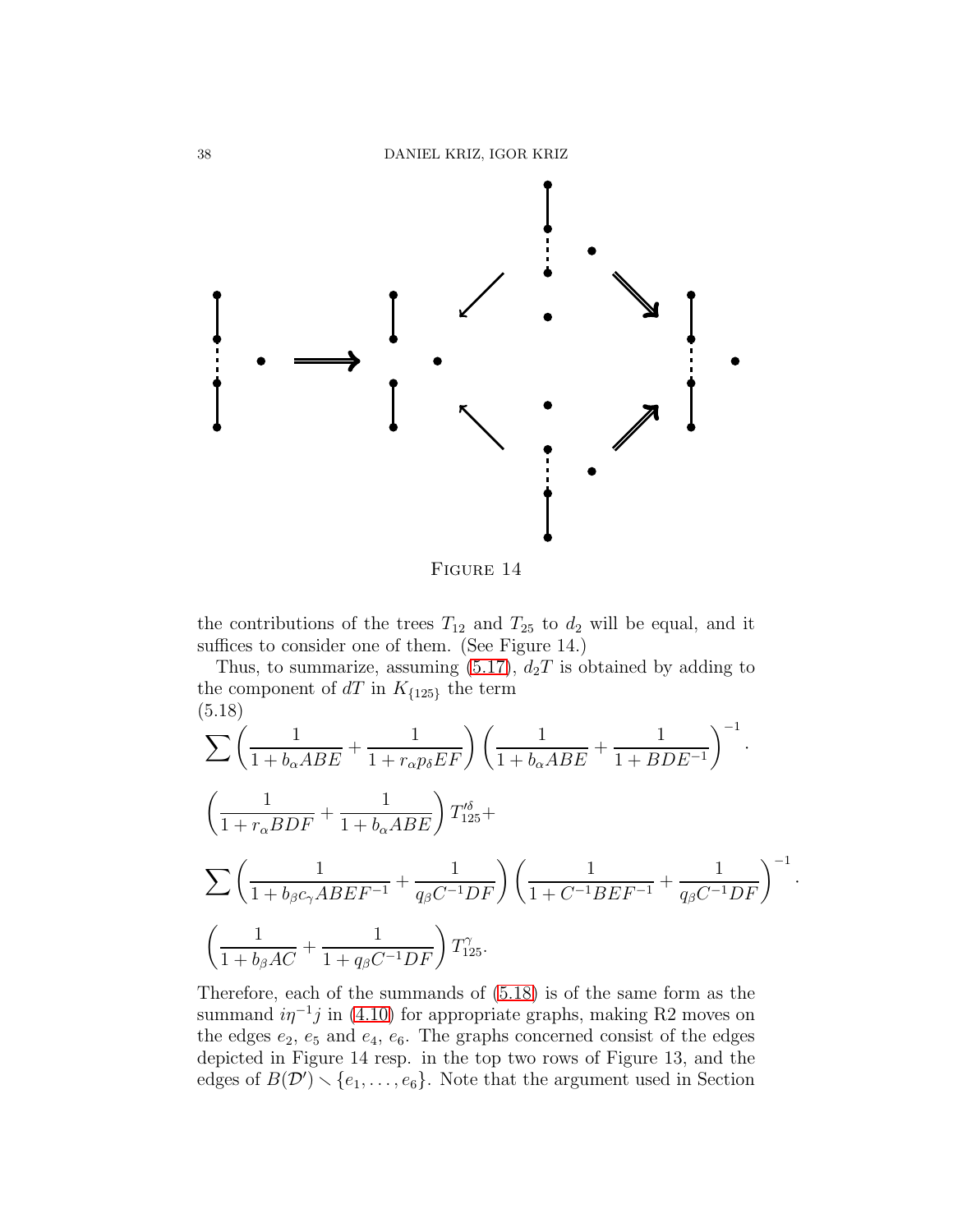[4](#page-13-0) to prove that the differential [\(4.10\)](#page-18-2) obtained by an R2 move has the same BOS cohomology as the original differential depends only on the maps i,  $\eta$ , j being coefficients of the corresponding parts of a BOS differential, which is replicated in the present case. The case of the edges  $e_4$  and  $e_6$  is related to the case discussed in Section [4](#page-13-0) by black-white duality. (Note that in the case of  $e_4$ ,  $e_6$ , the edge  $e_5$  does not move by  $d_2$ , and hence can be ignored; we may simply contract  $e_5$  from the graph, multiplying the adjacent face variables by  $E$  ofr  $E^{-1}$ , depending on orientation.) Lemma [13](#page-24-6) and the discussion following it therefore imply the part of the statement of Lemma [19](#page-33-0) which assumes the relation [\(5.17\)](#page-36-0). (Note that the two summands result in two operations each consisting of a conjugation and a change of variables; one operation, however, only concerns black circuits and hence face variables, and the other only concerns white circuits and hence vertex variables. Therefore they commute.)

It remains to discuss the removal of the relation [\(5.17\)](#page-36-0). To this end, however, looking at the second graph from the left in Figure 14, we see that it has three connected components, and therefore the equality of differentials we proved involves two independent white circuit variables. Multiplying one of them by a new variable algebraically independent from the rest destroys the relation [\(5.17\)](#page-36-0), and renders the variables  $A, B, C, D, E, F$  jointly algebraically independent over K.

Proof of Theorem [5:](#page-8-2) We have shown that, subject to the condition [\(A\)](#page-1-1), the numbers [\(2.14\)](#page-8-1) are invariant under the three Reidemeister moves. However, there are still some minor details left to finish proving the Theorem: When  $L$  is a knot, we are claiming that  $(2.14)$  is independent of orientation. This is simply because the number  $n_-\,$ does not depend on orientation in this case.

When, on the other hand,  $L$  is a link which has a projection violating the condition  $(A)$ , we claim that  $(2.14)$  is 0 (and therefore also a link invariant even in this case). To this end, it suffices to prove that [\(2.14\)](#page-8-1) is 0 for a projection  $D$  which will become disconnected by a single reversed R2 move.

In such a case, however, there always exist two vertices  $v_1, v_2$  of  $B(\mathcal{D})$ connected by two edges  $e, f$  of heights 0, 1 respectively, where  $v_1$  and  $v_2$  are in different connected components of  $B(\mathcal{D}) \setminus \{e, f\}$ . In this case, however,  $C(\mathcal{D})$  has the form of the chain complex  $\overline{U}$  of Lemma [11](#page-18-3) where  $U_2'$  resp.  $U_2$  is generated by spanning trees containing the edge e (resp. f). Thus,  $C(\mathcal{D})$  is acyclic.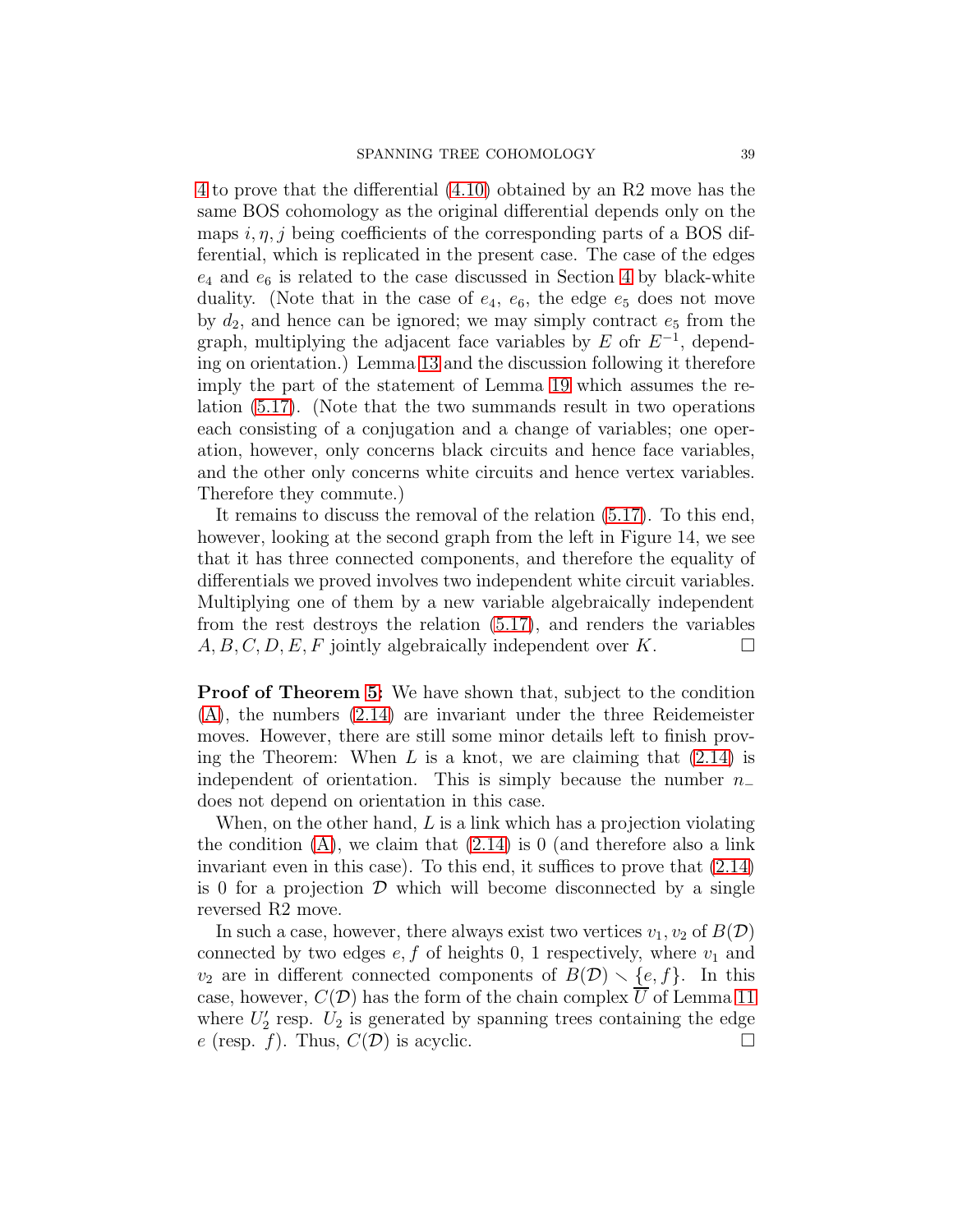#### 40 DANIEL KRIZ, IGOR KRIZ

### 6. A few computations

The purpose of this Section is to give a few examples of computations of BOS cohomology (which we will denote by  $H_{BOS}$  here), to give a basic idea of its behavior. BOS appears to be a sparse invariant, close in flavor to twisted  $HF$ . There is, (see [\[4\]](#page-44-7)), a single-graded spectral sequence  $E_r$  (i.e. graded like the Bockstein specral sequence) whose  $E_3$ -term is  $H_{BOS}$ , converging to twisted  $\widehat{HF}$ . This spectral sequence is sparse in the sense that the only possible non-zero differentials are of the form  $d_{4k+2}$  ([\[4\]](#page-44-7)). One may ask if this spectral sequence always collapses to  $E_3$ . This is unknown at present, but even if this is the case, BOS cohomology contains additional information due to the grading, which is intrinsically different from gradings on (twisted)  $HF$ , which are given by  $spin^c$ -structures.

Let  $\sigma(L)$  denote the signature of a link L. We call a link L BOS thin if

$$
rank(H_{BOS}^i(L)) = \begin{cases} det(L) & \text{when } i = \sigma(L)/2\\ 0 & \text{else.} \end{cases}
$$

The simplest computation of BOS cohomology is the following

<span id="page-39-0"></span>Proposition 20. Every alternating link L is BOS thin.

**Proof:** Choose an alternating projection  $\mathcal{D}(L)$  and a checkerboard coloring so that all black edges have height 1. Then clearly  $\mathcal{C}(\mathcal{D}(L))$  is concentrated in a single dimension  $i$ , and the number of spanning trees is equal to  $\det(L)$  by Kirkhoff's theorem. To calculate i, let b be the number of black vertices. Then

$$
i = (b - 1 - n_-)/2.
$$

This number is equal to  $\sigma(L)/2$  by [\[20\]](#page-45-0) (see also [\[6\]](#page-44-12) for more results on that subject).  $\Box$ 

In [\[14\]](#page-44-6), Ozsváth and Szabó define a class  $\mathcal A$  of quasi-alternating links which is the smallest class containing the unknot such that if a link L has resolutions  $L_0$  and  $L_1$  at a particular crossing in some projection such that  $L_0, L_1 \in \mathcal{A}$ , and

(6.1) 
$$
\det(L_0) + \det(L_1) = \det(L),
$$

then  $L \in \mathcal{A}$ . For our purposes, it is useful to extend this notion further. Let a class  $A$  of *weakly quasi-alternating links* be defined the same way as  $A$ , except that we replace, in the above definition, "the unknot" by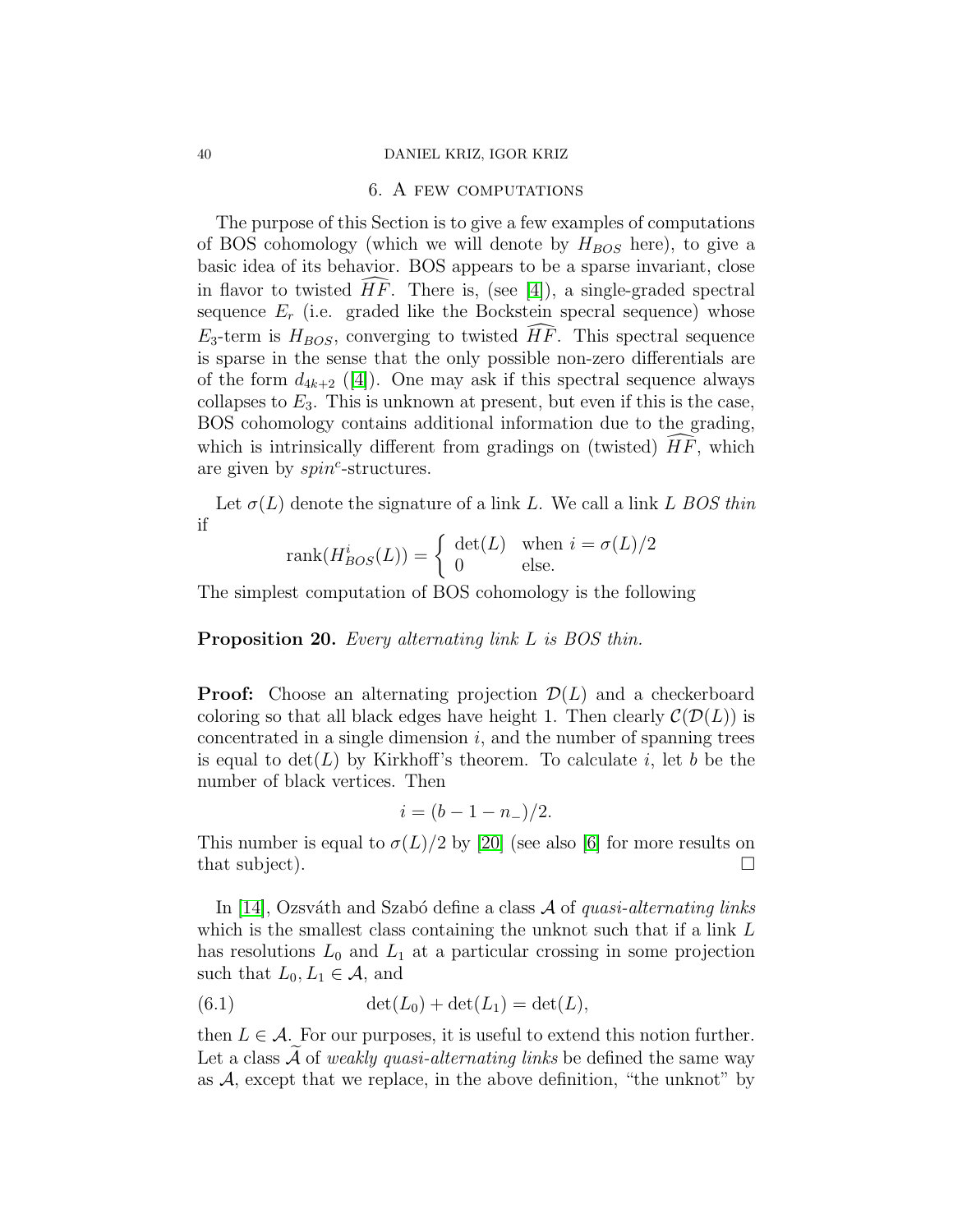"the unknot and all split links". It is proved in [\[14\]](#page-44-6) that all non-split alternating links are quasi-alternating. It follows immediately that all alternating links are weakly quasi-alternating.

The statement of Proposition [20](#page-39-0) extends to weakly quasi-alternating links. We state this separately, since the argument involves a much deeper step due to Manolescu and Ozsváth [\[12\]](#page-44-13). Let us start with the following

<span id="page-40-1"></span>Lemma 21. We have a long exact sequence

<span id="page-40-0"></span> $(6.2)$  ...  $\rightarrow H^{i+n-(\mathcal{D}_1)/2-1/2}(L_1) \rightarrow H^{i+n-(\mathcal{D})/2}(L) \rightarrow$  $\rightarrow H^{i+n-(\mathcal{D}_0)/2}(L_0) \rightarrow H^{i+n-(\mathcal{D}_1)/2+1/2}(L_1) \rightarrow \dots$ 

Proof: The long exact sequence [\(6.2\)](#page-40-0) is the spectral sequence concentrated in filtration degrees 0 and 1 associated with the decreasing filtration on  $\mathcal{C}(\mathcal{D})$  where  $F^{\epsilon}\mathcal{C}(\mathcal{D})$  is the set of linear combinations of all those spanning trees  $T$  where the edge  $e$  (whether it belongs to  $T$  or not) contributes  $\geq \epsilon$  to the height.

**Comment:** The reason for the  $n_2/2$  summands in the degrees in  $(6.2)$  is that the grading of the spectral ( $=$ exact) sequence is specified by height alone, and cannot include the number of negative crossings which we subtracted in the grading of BOS cohomology, and thus must add back on in the long exact sequence. (To see this, note that the  $L_0$  and  $L_1$  resolutions cannot both preserve the orientation of the link, and hence the numbers of negative crossings can change unpredictably.) Note also that as a result of this, the terms of the long exact sequence [\(6.2\)](#page-40-0) are not (oriented or unoriented) link invariants.

### <span id="page-40-2"></span>Proposition 22. Every weakly quasi-alternating link is BOS thin.

**Proof:** Completely analogous to the proof of Theorem 1 of Manolescu-Ozsváth [\[12\]](#page-44-13): If the 0-resolutions  $L_0$  and  $L_1$  of a link L are BOS-thin, have non-zero determinant and

$$
\det(L) = \det(L_0) + \det(L_1),
$$

then L is BOS thin by Lemma [21](#page-40-1) and Lemma 3 of [\[12\]](#page-44-13).  $\Box$ 

Comment: The subtle fact that we can use 'weakly quasi-alternating' instead of 'quasi-alternating' in Proposition [22](#page-40-2) is actually interesting, since Theorem 1 of [\[12\]](#page-44-13) does not hold for weakly quasi-alternating links. This is, therefore, a first application of BOS cohomology: it can be used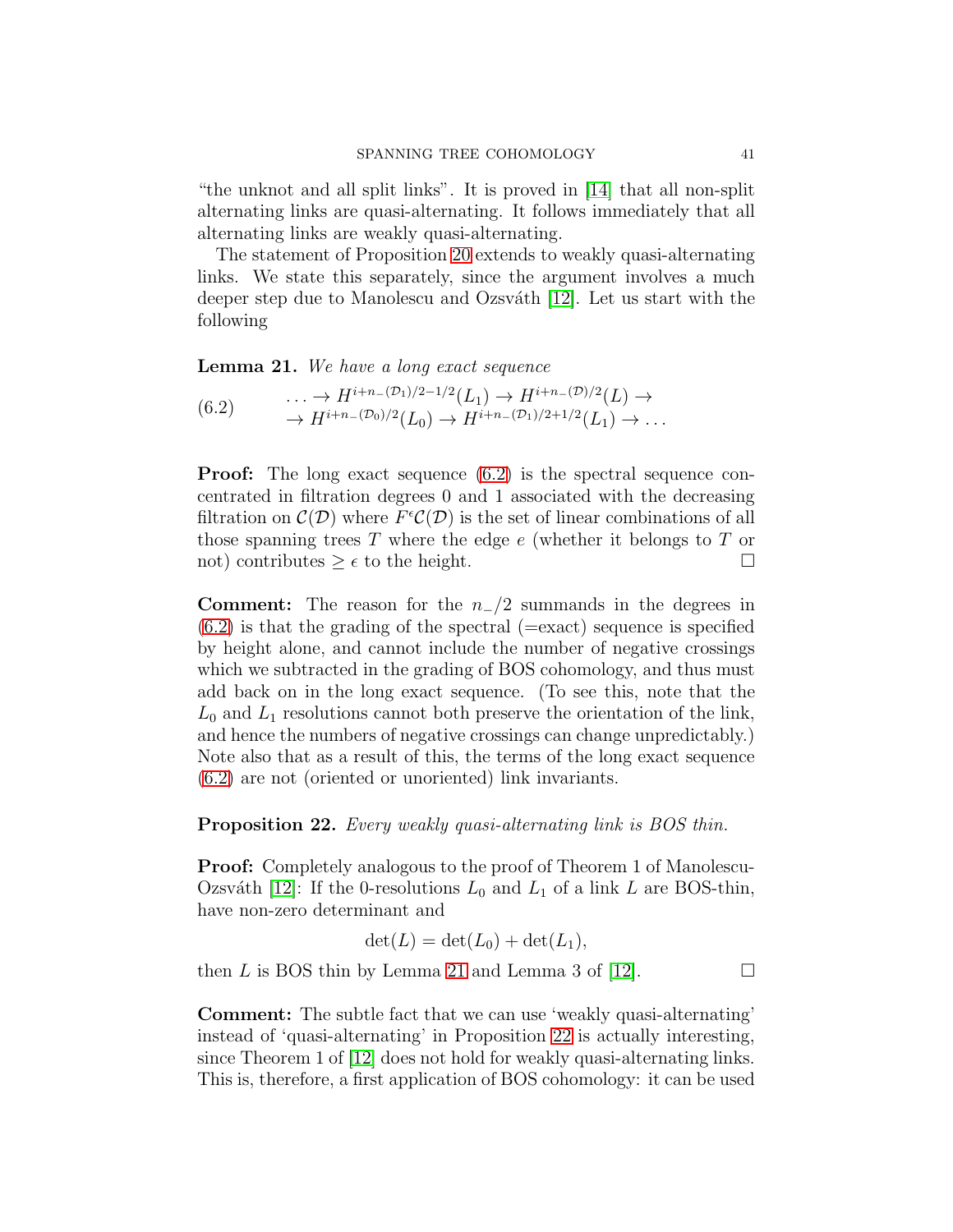to prove that a link is not weakly quasi-alternating (see Corollary [25](#page-41-0) below), which is a stronger statement than proving that a link is not quasi-alternating.

<span id="page-41-1"></span>**Lemma 23.** If, for a link L, all the values of i for which  $H_{BOS}^i(L) \neq 0$ differ by integral multiples of 2, then

$$
\sum_{i} \text{rank}(H_{BOS}^{i}(L)) = \text{rank}(\widehat{\underline{HF}}(L)) = \det(L).
$$

(Here  $(\widehat{HF}$  denotes the twisted Heegaard-Floer homology with coefficients in the Novikov ring, as considered in [\[4\]](#page-44-7).)

**Proof:** Because of sparsity of the Baldwin-Ozsváth-Szabó spectral sequence (the only differentials being  $d_{4k+2}$ ), the spectral sequence collapses under the assumption. Further, in general, the Euler characteristic of  $\mathcal{C}(\mathcal{D}(L))$  is equal to the Euler characteristic of the based Khovanov complex at  $q = -1$ , which is  $\det(L)$ . Under the given assumption, the Euler characteristic is equal to the total rank.  $\Box$ 

In view of these observations, it is natural to ask if there exist a knot whose BOS-cohomology is not concentrated in a single degree. Such knots do indeed exist.

**Proposition 24.** The torus knot  $T(3, 7)$  has non-trivial BOS cohomology in at least two degrees whose difference is not an even integer.

**Proof:** The branched double cover  $\Sigma(T(3,7))$  of  $T(3,7)$  is the Brieskorn homology sphere with multiplicities 2, 3, 7. Since this is a homology 3sphere, twistings are homologically trivial and hence  $HF(\Sigma(T(3, 7)))$ and  $HF(\Sigma(T(3, 7)), \mathbb{Z}/2)$  have the same rank. The latter group is computed in [\[18\]](#page-44-14), p. 209: one has

$$
HF^+(\Sigma(T(3,7))) = \mathbb{Z}[U, U^{-1}]/U\mathbb{Z}[U] \oplus \mathbb{Z},
$$

and hence

rank $(\widehat{HF}(\Sigma(T(3,7)), \mathbb{Z}/2) = 3$ 

by the universal coefficient theorem. Hence,  $H_{BOS}(\Sigma(T(3, 7))$  cannot be concentrated in degrees which differ by even integers by Lemma [23.](#page-41-1) П

<span id="page-41-0"></span>**Corollary 25.** The knot  $T(3, 7)$  is not weakly quasi-alternating.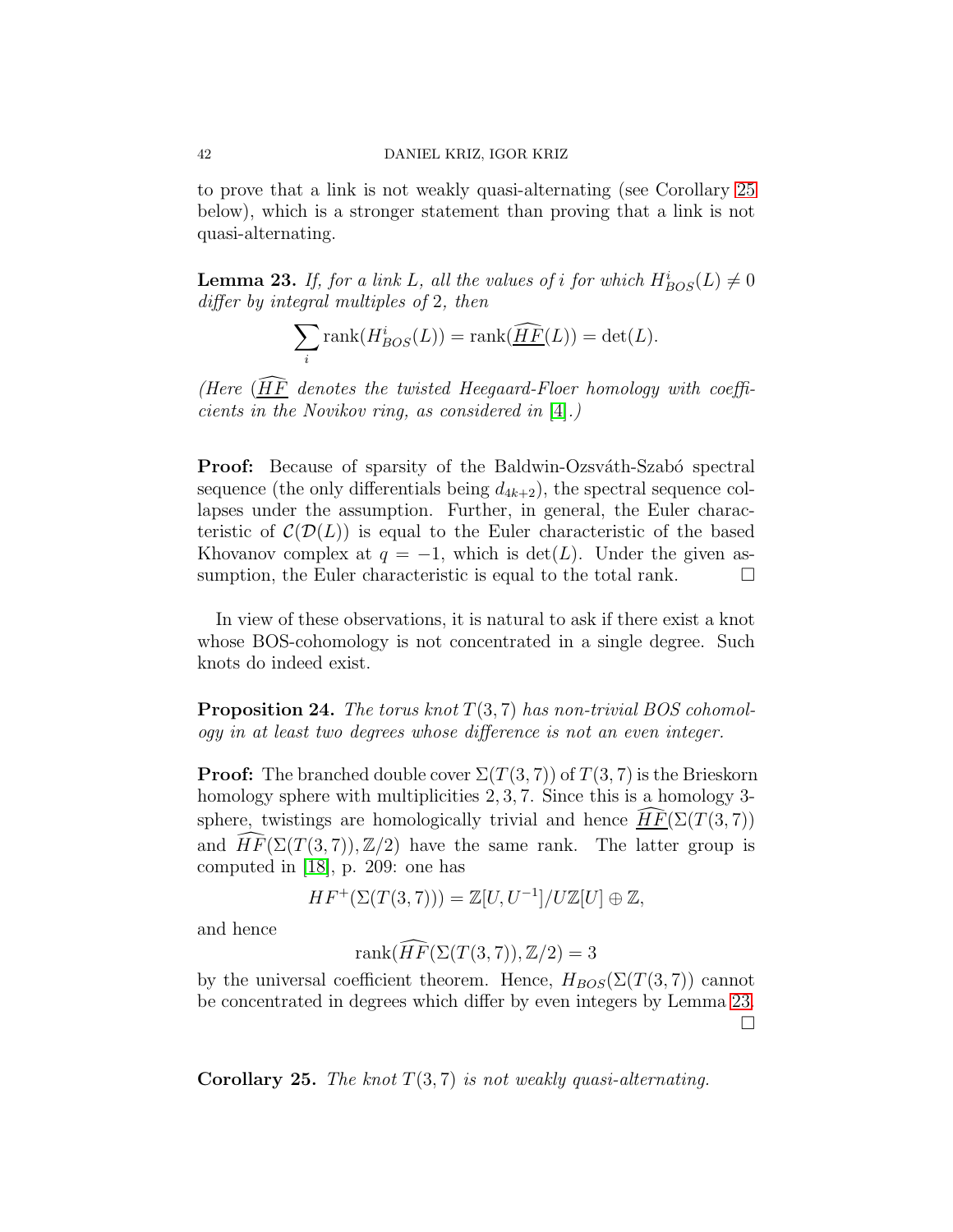

FIGURE 15. The knots  $8_{19}$ ,  $8_{20}$  and  $8_{21}$  in Rolfsen's table.

**Proof:** Apply proposition [22.](#page-40-2) □

**Concluding remarks:** Before finding out about  $T(3, 7)$ , the authors considered the three smallest non-alternating knots,  $8_{19}$ ,  $8_{20}$  and  $8_{21}$  in Rolfsen's table (see Figure 15) in search of a non-trivial example.

From that point of view, however, these knots prove to be disappointing. While one can compute the BOS cohomology of the knots  $8_{20}$ ,  $8_{21}$  directly from the definition, they are also known to be quasialternating (Manolescu [\[11\]](#page-44-15)), so they are BOS thin.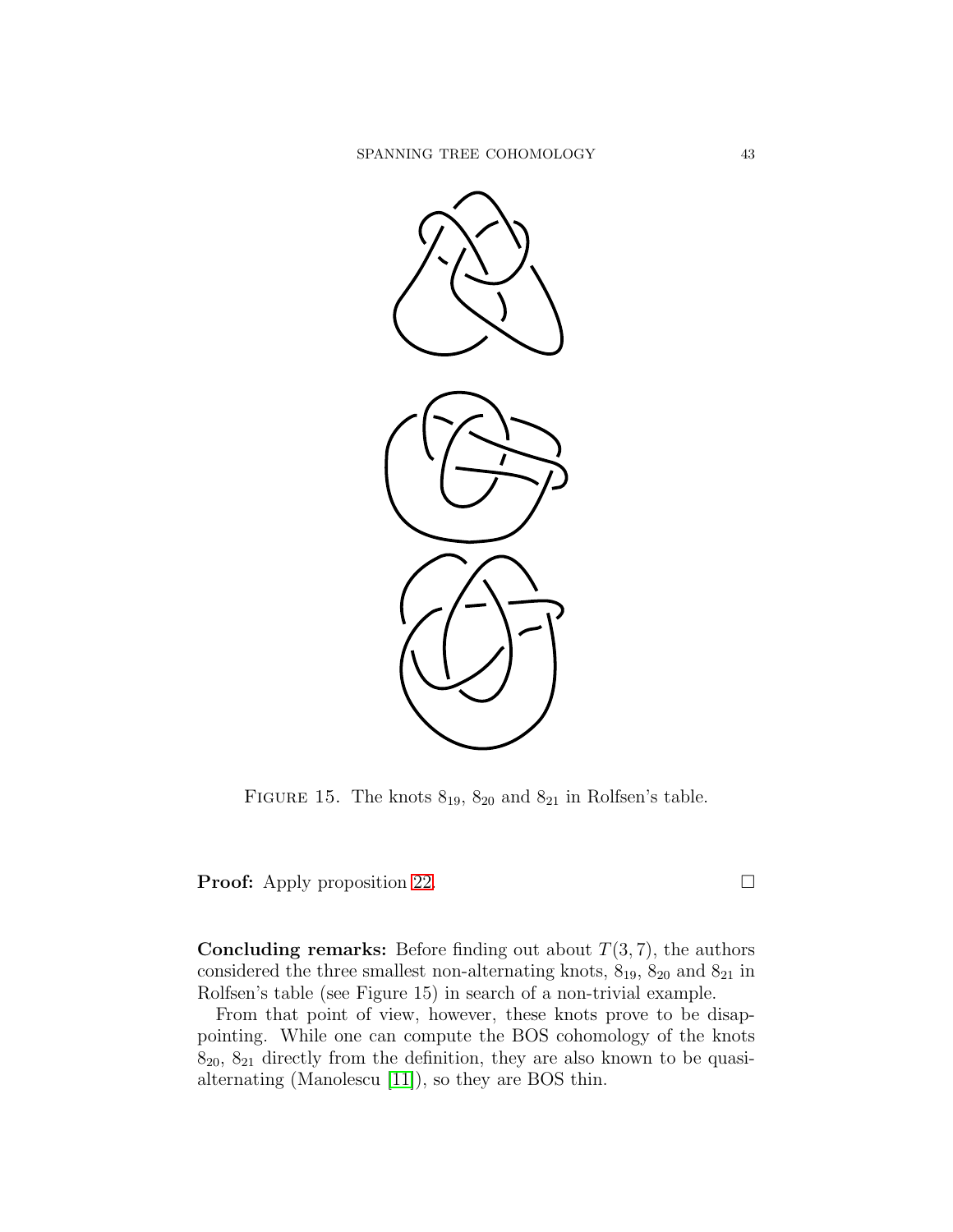#### 44 DANIEL KRIZ, IGOR KRIZ

The knot  $8_{19}$  is not quasi-alternating (since it is not Khovanov thin - see [\[5\]](#page-44-1)), but nevertheless is BOS thin. This is because  $8_{19}$  has a pretzel projection, with black graph depicted in Figure 16. An algorithm for computing Heegaard-Floer homology of branched double covers of pretzel knots is given in [\[18\]](#page-44-14), and it is known that the  $\widehat{HF}$  of  $8_{19}$  is  $(\mathbb{Z}/2)^3$  (while the determinant of  $8_{19}$  is 3). On the other hand, the BOS complex of the black graph in Figure 16 is non-trivial only in two adjacent degrees. Therefore, there is no room for differentials or extensions in the BOS twisted spectral sequence, and we conclude that  $8_{19}$  is also BOS thin. It remains an open problem whether or not  $8_{19}$ is weakly quasi-alternating.

We also computed the BOS cohomology of  $8_{19}$  from the definition. The full computation with algebraically independent variables is beyond the range of Maple and Mathematica on computers with 16GB memory. We introduced, however, an algebraic dependency between the variables (making them all powers of a single transcendental variable), and got cohomology concentrated in a single degree equal to half the signature. By Proposition [9,](#page-12-3) we were therefore able to conclude that  $8_{19}$  is BOS thin. Later we discovered that MAGMA (and SAGE) are somewhat more efficient at computing in fields of rational functions over  $\mathbb{F}_2$ , and were able to also compute a basis of the BOS cohomology of 8<sup>19</sup> in algebraically independent variables. The result is several megabytes long.

While the present paper was under review, I.Kriz and E. Elmanto [\[7\]](#page-44-16) did compute compute explicitly examples of knots and links with non-trivial BOS cohomologies (including a precise computation of the BOS cohomology of  $T(3, 7)$ . Computable examples were very hard to obtain, and the general computation of BOS cohomology with algebraically independent variables appears unworkable for larger knots at present. It is worth remarking, however, that there is much current interest in manifolds whose  $HF$  has rank equal to the number of elements of their first integral homology (so called L-spaces). Branched double covers of BOS thin knots are examples of L-spaces, and Proposition [9](#page-12-3) does give a computationally efficient way of detecting such examples.

### **REFERENCES**

- <span id="page-43-0"></span>[1] J.Baldwin: On the spectral sequence from Khovanov homology to Heegaard Floer homology, Int. Math. Res. Not. (2011) 3426-3470
- [2] J.Baldwin: On transverse invariants in knot Floer and HOMFLY-PT homologies, www.math.princeton.edu/∼baldwinj/trans4.pdf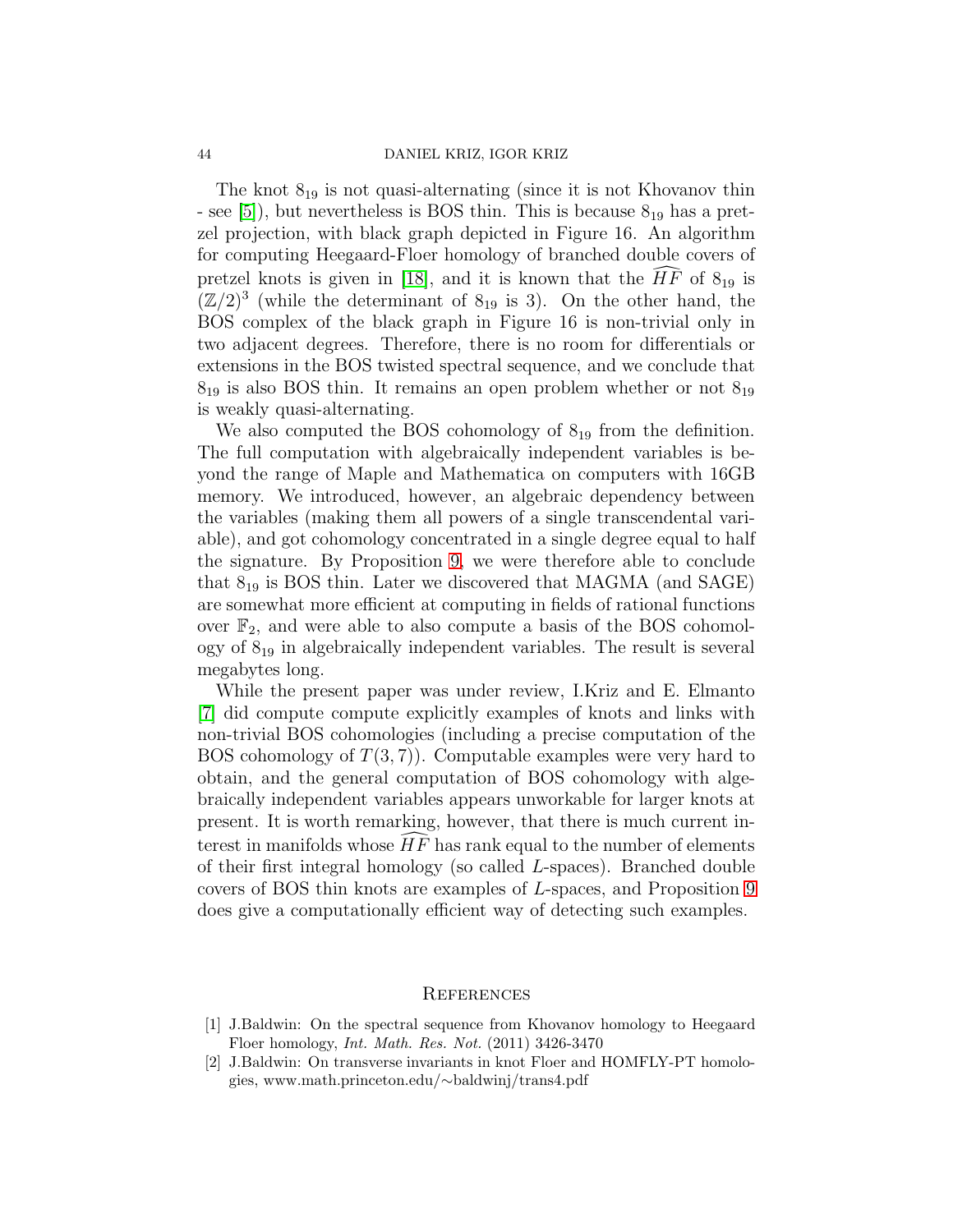

FIGURE 16. The black graph of a pretzel projection of  $8_{19}$ 

- <span id="page-44-11"></span>[3] J.Baldwin, A.S.Levine: A combinatorial spanningtree model for knot Floer homology, Adv. Math. 231 (2012) 1886-1939
- <span id="page-44-7"></span>[4] J.Baldwin, P.Ozsváth, Z.Szabó: Heegaard Floer homology of double-covers, Kauffman states, and Novikov rings, to appear
- <span id="page-44-1"></span>[5] Dror Bar-Natan: On Khovanov's categorification of the Jones polynomial, Alg. Geom. Topology 2 (2002) 337-370
- <span id="page-44-12"></span>[6] O.Dasbach, A.Lowrance: Turaev genus, knot signature, and the knot homology concordance invariants, Proc. Amer. Math. Soc. 139 (2011) 2631-2645
- <span id="page-44-16"></span>[7] E.Elmanto, I.Kriz: Some non-trivial examples of the Baldwin-Ozsváth-Szabó twisted spectral sequence and Heegaard-Floer homology of branched double covers, to appear
- <span id="page-44-10"></span><span id="page-44-8"></span>[8] T.C.Jaeger: A Remark on Roberts' totally twisted Khovanov homology, arXiv: 1109.1805
- <span id="page-44-0"></span>[9] L.H.Kauffman: On knots, Ann. Math. Studies 115, Princeton Univ. Press, 1987
- [10] M.Khovanov: A categorification of the Jones polynomial, Duke Math. J. 101 (2000) 359-426
- <span id="page-44-15"></span>[11] C.Manolescu: An unoriented skein exact triangle for knot Floer homology, Math. Res. Lett. 14 (2007) 839-852
- <span id="page-44-13"></span>[12] C.Manolescu, P.Ozsváth: On Khovanov and knot Floer homologies of quasialternating links, Proc. Gökova Geometry/Topology conference, 2007, pp. 60-81, Gökova Geometry/Topology Conference, Gökova, 2008
- <span id="page-44-5"></span>[13] C.Manolescu, P. Ozsv´ath, P.Sarkar: A combinatorial description of knot Floer homology, Ann. of Math. (2) 169 (2009), no. 2, 633-660
- <span id="page-44-6"></span>[14] P.Ozsváth, Z.Szabó: On the Heegaard Floer homology of branched doublecovers, Adv. Math. 194 (2005), no. 1, 1-33
- <span id="page-44-2"></span>[15] P.Ozsváth, Z.Szabó: Holomorphic disks and topological invariants for closed three-manifolds, Ann. of Math. 159 (2004) 1027-1158
- <span id="page-44-3"></span>[16] P.Ozsváth, Z.Szabó: Holomorphic disks and knot invariants. Adv. Math. 186 (2004), no. 1, 58-116
- <span id="page-44-4"></span>[17] P.Ozsváth, Z.Szabó: Holomorphic disks, link invariants and the multi-variable Alexander polynomial. Algebr. Geom. Topol. 8 (2008), no. 2, 615-692
- <span id="page-44-14"></span>[18] P.Ozsváth, Z.Szabó: On the Floer homology of plumbed three-manifolds, Geom. Top. 7 (2003) 185-224
- <span id="page-44-9"></span>[19] L.Roberts: Totally twisted Khovanov homology, arxiv: 1109.1805